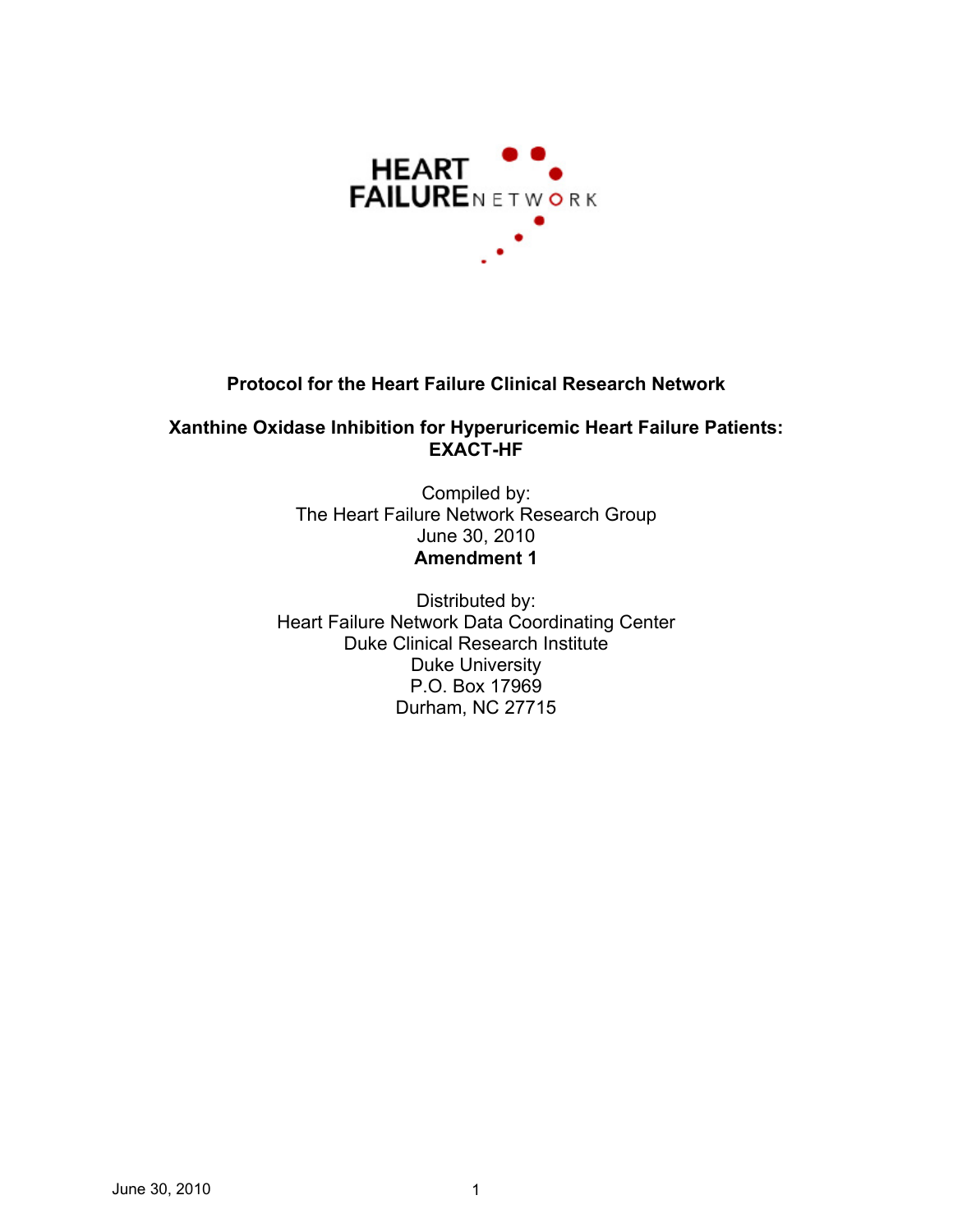- **Study Sponsor:** National Heart, Lung, and Blood Institute National Institutes of Health
- **Project Officer: Alice Mascette, MD**

**Network Chair:** Eugene Braunwald, MD

### **Principle Investigators:**

 Univ. of Utah Health Sciences Center David Bull, MD Salt Lake City, UT

## **Data Coordinating Center:**

Kerry Lee, PhD Duke Clinical Research Institute Durham, NC

## **Biomarker Core Laboratory:**

Russell Tracy, PhD University of Vermont Burlington, VT

## **Echocardiography Core Laboratory**

Jae Oh, MD Mayo Clinic Rochester, MN

Martin LeWinter, MD University of Vermont Burlington, VT

Minneapolis, MN

Steven Goldsmith, MD University of Minnesota

Anita Deswal, MD Baylor College of Medicine Houston, TX

Christopher O'Conner, MD Duke University Medical Center Durham, NC

Margaret Redfield, MD Mayo Clinic Rochester, MN

Jean-Lucien Rouleau, MD University of Montreal Montreal, PQ, Canada

Lynne Stevenson, MD Harvard University Boston, MA

Elizabeth Ofili, MD Morehouse School of Medicine Atlanta, GA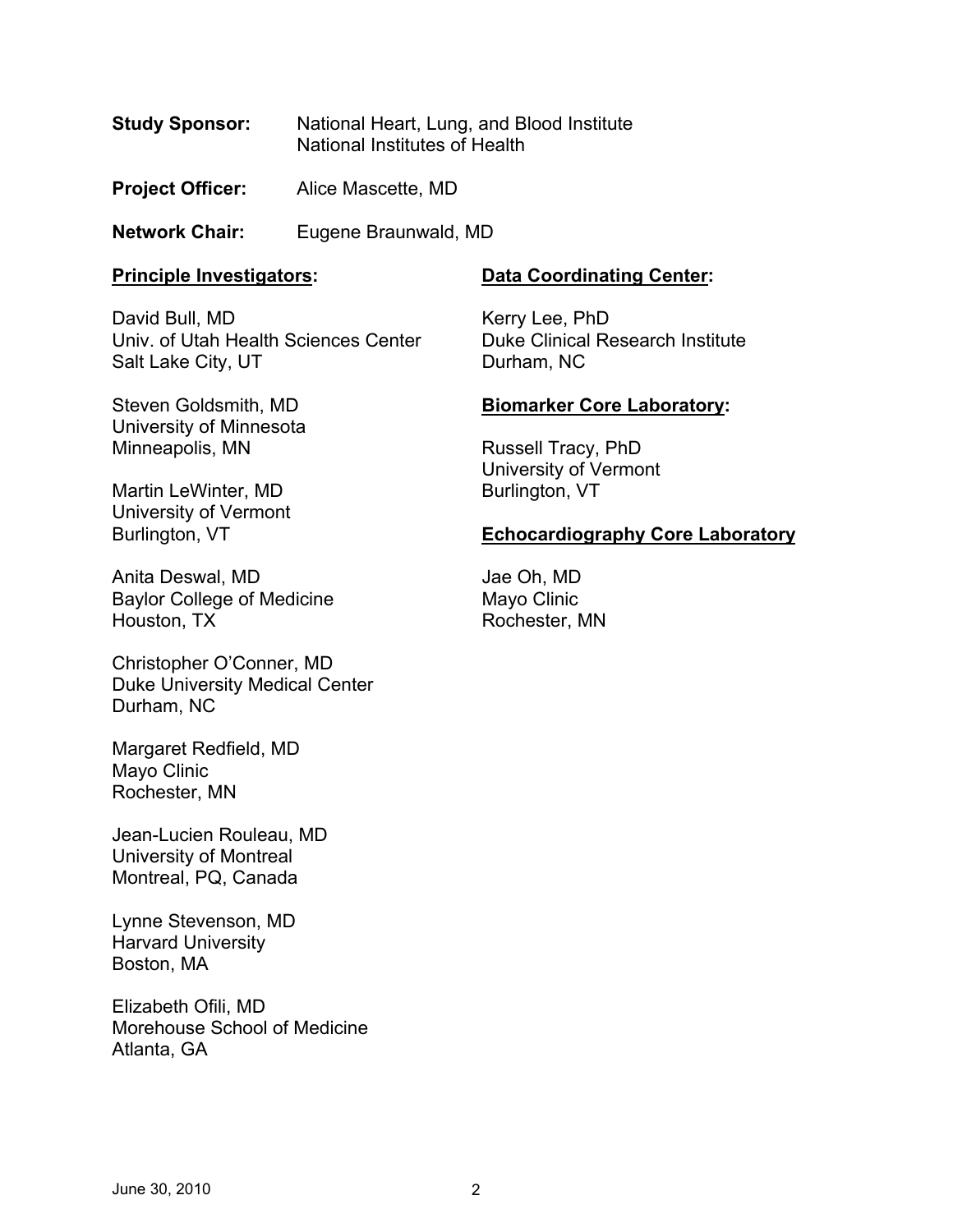## **Table of Contents**

|    |                                                                                                                                                                                                                                |                                                                                                                                                                                                                                                              | 6  |  |
|----|--------------------------------------------------------------------------------------------------------------------------------------------------------------------------------------------------------------------------------|--------------------------------------------------------------------------------------------------------------------------------------------------------------------------------------------------------------------------------------------------------------|----|--|
|    | 2. HYPOTHESES AND OBJECTIVES MARKET AND THE RESERVE AND THE RESERVE AND THE RESERVE AND THE RESERVE AND THE RESERVE AND THE RESERVE AND THE RESERVE AND THE RESERVE AND THE RESERVE AND THE RESERVE AND THE RESERVE AND THE RE |                                                                                                                                                                                                                                                              |    |  |
| 3. | 9                                                                                                                                                                                                                              |                                                                                                                                                                                                                                                              |    |  |
|    |                                                                                                                                                                                                                                |                                                                                                                                                                                                                                                              | 10 |  |
|    | 11                                                                                                                                                                                                                             |                                                                                                                                                                                                                                                              |    |  |
| 6. | STUDY POPULATION AND ELIGIBILITY CRITERIA <b>CONTAMINATION</b>                                                                                                                                                                 |                                                                                                                                                                                                                                                              |    |  |
|    |                                                                                                                                                                                                                                | 6.1 Study Population<br>6.2 Inclusion Criteria<br>6.3 Exclusion Criteria                                                                                                                                                                                     |    |  |
|    |                                                                                                                                                                                                                                | 15                                                                                                                                                                                                                                                           |    |  |
|    | 7.1<br>7.2<br>7.3<br>7.4<br>7.5<br>7.6<br>7.7<br>7.8                                                                                                                                                                           | Intervention<br><b>Study Drug Supplies</b><br>Randomization, Stratification and Blinding<br>Unblinding<br>Packaging, Labeling and Drug Accountability<br><b>Concomitant Medication</b><br><b>Risk of Treatment</b><br>Dose Adjustment with Renal Dysfunction |    |  |
| 8. |                                                                                                                                                                                                                                | RECRUITMENT AND SCREENING PROCEDURES                                                                                                                                                                                                                         | 17 |  |
|    | 8.1<br>8.2<br>8.3                                                                                                                                                                                                              | <b>Common Recruitment Procedures</b><br><b>Estimated Enrollment Period</b><br><b>Informed Consent Procedures</b>                                                                                                                                             |    |  |
| 9. |                                                                                                                                                                                                                                | <b>BASELINE EVALUATION AND RANDOMIZATION</b>                                                                                                                                                                                                                 | 19 |  |
|    | 9.1<br>9.2                                                                                                                                                                                                                     | <b>Screening Visit</b><br><b>Baseline/Randomization Visit</b>                                                                                                                                                                                                |    |  |
|    |                                                                                                                                                                                                                                | <b>10. FOLLOW-UP EVALUATIONS</b>                                                                                                                                                                                                                             | 20 |  |
|    | 10.1<br>10.2<br>10.3                                                                                                                                                                                                           | Follow-up Phone Contacts<br><b>Follow-up Clinic Visits</b><br>Follow-up Safety Check                                                                                                                                                                         |    |  |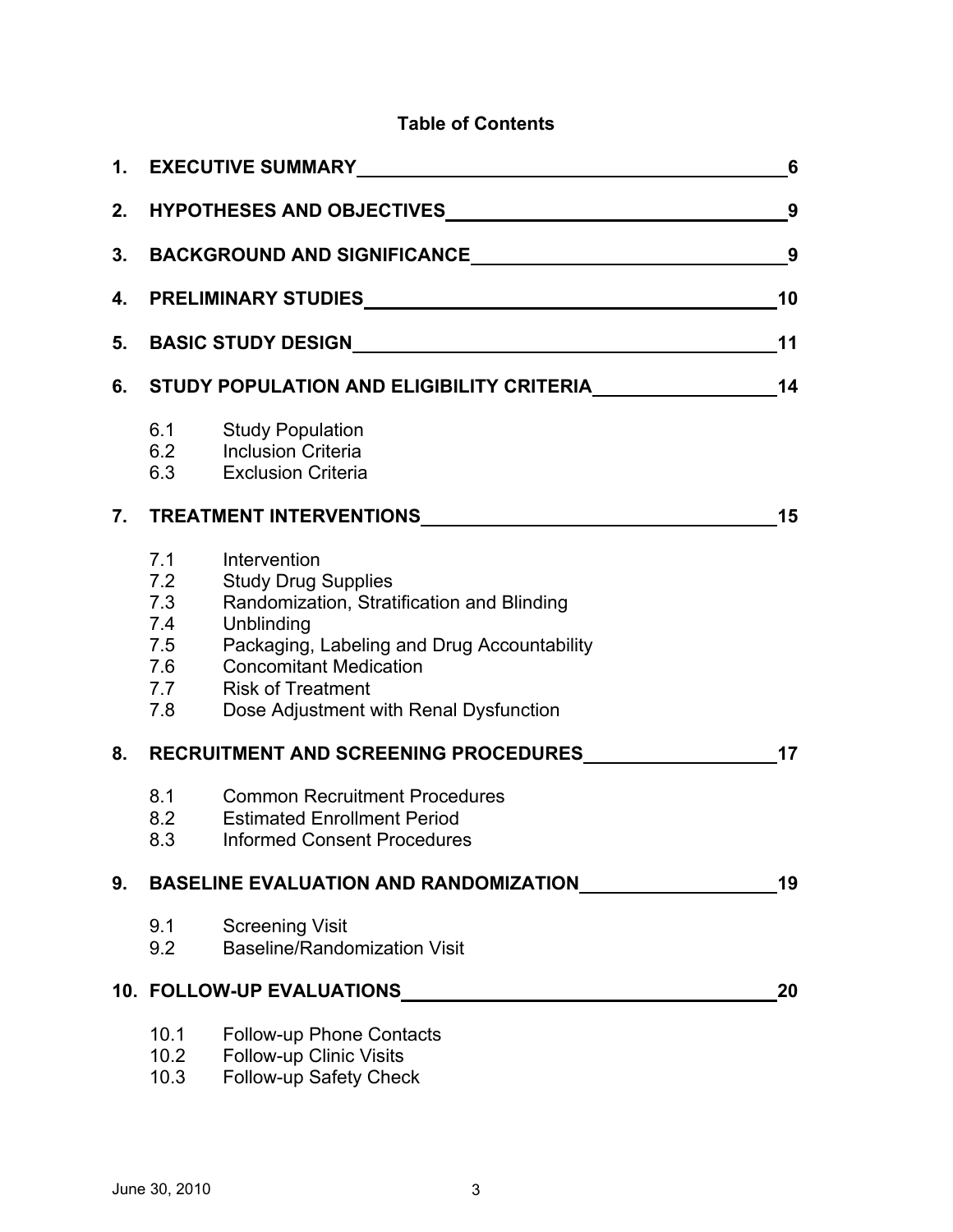| 11. OUTCOME DETERMINATIONS_______________<br>21 |                                                                                                                                                                                                                                                                         |    |  |  |  |
|-------------------------------------------------|-------------------------------------------------------------------------------------------------------------------------------------------------------------------------------------------------------------------------------------------------------------------------|----|--|--|--|
|                                                 | 11.1 Primary Endpoint<br>11.2 Secondary Endpoints<br>11.3 Tertiary Endpoints                                                                                                                                                                                            |    |  |  |  |
|                                                 | <b>12. METHODS TO PROMOTE ADHERENCE</b>                                                                                                                                                                                                                                 | 24 |  |  |  |
| 12.2                                            | 12.1 Adherence to Study Drug<br><b>Adherence to Study Procedures</b>                                                                                                                                                                                                    |    |  |  |  |
|                                                 | 13. PARTICIPANT SAFETY AND ADVERSE EVENTS____________                                                                                                                                                                                                                   |    |  |  |  |
| 13.1<br>13.3                                    | <b>Institutional Review Boards</b><br>13.2 Adverse Events<br><b>Management of Gout</b>                                                                                                                                                                                  |    |  |  |  |
|                                                 | 14. STATISTICAL CONSIDERATIONS                                                                                                                                                                                                                                          | 27 |  |  |  |
| 14.1<br>14.4<br>14.5                            | Overview<br>14.2 Analysis of the Primary Endpoint<br>14.3 Analysis of Secondary and Tertiary Endpoints<br>Analysis of Safety<br>Sample Size and Power Calculation                                                                                                       |    |  |  |  |
|                                                 | 15. DATA MANAGEMENT PROCEDURES                                                                                                                                                                                                                                          | 29 |  |  |  |
| 15.1<br>15.2                                    | Overview of Data Management and Publication<br>Data Security                                                                                                                                                                                                            |    |  |  |  |
|                                                 | 16. STUDY ADMINISTRATION                                                                                                                                                                                                                                                | 30 |  |  |  |
| 16.1<br>16.2<br>16.3                            | Data Safety Monitoring Board<br>Data Coordinating Center<br><b>Core Laboratories</b>                                                                                                                                                                                    |    |  |  |  |
|                                                 |                                                                                                                                                                                                                                                                         | 31 |  |  |  |
|                                                 | <b>18. APPENDICES ARRAIGNMENT CONTROLLER SERVICES</b>                                                                                                                                                                                                                   | 33 |  |  |  |
| 18.1<br>18.2<br>18.3<br>18.4<br>18.5<br>18.6    | Appendix A. Study Flow Chart<br>Appendix B. KCCQ and Patient Global Assessment<br>Appendix C. 6-Minute Walk Test<br>Appendix D. NYHA Functional Classification<br>Appendix E. Ancillary Study on Insulin Resistance<br>Appendix F. Guidance on the Definition of an SAE |    |  |  |  |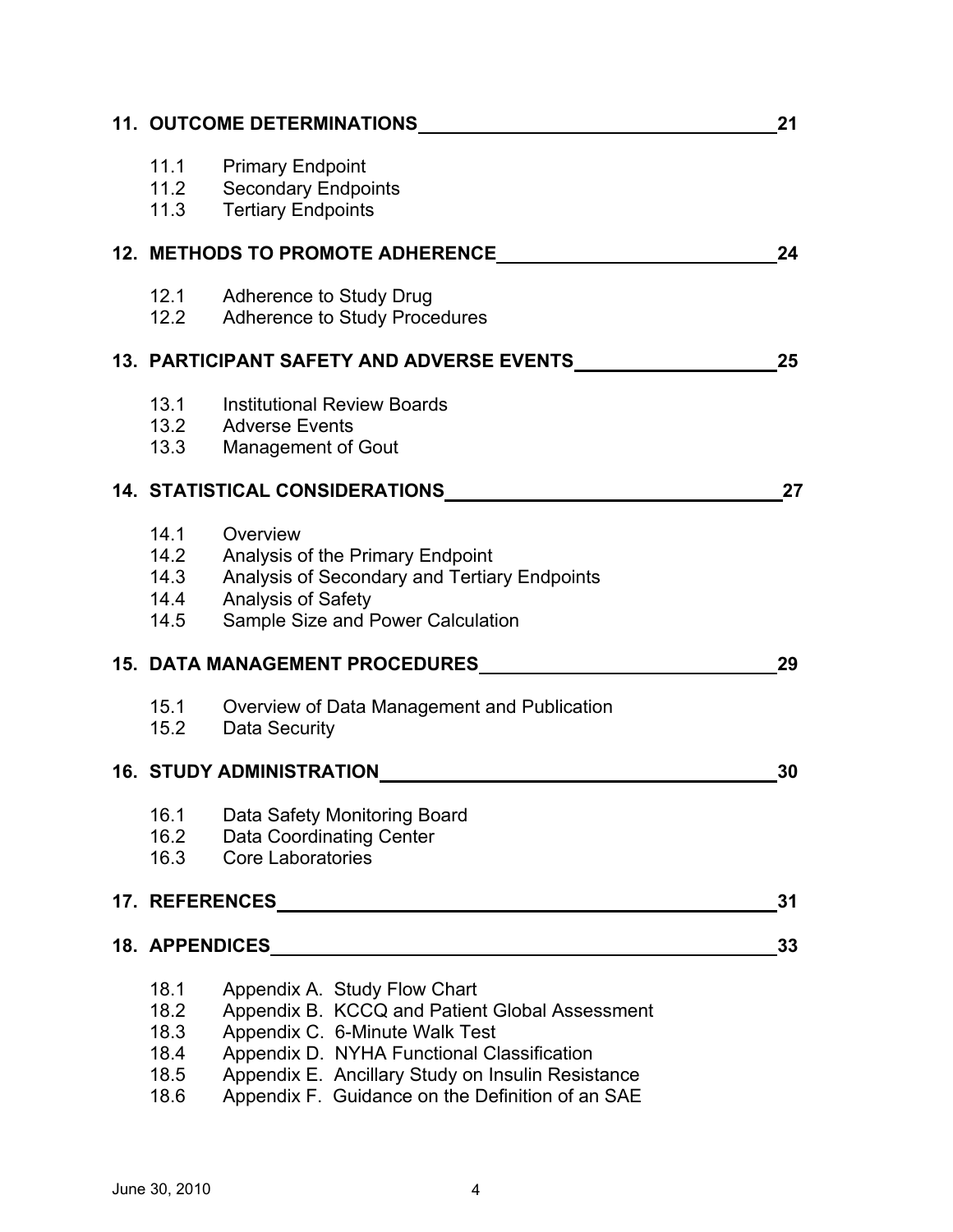# 18.7 Appendix G. List of Abbreviations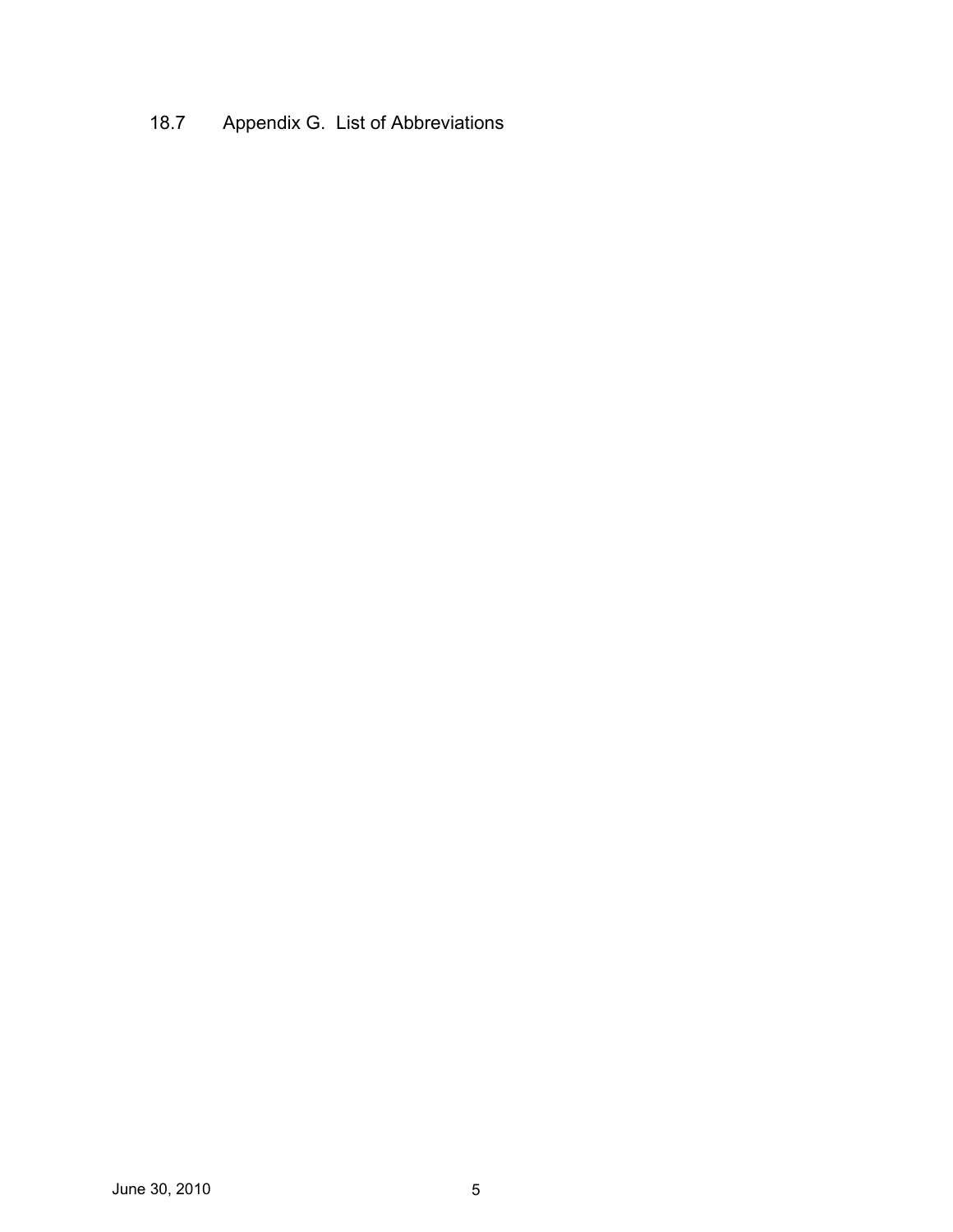### **1. EXECUTIVE SUMMARY**

**Background:** Oxidative stress may contribute to ventricular and vascular remodeling, and disease progression in patients with heart failure. Xanthine oxidase (XO) is a potential source of oxidative stress in heart failure, and may be an important target for therapy. Allopurinol is an XO inhibitor, which reduces serum uric acid levels, and may be useful in the treatment of patients with systolic heart failure (HF).

**Hypothesis:** In patients with symptomatic heart failure due to left ventricular systolic dysfunction and elevated serum uric acid levels, treatment with allopurinol for 24 weeks will improve clinical outcomes compared to treatment with placebo.

**Study Design:** Randomized, double-blind, placebo-controlled, 26-week trial, including:

**Screening Phase:** Patients will have an initial screening evaluation, including baseline laboratory tests and echocardiogram, at which time preliminary patient eligibility will be determined. Those who meet inclusion and exclusion criteria and are interested in study participation will return within 7-14 days for randomization.

**Study Drug Phase:** Patients will be randomized (1:1) to XO inhibition or placebo and undergo double-blind treatment for 24 weeks. Patients will return for evaluations at 4, 12 and 24 weeks. Drug tolerability and compliance will be assessed by phone contacts at 1, 8 and 18 weeks.

**Follow-up Phase:** Patients who have completed 24 weeks of study drug will be contacted by phone 2 weeks after withdrawal from study drug to assess safety and HF symptoms.

**Study Population:** Approximately 250 patients meeting eligibility criteria will be enrolled.

### **Selected inclusion criteria**

- 1. NYHA class II-IV heart failure due to ischemic or non-ischemic cardiomyopathy.
- 2. Heart failure symptoms for 3 months despite standard treatment.
- 3. Left ventricular ejection fraction ≤ 40% by echocardiography.\*
- 4. Serum uric acid level  $\geq 9.5$  mg/dl.<sup>+</sup>
- 5. At least one of the following additional markers of increased risk:
	- a. Hospitalization, ER visit or urgent clinic visit for heart failure requiring IV diuretics within the previous 12 months
	- b. Left ventricular ejection fraction  $\leq 25\%$
	- c. B-type natriuretic peptide level > 250 pg/ml

\*Determined at or within 4 weeks of screening evaluation. †Determined at the time of screening evaluation.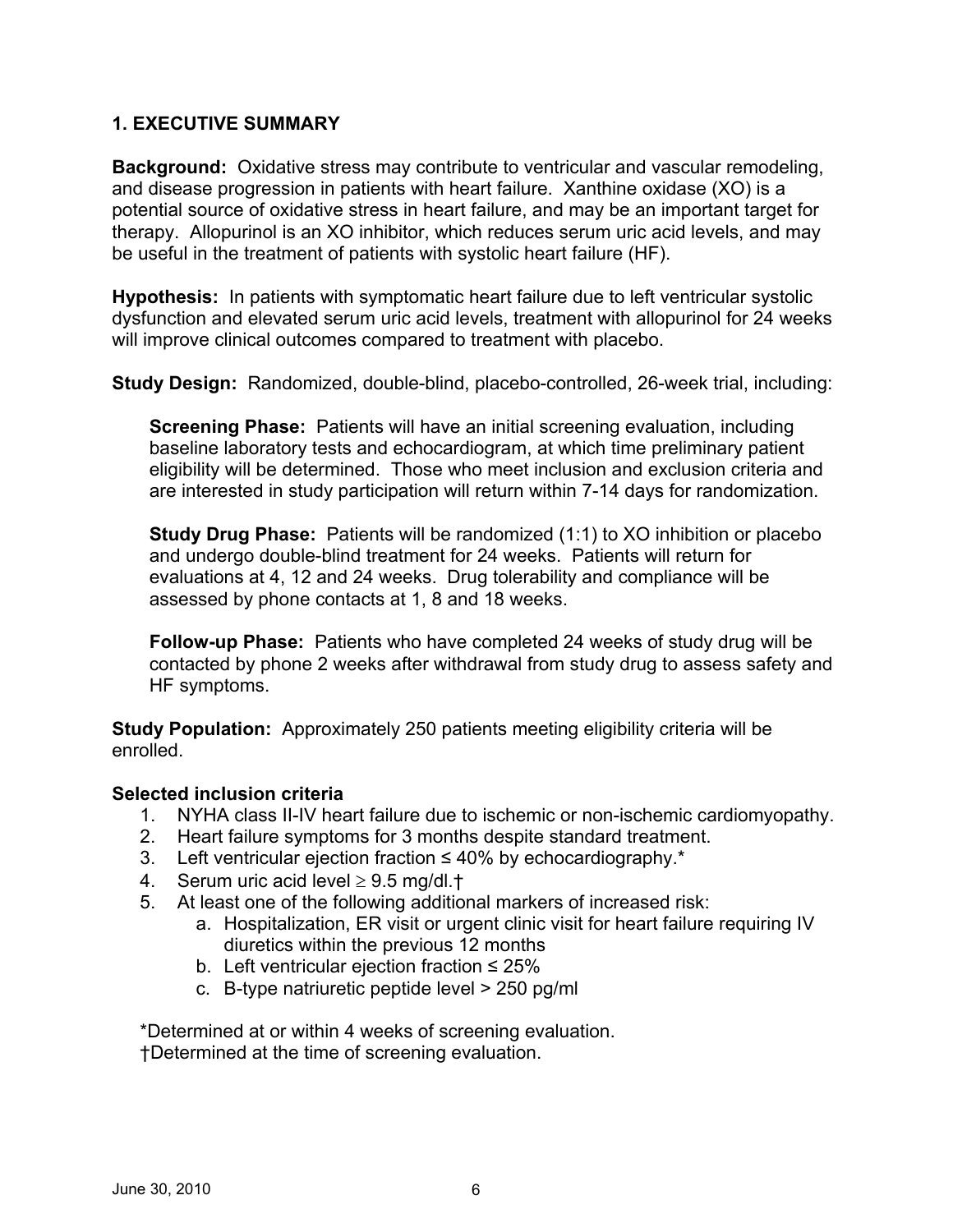### **Selected exclusion criteria**

- 1. Hypertrophic or restrictive cardiomyopathy, constrictive pericarditis, biopsyproven myocarditis, severe stenotic valvular disease, or complex congenital heart disease.
- 2. Acute coronary syndrome, PCI or CABG within 3 months.
- 3. Current ventricular assist device or ventricular assist device or heart transplant likely within the next 6 months.
- 4. Uncontrolled hypertension (i.e., SBP > 170 mm Hg or DBP > 110 mm Hg)
- 5. Serum creatinine > 3 mg/dL or estimated GFR < 20 ml/min.
- 6. Evidence of active hepatitis with ALT and AST greater than 3x normal.
- 7. Any condition other than HF which could limit the ability to perform a 6-minute walk test
- 8. Any diseases other than HF which are likely to alter the patient's global perception of status or quality of life over a period of 6 months.
- 9. Receiving treatment with allopurinol currently or within 30 days, or having symptomatic hyperuricemia which requires treatment with allopurinol.

**Study Drug:** Allopurinol (vs. matching placebo) 300 mg daily for one week, then 600 mg daily (in divided doses of 300 mg) to complete 24 weeks.

**Concomitant Medications:** Standard oral therapy for heart failure, including ACE inhibitors or ARBs, beta-blockers and diuretics will be continued and adjusted as medically indicated.

**Primary Endpoint:** A composite clinical endpoint (CCE) that classifies subject's clinical status as improved, worsened, or unchanged at 24 weeks. The classification will follow sequential rules based on the outcomes of the following items: 1) Death; 2) hospitalization, ER visit or emergent clinic visit for worsening HF; 3) medication change for worsening HF; and 4) Patient Global Assessment.

### **Principal Secondary Endpoints:**

- 1. Change in quality of life (KCCQ) at 12 and 24 weeks.
- 2. Change in submaximal exercise capacity (6-MWT) at 12 and 24 weeks.

## **Tertiary Endpoints:**

- 1. Individual components of the primary composite endpoint.
- 2. NYHA functional class at 12 and 24 weeks.
- 3. Echo measures: LV volumes, stroke volume, ejection fraction and mass.
- 4. HFN biomarker panel: BNP, ET-1, TnT, hs-CRP, PIIINP, CITP, uric acid.
- 5. Renal function: serum creatinine, cystatin C and estimated GFR.\*
- 6. Markers of oxidative stress: malondialdehyde (MDA), myeloperoxidase (MPO), nitrotyrosine, allantoin, ST2, IL33.\*
- 7. Markers of insulin resistance: plasma insulin, glucose and free fatty acid (FFA) levels; and substrate utilization by metabolic cart test.\*
- 8. Increased diuretic requirement (defined as an increase in outpatient diuretic dose by at least 50% for more than one week).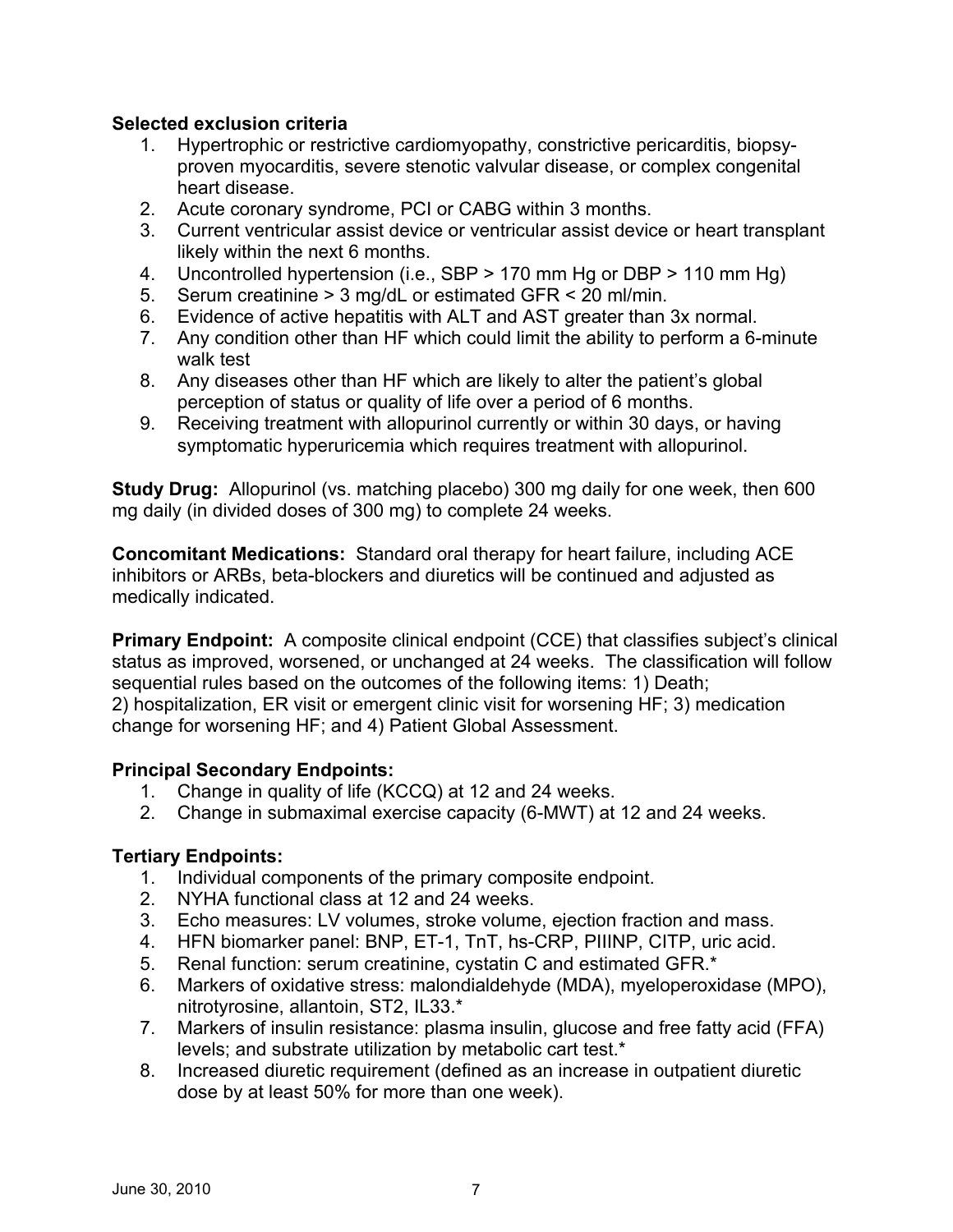- 9. Total number of hospitalizations for any cause.
- 10. Total number of hospital days.
- 11. Time to first hospitalization for heart failure.
- 12. Cardiovascular death.

\*Change from baseline to 24 weeks for patients enrolled in Ancillary Study.

**Safety:** Safety will be evaluated by comparing the occurrence of adverse events and changes in laboratory values in the two treatment arms.

**Statistical Analysis:** All analyses will be conducted using an intention to treat (ITT) principle. Analysis of the primary efficacy CCE will utilize the Cochran-Mantel-Haenszel row mean score test with modified ridit scores to compare the distributions.

**Potential Ancillary Studies:** The mechanisms underlying the anticipated clinical benefits of XO inhibition in hyperuricemic heart failure patients are incompletely understood. Ancillary studies that could help to elucidate these mechanisms may include assessment of change in:

- 1. Vascular endothelial function
- 2. Diastolic function
- 3. Skeletal muscle structure and function
- 4. Exercise chronotropic and contractile "reserve"

**Future Directions:** If we demonstrate that chronic XO inhibition is safe and improves clinical outcomes in patients with systolic heart failure, this finding would provide a strong rationale to perform a similar study in patients with diastolic heart failure. If we demonstrate secondary improvements in renal function, this would suggest the need for a proof of concept study of acute XO inhibition in hospitalized patients with cardiorenal syndrome.

#### **Contacts:**

Michael M. Givertz, MD, Brigham and Women's Hospital Alice Mascette, MD, National Heart, Lung and Blood Institute Kerry Lee, PhD, Duke Clinical Research Institute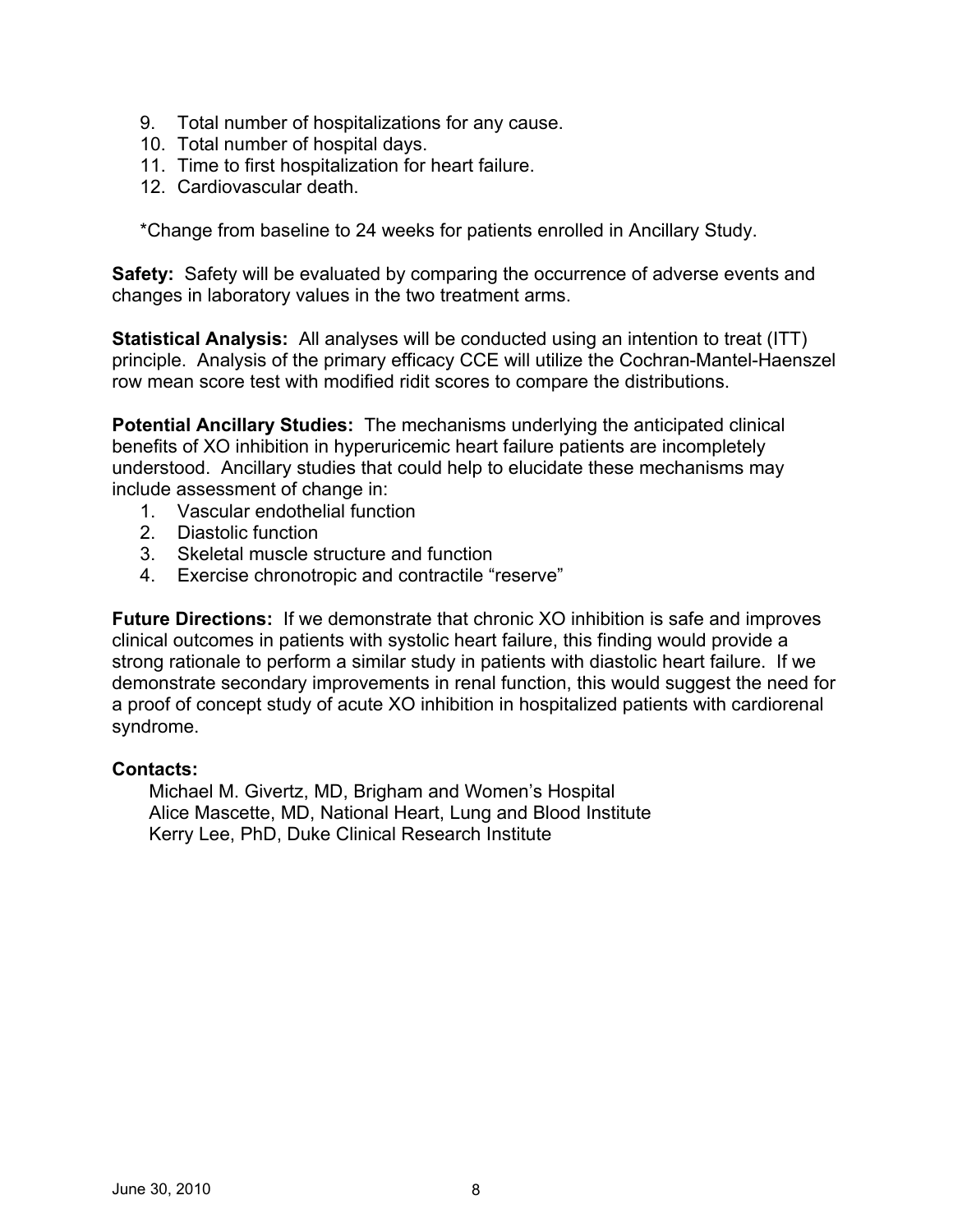## **2. HYPOTHESES AND OBJECTIVES**

**Primary Objective:** To determine whether chronic inhibition of xanthine oxidase produces clinical benefits in hyperuricemic heart failure patients with left ventricular systolic dysfunction.

**Hypothesis:** In patients with symptomatic heart failure due to left ventricular systolic dysfunction and elevated serum uric acid levels, treatment with allopurinol for 24 weeks will improve clinical outcomes compared to treatment with placebo.

**Secondary Objectives:** Other secondary objectives of this protocol will be:

- To evaluate the effects of xanthine oxidase inhibition on quality of life and submaximal exercise capacity in hyperuricemic patients with systolic heart failure.
- To evaluate the effects of xanthine oxidase inhibition on left ventricular structure and function in hyperuricemic patients with systolic heart failure.
- To determine the effects of xanthine oxidase inhibition on biomarkers of oxidant stress and ventricular remodeling in patients with heart failure.
- To determine the safety and tolerability of chronic xanthine oxidase inhibition in patients with heart failure.

## **3. BACKGROUND AND SIGNIFICANCE**

**Heart Failure.** Heart failure (HF) is a common disease in the United States with significant associated morbidity and mortality. It is estimated that 2% of the U.S. population carries the diagnosis of HF, with a prevalence greater than 10% in patients over the age of  $75<sup>1</sup>$  Despite recent advances in therapy, the overall 5-year mortality remains around 50%, and the 1-year mortality in patients with New York Heart Association (NYHA) functional class III-IV heart failure on maximal medical therapy is 35-40%. Many aspects of the pathophysiology of heart failure are incompletely understood, and there is a clear need for improved medical therapies.

**Oxidant stress and progression to heart failure**. Reduced myocardial antioxidant activity and increased oxidant damage have been demonstrated in animal models of heart failure, and markers of oxidative stress are increased in HF patients.<sup>2</sup> These data have led to the thesis that reactive oxygen species (ROS) may contribute to the progression of myocardial failure. Xanthine oxidase (XO) is among the potential sources of ROS in heart failure, and may be an important target for therapy.<sup>3</sup> Current evidence supports the hypothesis that heart failure is associated with an increase in the activity of the XO, which in turn increases production of superoxide and uric acid (UA). Other contributors to hyperuricemia include activation of pro-inflammatory cytokines, impaired vascular function and renal insufficiency. In patients with heart failure, there is a strong relationship between elevated UA levels and increased mortality.<sup>4</sup>

Superoxide decreases nitric oxide signaling and also decreases myofilament sensitivity to calcium and contractility. Decreased contractility leads to hypoperfusion of the heart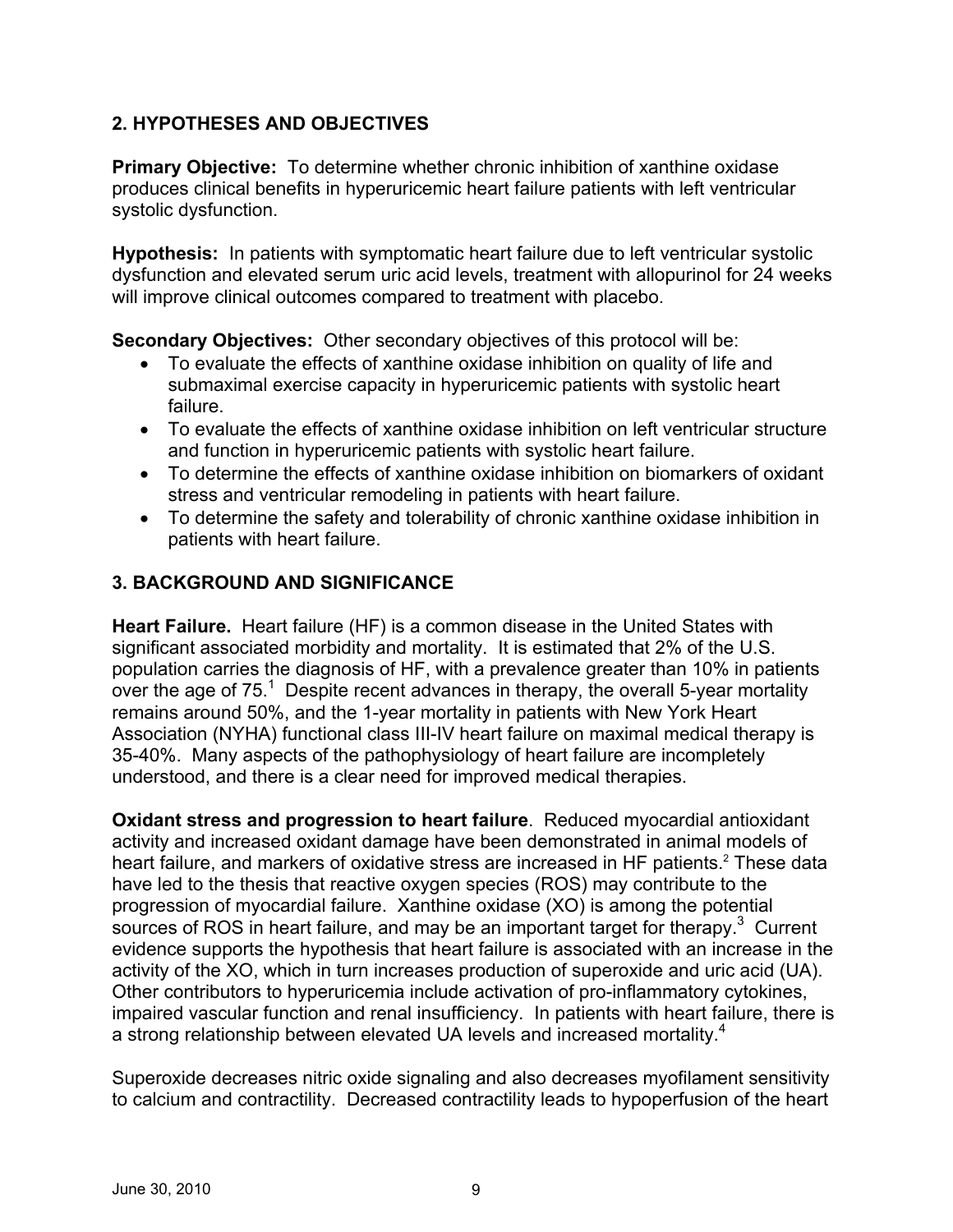and other organs, increases anaerobic metabolism, and leads to depletion of ATP and the accumulation of hypoxanthine (the substrate of XO). Allopurinol can reverse these processes, ultimately increasing cardiac contractile efficiency and reducing myocardial oxygen consumption.

**Acute xanthine oxidase inhibition in heart failure.** Heart failure is characterized by an imbalance between left ventricular (LV) performance and myocardial energy consumption. Experimental models suggest that oxidant stress resulting from XO activation contributes to mechanoenergetic uncoupling, and that XO inhibition with allopurinol may improve LV efficiency.<sup>5</sup> Cappola et al.<sup>6</sup> instrumented patients with idiopathic dilated cardiomyopathy to assess myocardial oxygen consumption  $(MVO<sub>2</sub>)$ , contractility (dP/dt<sub>max</sub> and  $E_{es}$ ) and efficiency (SW/MVO<sub>2</sub>) before and after intracoronary infusion of allopurinol. Allopurinol caused a significant decrease in MVO<sub>2</sub> (-16  $\pm$  5%,  $p$ <0.01) without a parallel decrease in dP/dt<sub>max</sub> or  $E_{es}$ . The net result was a significant increase in myocardial efficiency  $(+40 \pm 7\%$ , p<0.05).

**Chronic xanthine oxidase inhibition in heart failure.** Impaired endotheliumdependent relaxation contributes to symptoms and exercise intolerance in heart failure. An important mechanism underlying endothelial dysfunction is increased oxidative stress, due in part to vascular XO activity. To determine if chronic XO inhibition would improve endothelial function in heart failure, Farquharson et al.<sup>7</sup> randomized 11 patients with mild-moderate heart failure in a double-blind, crossover study to receive allopurinol 300 mg once daily or placebo for one month. Allopurinol significantly improved endothelium-dependent vasodilation and reduced markers of oxidative stress. In a subsequent study, George et al.<sup>8</sup> demonstrated a steep dose-response relationship between allopurinol and its effect on endothelial function. In 30 subjects with chronic heart failure, allopurinol 600 mg once daily increased forearm blood flow in response to acetylcholine compared to both allopurinol 300 mg once daily and placebo, and was well tolerated

## **4. PRELIMINARY STUDIES**

Oxypurinol is the primary metabolite of allopurinol, and therefore a potent XO inhibitor. Numerous studies have documented the potential benefits of oxypurinol in experimental and clinical conditions involving oxidative stress. The OPT-CHF Trial was designed to test whether oxypurinol produces clinical benefits in patients with NYHA functional class III or IV heart failure due to systolic dysfunction receiving optimal medical therapy.  $9 \text{ In}$ this study, 405 patients with a mean age of 65 years and LVEF of 26%, who were well treated with ACE inhibitor/ARB (96%) and beta-blocker (92%), were randomized to receive oxypurinol 600 mg once daily or placebo for 24 weeks. Efficacy was assessed using a composite end point comprising heart failure morbidity, mortality and quality of life.<sup>10</sup> Oxypurinol reduced serum uric acid by ~2 mg/dl (p<0.001, figure 1), but did not improve clinical status in unselected patients with moderate-severe heart failure. In a subgroup analysis, patients with elevated UA levels ( $\geq$  9.5 mg/dl, n = 108) responded favorably to oxypurinol, whereas patients with UA < 9.5 mg/dl exhibited a trend towards worsening (figure 2). In addition, UA reduction to oxypurinol correlated with favorable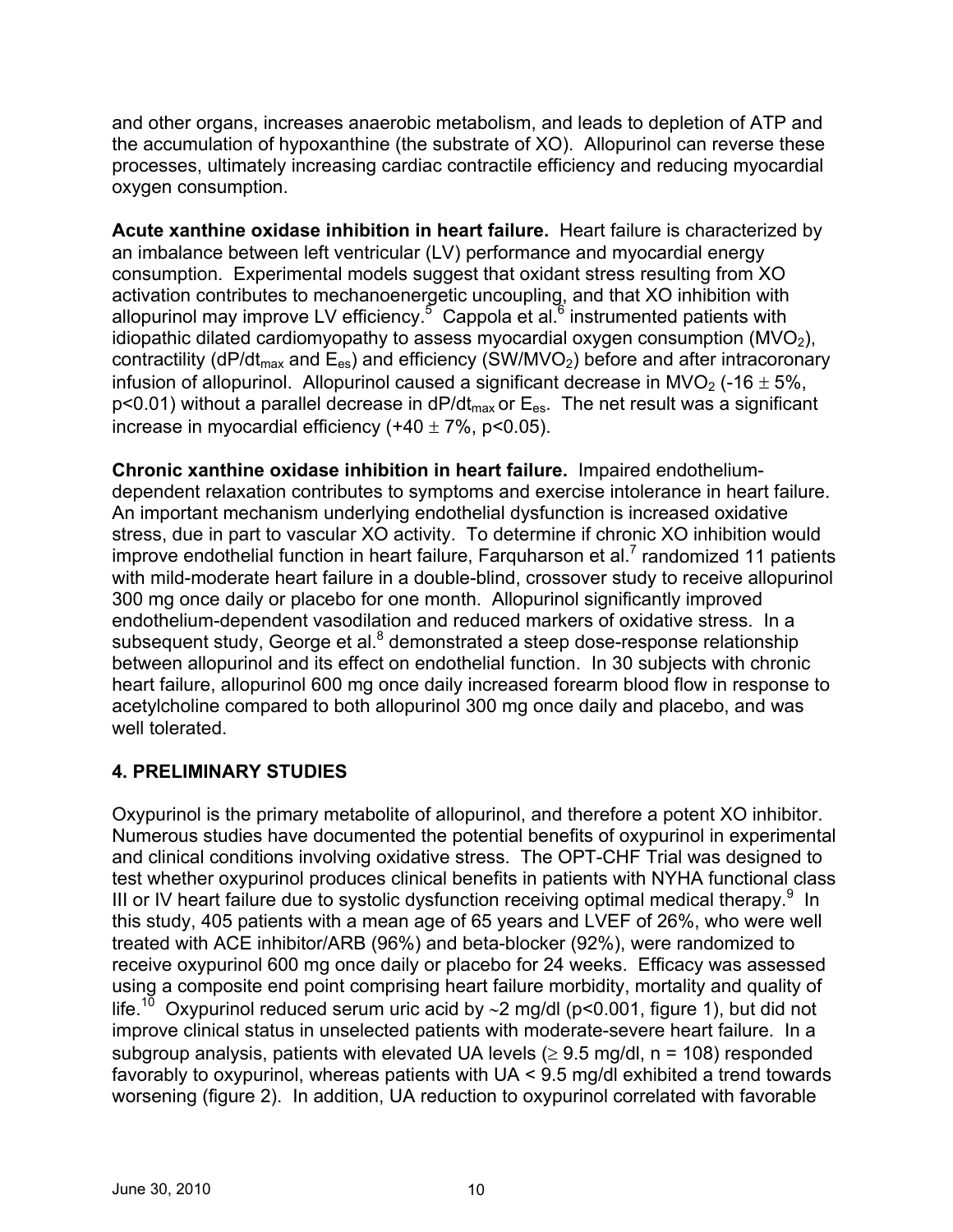clinical response.

Based on these data, we hypothesize that in patients with symptomatic heart failure due to LV systolic dysfunction, who have elevated serum uric acid levels, treatment with allopurinol for 24 weeks will improve clinical outcomes compared to treatment with placebo.



### **5. BASIC STUDY DESIGN**

**Study Design:** This study is a multi-center, randomized, double-blind, placebocontrolled, 24-week trial of allopurinol in patients with symptomatic heart failure due to LV systolic dysfunction (LVEF  $\leq 40\%$ ) and elevated serum uric acid levels (UA  $\geq 9.5$ mg/dl). A total of 250 patients will be enrolled. The study includes the following phases as shown in Figure 3:

Screening Phase: Patients will have an initial screening evaluation, including baseline laboratory tests and echocardiogram, at which time preliminary patient eligibility will be determined. Those who meet inclusion criteria and are interested in study participation will return within 7-14 days for randomization.

Study Drug Phase: Patients will be randomized (1:1) to XO inhibition or placebo and undergo double-blind treatment for 24 weeks. Active therapy will consist of allopurinol 300 mg uptitrated to 600 mg daily (in divided doses of 300 mg), with dose adjustment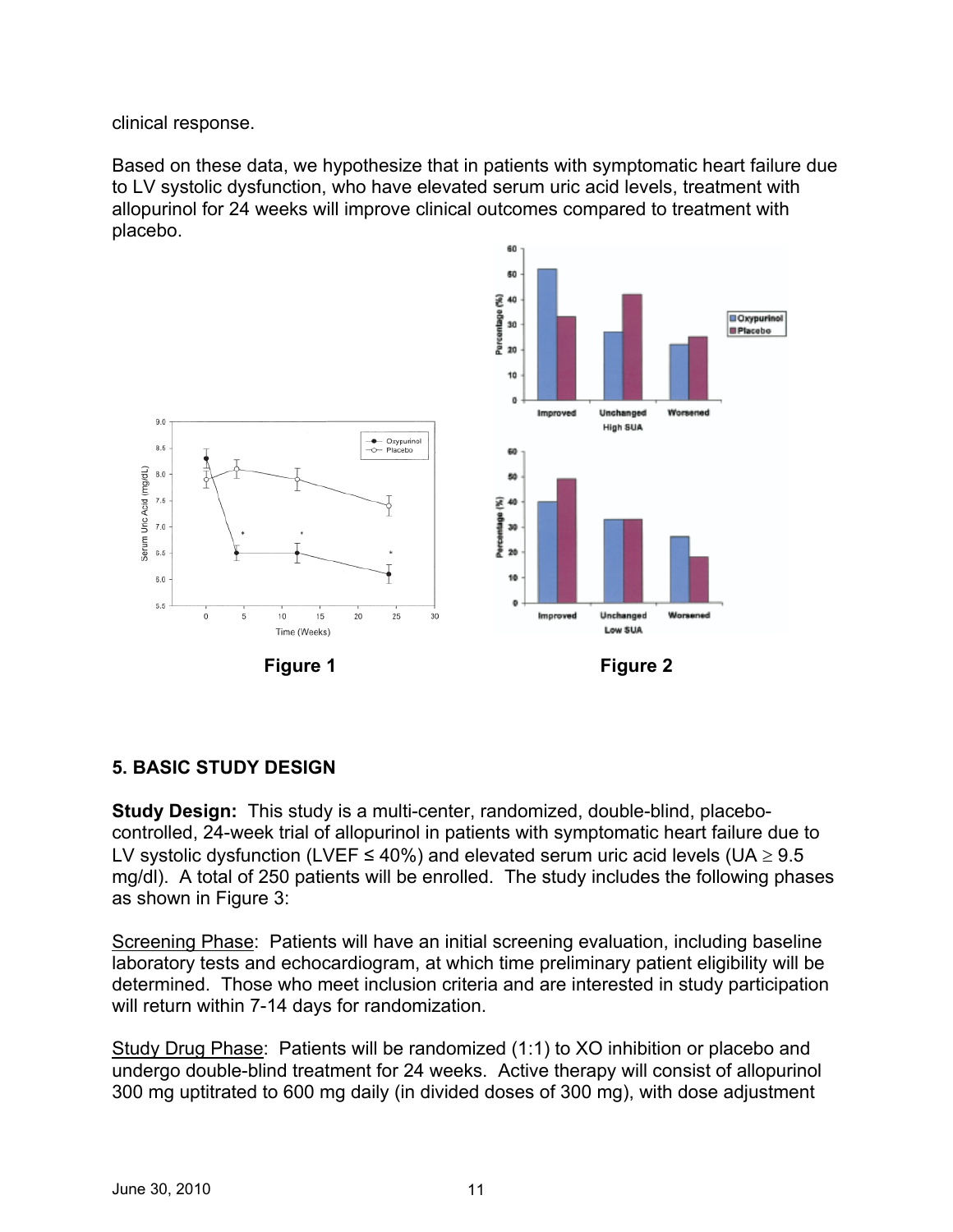for renal dysfunction. Patients will return to clinic for evaluations at 4, 12 and 24 weeks.

Follow-up Phase: Patients who have completed 24 weeks of study drug will be contacted by phone 2 weeks after withdrawal from study medication to assess safety and HF symptoms.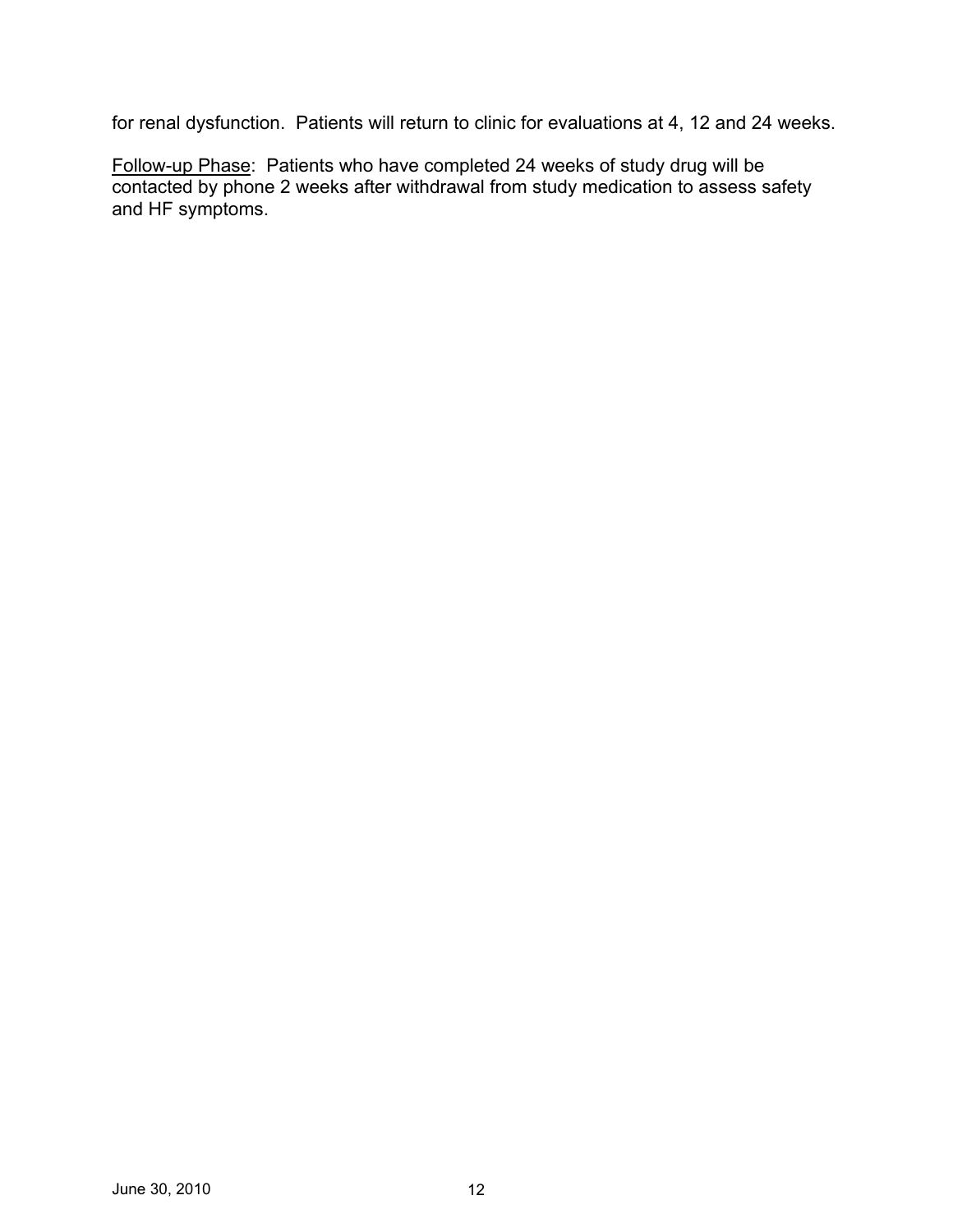## **STUDY FLOW DIAGRAM (Figure 3)**

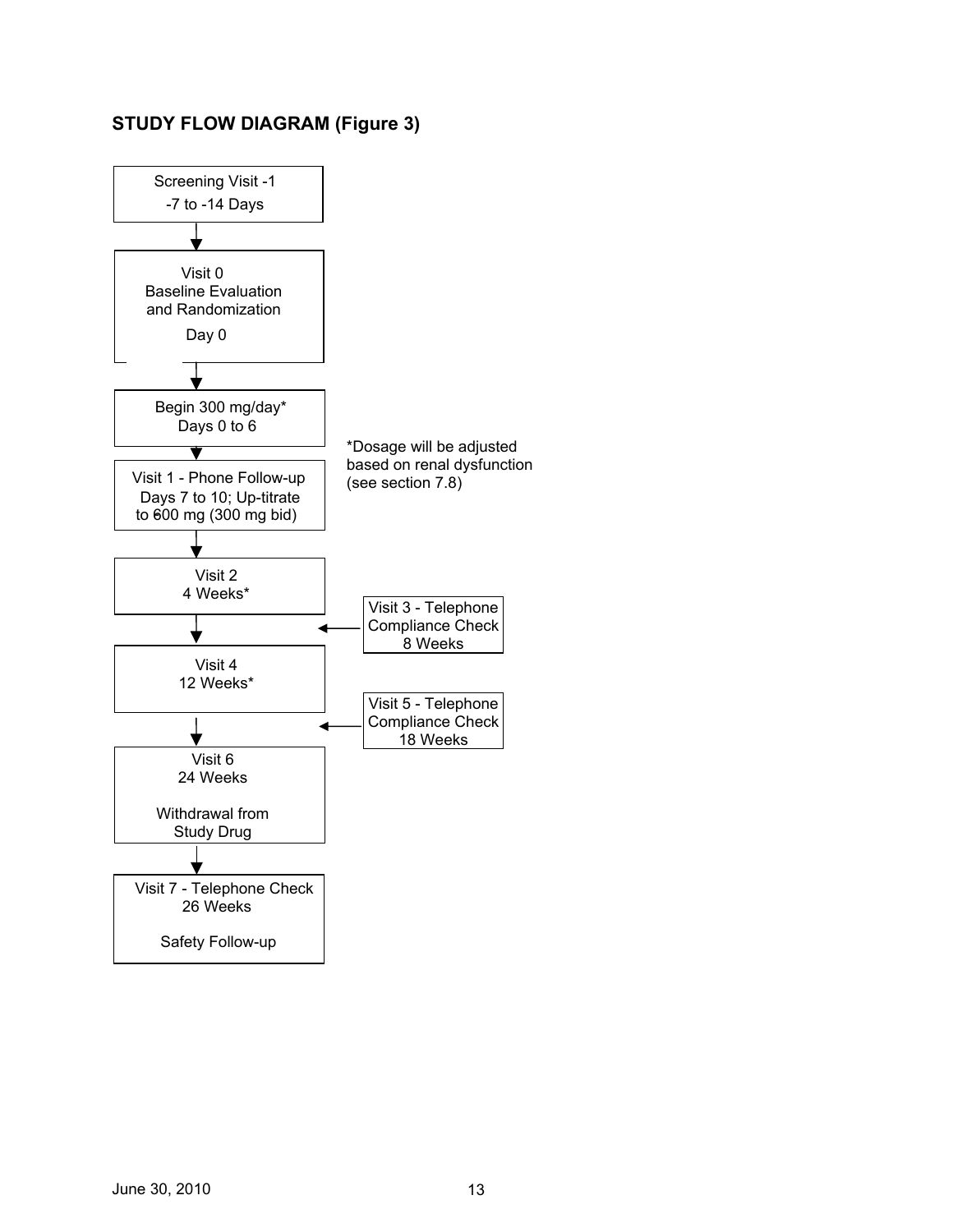## **6. STUDY POPULATION AND ELIGIBILITY CRITERIA**

## **6.1 Study Population**

It is anticipated that approximately 250 patients meeting eligibility criteria listed below will be enrolled in the study.

## **6.2 Inclusion Criteria**

- 1. Males or females age 18 years or older.
- 2. NYHA functional Class II-IV heart failure due to ischemic or non-ischemic cardiomyopathy.
- 3. HF symptoms for 3 months despite standard heart failure treatment with an ACE inhibitor or ARB, and beta-blocker (if tolerated).
- 4. Left ventricular ejection fraction  $\leq 40\%$  by echocardiography.<sup>\*</sup>
- 5. Serum uric acid level  $\geq 9.5$  mg/dl.  $\text{t}^{4,9,11}$
- 6. At least one of the following additional markers of increased risk:\*
	- a. Hospitalization, ER visit or urgent clinic visit for heart failure requiring IV diuretics within the previous 12 months
	- b. Left ventricular ejection fraction  $\leq 25\%$
	- c. B-type natriuretic peptide level > 250 pg/ml

\*Determined at or within 4 weeks of screening evaluation. †Determined at the time of screening evaluation.

### **6.3 Exclusion Criteria**

- 1. Female who is pregnant, nursing, or of childbearing potential not practicing effective birth control.
- 2. Hypertrophic or restrictive cardiomyopathy, constrictive pericarditis, biopsyproven myocarditis, severe stenotic valvular disease, or complex congenital heart disease.
- 3. Acute coronary syndrome, PCI or CABG within 3 months.
- 4. Current ventricular assist device or ventricular assist device or heart transplant likely within the next 6 months.
- 5. Uncontrolled hypertension (i.e., blood pressure consistently greater than 170 mm Hg systolic or 110 mm Hg diastolic).
- 6. Active hyperthyroidism or untreated hypothyroidism.
- 7. Serum creatinine > 3 mg/dL or estimated GFR < 20 ml/min (modified MDRD).
- 8. Evidence of active hepatitis with ALT and AST greater than 3x normal.
- 9. Any condition other than HF which could limit the ability to perform a 6-minute walk test (e.g., peripheral arterial disease, orthopedic or neurological conditions).
- 10. Any diseases other than HF which are likely to alter the patient's global perception of status or quality of life over a period of 6 months.
- 11. Any condition, which in the opinion of the investigator would jeopardize the evaluation of efficacy or safety.
- 12. Receiving treatment with allopurinol or oxypurinol currently or within 30 days, or having symptomatic hyperuricemia which requires treatment with these agents.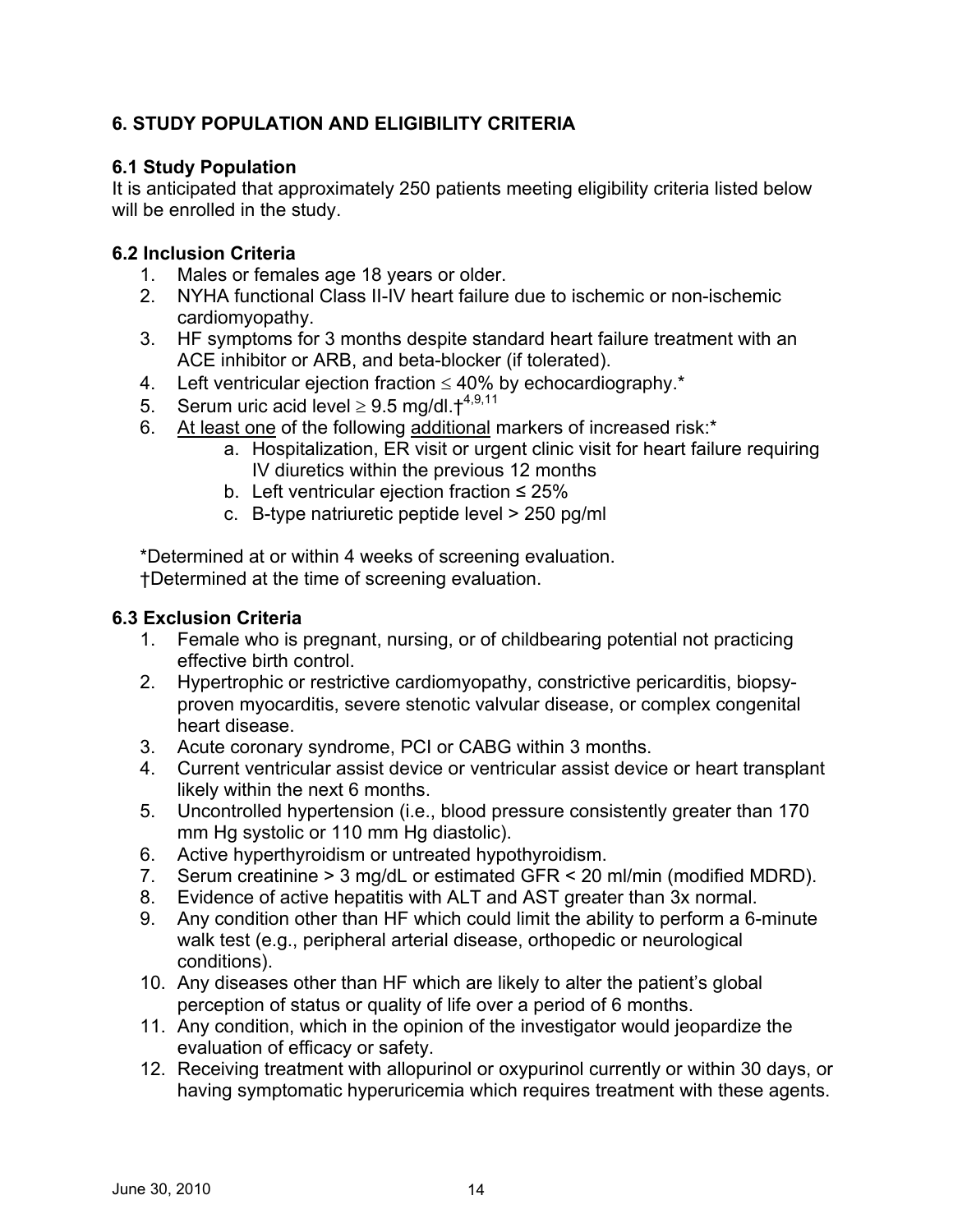- 13. Hypersensitivity to allopurinol and oxypurinol.
- 14. Clinically significant neutropenia (i.e., white-cell count < 3000 or absolute neutrophil count <  $1000$  per mm<sup>3</sup>).
- 15. Concomitant treatment with azathioprine or ampicillin.
- 16. Unwillingness or inability to comply with study requirements.

## **7. TREATMENT INTERVENTIONS**

### **7.1 Intervention**

The therapeutic intervention is double-blind treatment with allopurinol or placebo. Study drug will be given for 24 weeks starting with 300 mg by mouth once daily for 1 week. If that dose is well tolerated, the dose will be increased to 600 mg daily (in divided doses of 300 mg) for the remaining 23 weeks of the study. Patients unable to tolerate the 600 mg dose will be maintained on the 300 mg dose. Patients with a serum creatinine level > 2.0 mg/dl at screening will be started on 100 mg daily, and titrated to 300 mg daily. The active and placebo study drug will appear identical to preserve the double-blind study design. Patients should be instructed to take the study drug as prescribed.

### **7.2 Study Drug Supplies**

At clinic visits, the patient will receive study bottle(s) providing enough study drug to last at least until the next scheduled clinic visit. Patients will be instructed to take the medication as required by the protocol, and compliance will be assessed by phone contact (see below). Patients will be instructed to return unused drug supplies at each visit. The patient must return all bottles dispensed, even if they are empty.

### **7.3 Randomization, Stratification and Blinding**

At the Baseline Visit (Visit 0) patients who qualify will be randomized to treatment using a permuted block randomization scheme stratified by clinical site. Study drug or matching placebo should be started within 12 hours of completing Baseline Visit 0. Following randomization, all patients will receive treatment for 1-week at a dose of 300 mg daily before up-titrating the dose to 600 mg daily (in divided doses of 300 mg) for the remainder of the study. Patient's with a serum creatinine > 2.0 mg/dl at screening will receive treatment for 1 week at a dose of 100 mg daily before up-titrating to 300 mg daily for the remainder of the study.

In order to randomize a patient, the center must access the automated web-based system coordinated by the Data Coordinating Center (DCC) and Almac Clinical Services. The system will confirm that eligibility criteria have been met, and will subsequently assign a unique patient number and study drug.

Blinding of the study, with respect to treatment groups, will be preserved by the use of matching placebo capsules of allopurinol. Investigators are requested NOT to measure serum uric acid levels during this study. In the event that a serum uric acid level is measured, the investigator may be asked at the end of the trial if they had obtained any information which may have led to the unblinding of treatment.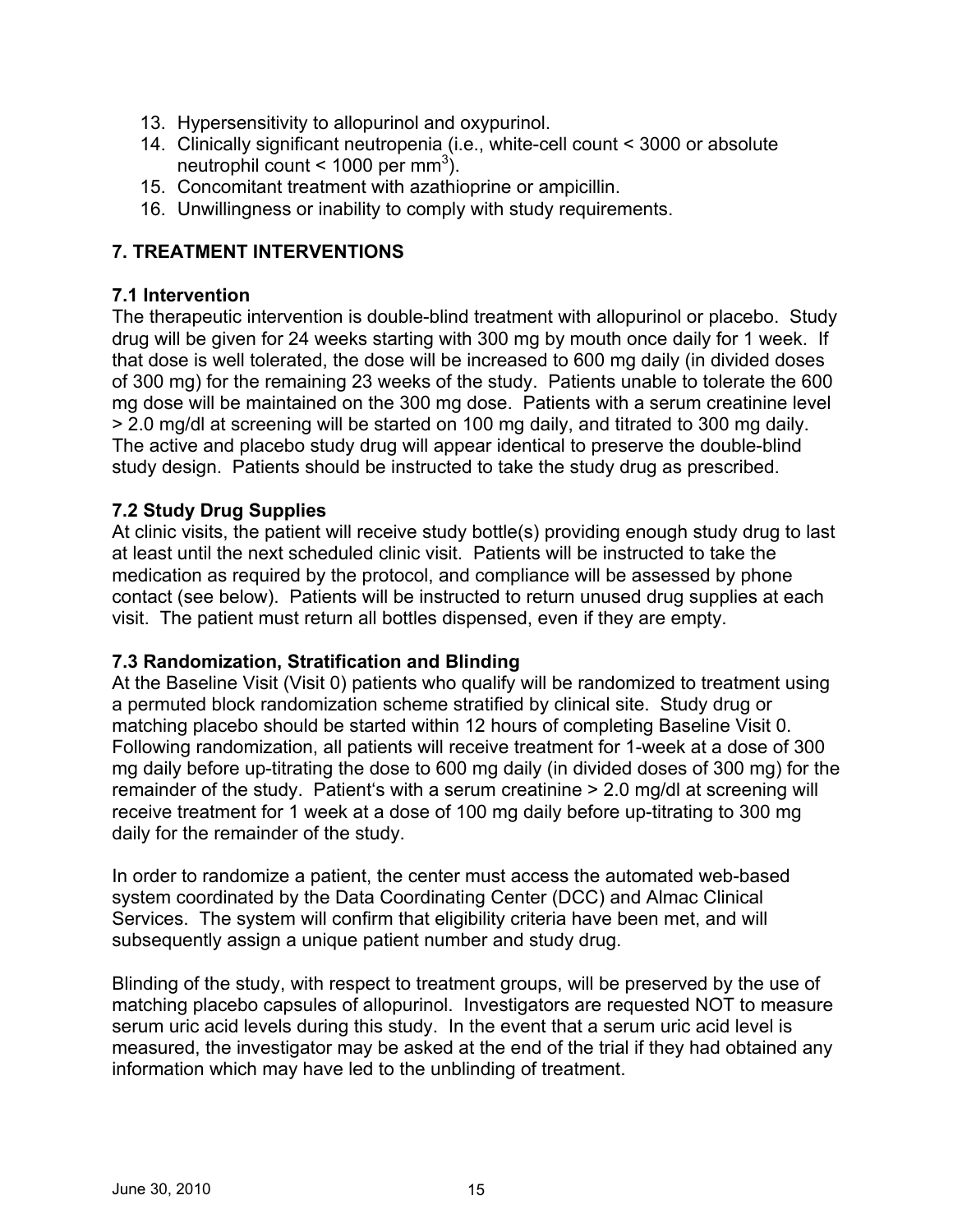### **7.4 Unblinding**

The investigative sites will be given access to the treatment code for their patients for emergency un-blinding ONLY by calling the DCC. Given the well-known safety profile of allopurinol and given the lack of a specific antidote, it is anticipated that there should be no need to un-blind the study drug for any reason. Any suspected study drug-related events should be treated as though the patient received active therapy. Nevertheless, in the rare event of necessary un-blinding, the DCC medical monitor must be contacted to discuss a given case.

Randomization data are kept strictly confidential, accessible only to authorized persons, until the time of un-blinding.

### **7.5 Packaging, Labeling and Drug Accountability**

Each study bottle will contain enough capsules to assure at least an extra 7 days of treatment beyond a 12-week interval. The bottle number dispensed will be recorded on the Study Drug Accountability Log page in the Case Report Form. Each bottle dispensed to the patient will include labeling with the contents of the bottle, standard investigational product warning (on label for Canadian sites), dosing instructions, storage conditions, study name, bottle number, sponsor name, and manufacturing date. The patient number will be written on the bottle once it is assigned. All study drugs will be kept in a secure place. Study drug should be stored at room temperature and protected from light.

The number of capsules dispensed, used, and returned by each patient at each visit after randomization will be recorded on the Drug Accountability CRF. This will enable the full accountability for investigational drug. An estimate of patient compliance will also be made at each clinic visit. Patients not fully compliant with their study drug regimen must be encouraged to take medication as prescribed. Reasons for lack of compliance relating to adverse events must be described in the patient medical record and captured in the CRF.

### **7.6 Concomitant Medication**

Patients should be receiving a stable treatment regimen for heart failure for at least 2 weeks prior to randomization. Patients receiving beta-blockers should have been receiving these for at least 3 months prior to the screening visit. Regular intermittent use of supplemental diuretic doses (oral or IV) are permitted if used as part of a regular diuretic treatment regimen at baseline. Patients may not be included in the trial if they are taking allopurinol or oxypurinol or have taken one of these agents within 30 days of randomization. Patients with a history of gout may enter the trial as long as they are not currently treated with these agents nor is there a strong likelihood of the need for these agents during the study.

It is likely that some patients will require adjustments of background therapy for heart failure during the trial. Any change in dose regimen of a cardiovascular active drug during the trial must be recorded in the CRF. Information about concomitant medication will be collected from the Screening visit until the end of the trial.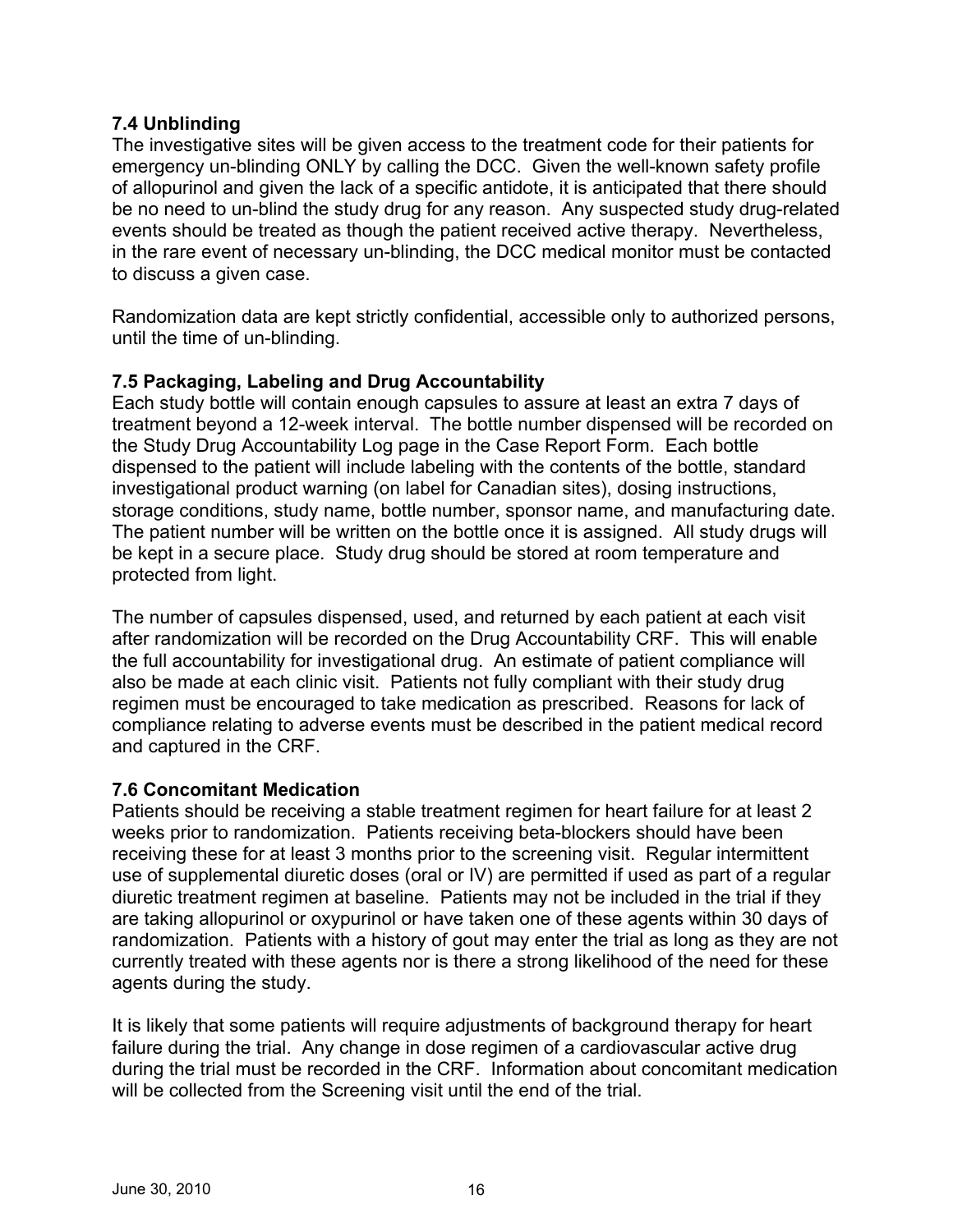## **7.7 Risks of Treatment**

Chronic treatment with allopurinol is generally safe. Uncommon side effects are described in section 8.3.4. As there is no prospective, controlled evidence of the longterm benefits of XO inhibition in heart failure, randomization to placebo does not represent withholding of established medical therapy.

## **7.8 Dose Adjustment with Renal Dysfunction**

The following table provides study plan for dose adjustment in patients with renal dysfunction.

| Visit (Time)    | $SCr \leq 2$ | $SCr > 2$ , but  | $\vert$ SCr > 3, but | $SCr \geq 5$       |  |
|-----------------|--------------|------------------|----------------------|--------------------|--|
|                 | mq/dl        | $\leq$ 3 mg/dl   | $< 5$ mg/dl          | mq/dl              |  |
| 0 (Baseline)*   | $300$ mg     | $100 \text{ mg}$ | Excluded             | Excluded           |  |
| 1 (7-10 Days)*† | 600 mg       | 300 mg           |                      |                    |  |
| 2 (4 Weeks)     | 600 mg       | 300 mg           | $100$ mg             | <b>Discontinue</b> |  |
| 4 (12 Weeks)    | 600 mg       | 300 mg           | $100$ mg             | <b>Discontinue</b> |  |
| $\sim$ $\sim$   |              |                  |                      |                    |  |

Doses outlined below are total daily doses.

SCr, serum creatinine level.

\*Screening laboratories will be used to determine dosing at baseline and Visit 1. †Laboratories will not be checked at this visit, which is a telephone call.

Note if renal function improves at visit 2 or 4, subjects will remain at the established dose (i.e. no up-titrations).

## **8. RECRUITMENT AND SCREENING PROCEDURES**

## **8.1 Common Recruitment Procedures**

All subjects will be recruited from patients who are referred to the heart failure programs at the Regional Clinical Centers (RCC) or satellites for outpatient management of heart failure, LV dysfunction or both. No specific ethnic groups will be selected; however attention will be paid to the recruitment of women and minorities. These patients will have heart failure as the result of several etiologies (e.g., idiopathic, ischemic, hypertensive, valvular). Inclusion will require that the LVEF be  $\leq 40\%$  by echocardiography. While this measurement is made routinely as part of the HF evaluation, blinded measurements of the screening and 24-week studies will be made by the echo core laboratory.

Recruitment will start by the investigators reviewing the patients' charts and selecting likely candidates. The primary physician will be contacted with full explanation of the protocol and consultation regarding the suitability of the patient. If the primary physician agrees, patients will be approached for participation at the time of their screening visit to the heart failure clinic. Informed consent will be obtained as required by the RCC institutional review boards. There can be no changes in the protocol without the prior agreement of the Heart Failure Network (HFN) Steering Committee.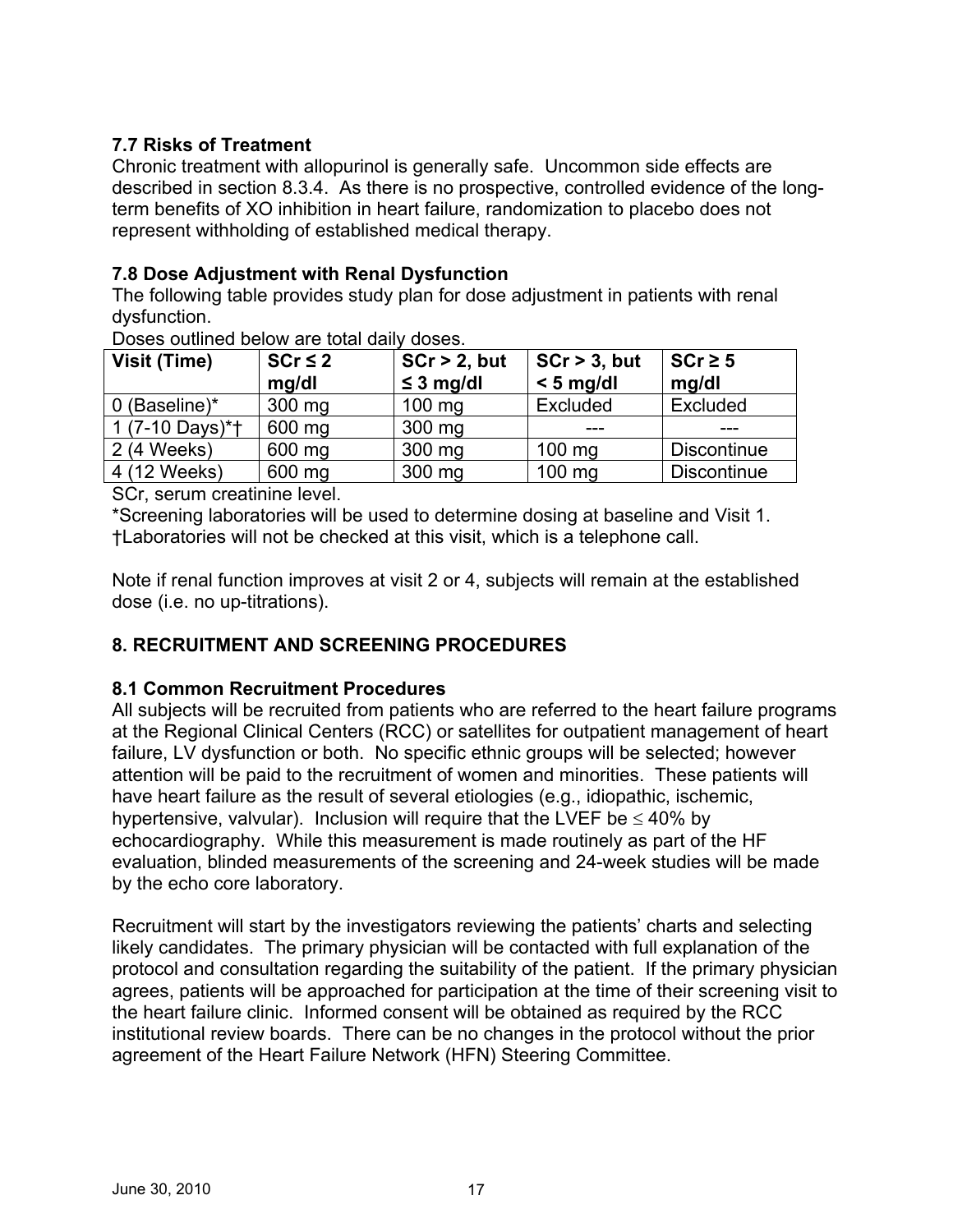### **8.2 Estimated Enrollment Period**

The study will enroll 250 patients with chronic heart failure at 9 RCCs and associated satellite centers in the U.S. and Canada. It is anticipated that 14 patients will be enrolled per month (1.5 patients per RCC/satellites) for a total planned enrollment period of 18 months.

### **8.3 Informed Consent Procedures**

### **8.3.1 Informed Consent**

Patients will typically be recruited in the outpatient setting, but may be initially identified as a potential study subject during an inpatient admission for heart failure. If the patient meets inclusion/exclusion criteria, the process of informed consent will include description of the study purpose, interventions and evaluations, potential risks and benefits, alternative treatments, the right to withdraw and confidentiality. All questions will be answered, and if the subject is willing to participate, the informed consent form (ICF) will be signed. The patient will then undergo screening tests, which include laboratories and a transthoracic echocardiogram\*. If the patient meets criteria for participation based on these studies (e.g., uric acid level  $\geq$  9.5 mg/dl, LVEF  $\leq$  40%, one additional marker of increased risk), the patient will be randomized and begin study drug.

\*Echocardiogram may have been performed within 4 weeks of screening.

### **8.3.2 Confidentiality and HIPAA Requirements**

All information collected on study participants will be stored in a confidential manner using procedures in place at each participating RCC and satellite site. Only approved study personnel will have access to data collected as part of this study. Study participants will be identified by a unique Subject ID # on all study documents and tests. Plasma samples, echocardiograms, and exercise, clinical and quality of life data will be collected specifically for the research protocol, and identifying information will be removed before transfer to the DCC or core laboratories. Existing clinical or demographic data will be collected from the patient's record for the purposes of the research protocol, and all data will be de-identified before submitting to the DCC. All data will be transmitted in a secure manner, and stored securely at the DCC using standard Duke Clinical Research Institute (DCRI) operating procedures.

### **8.3.3 Protections of Human Subjects**

Protections for human subjects of research are required under Department of Health and Human Services (HHS) regulations at 45 CFR 46. Subpart A of the HHS regulations constitutes the Federal Policy (Common Rule) for the Protection of Human Subjects, which has been adopted by an additional 16 Executive Branch Departments and Agencies. Each institution engaged in (non-exempt) HHS-supported human subjects research must provide a written Assurance of Compliance, satisfactory to the Office for Protection from Research Risks (OPRR), that it will comply with the HHS human subjects' regulations. – 45 CFR 46.103(a)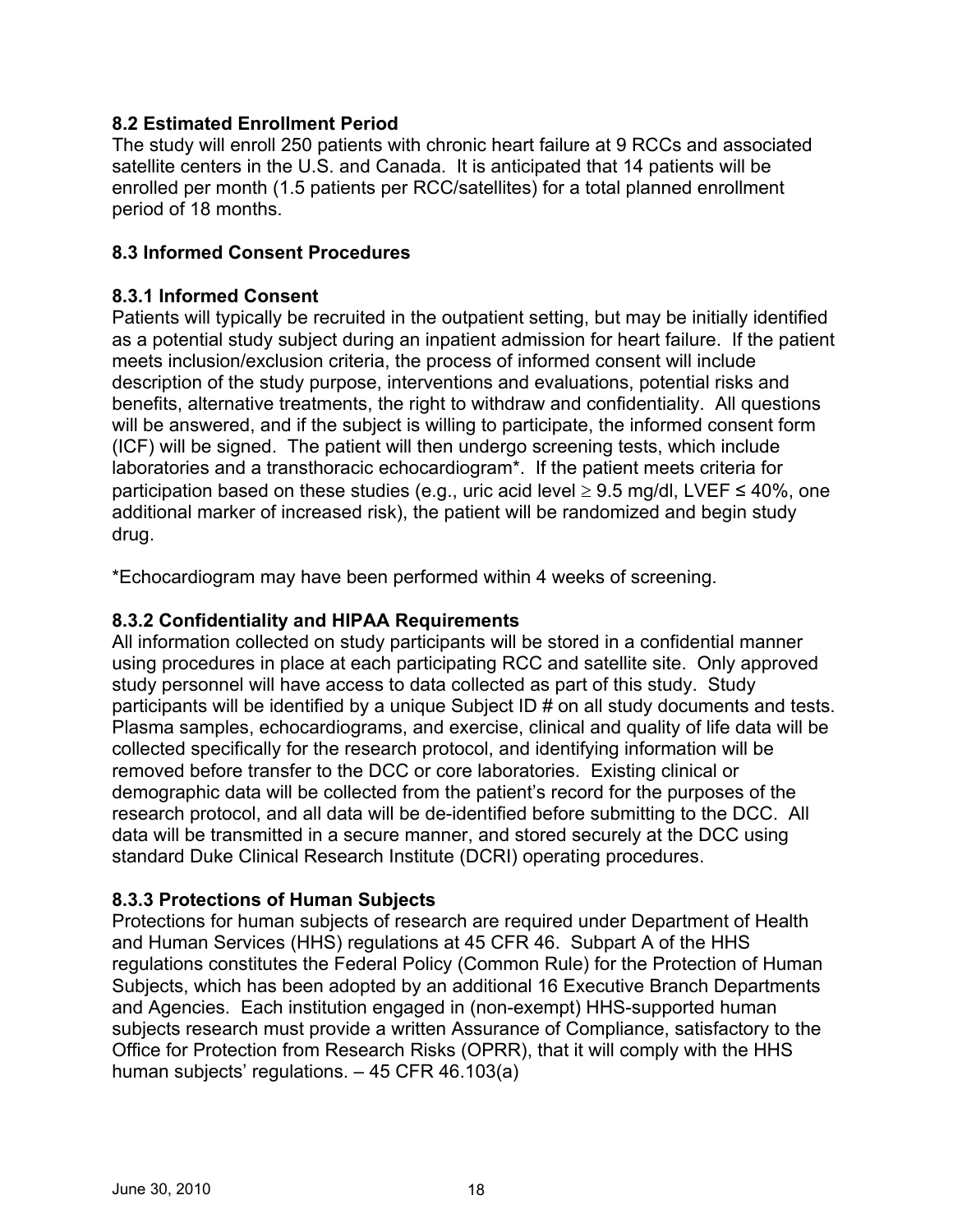### **8.3.4 Summary of the Risks and Benefits**

This study will evaluate the safety and tolerability of allopurinol in hyperuricemic heart failure patients with reduced LV systolic function. Allopurinol is a commonly used, FDAapproved medication for the treatment of gout. The dose being evaluated in this study (600 mg orally in divided doses of 300 mg) is within the current standard of care for patients with gout, and the side effect profile is well characterized. This dose has also been studied in patients with mild-moderate heart failure,<sup>8</sup> and shown to be well tolerated.

Uncommon side effects include pruritus (3%), rash (1.5%), nausea or vomiting (1.3%), and renal failure (1.2%). Rare, serious adverse effects (less than 1%) include Stevens-Johnson syndrome, agranulocytosis, anemia, myelosuppression, and hepatotoxicity.

The Allopurinol Hypersensitivity Syndrome (AHS), which involves progression of skin rash to exfoliative lesions, generalized vasculitis and/or irreversible hepatotoxicity, occurs in less than 0.5% of patients, with a case fatality rate of up to 25%. Study drug should be held in a patient developing a new rash until a clinical assessment is made.

Given the co-existence of chronic heart failure and chronic kidney disease in some patients with advanced heart disease, a schedule of dose adjustments for patients with renal impairment will be used (see section 7.8).

There are minimal risks associated with other study-related procedures including echocardiography, 6-minute walk test, quality of life survey, biomarker blood collection and metabolic cart used in the ancillary study. The potential benefits of study participation include improved clinical status and contributing to improved treatment of hyperuricemic heart failure patients.

## **9. BASELINE EVALUATION AND RANDOMIZATION**

See Appendix A for complete schedule of assessments throughout the study (Study Flow Chart).

## **9.1 Screening Visit (Visit -1)**

Patients who are medically stable and receiving established doses of standard HF therapy will be evaluated for potential eligibility for enrollment during a screening visit to the RCC or satellite. The trial procedures will be explained to the patient, and informed consent will be obtained as described in section 8.3. Routine procedures during the screening visit will include:

- Medical history, including history of HF hospitalization, ER visit or urgent clinic visit requiring IV diuretics within 12 months. Variables to be recorded for study purposes include age, sex, etiology, duration of heart failure, NYHA class (see Appendix D) and co-morbidities (e.g., diabetes)
- Medication review with focus on dose and duration of HF therapy
- Complete physical exam, including height and weight
- Clinical chemistry<sup>\*</sup> and hematology-CBC (including UA level and BNP)
- Serum pregnancy test for women of child-bearing potential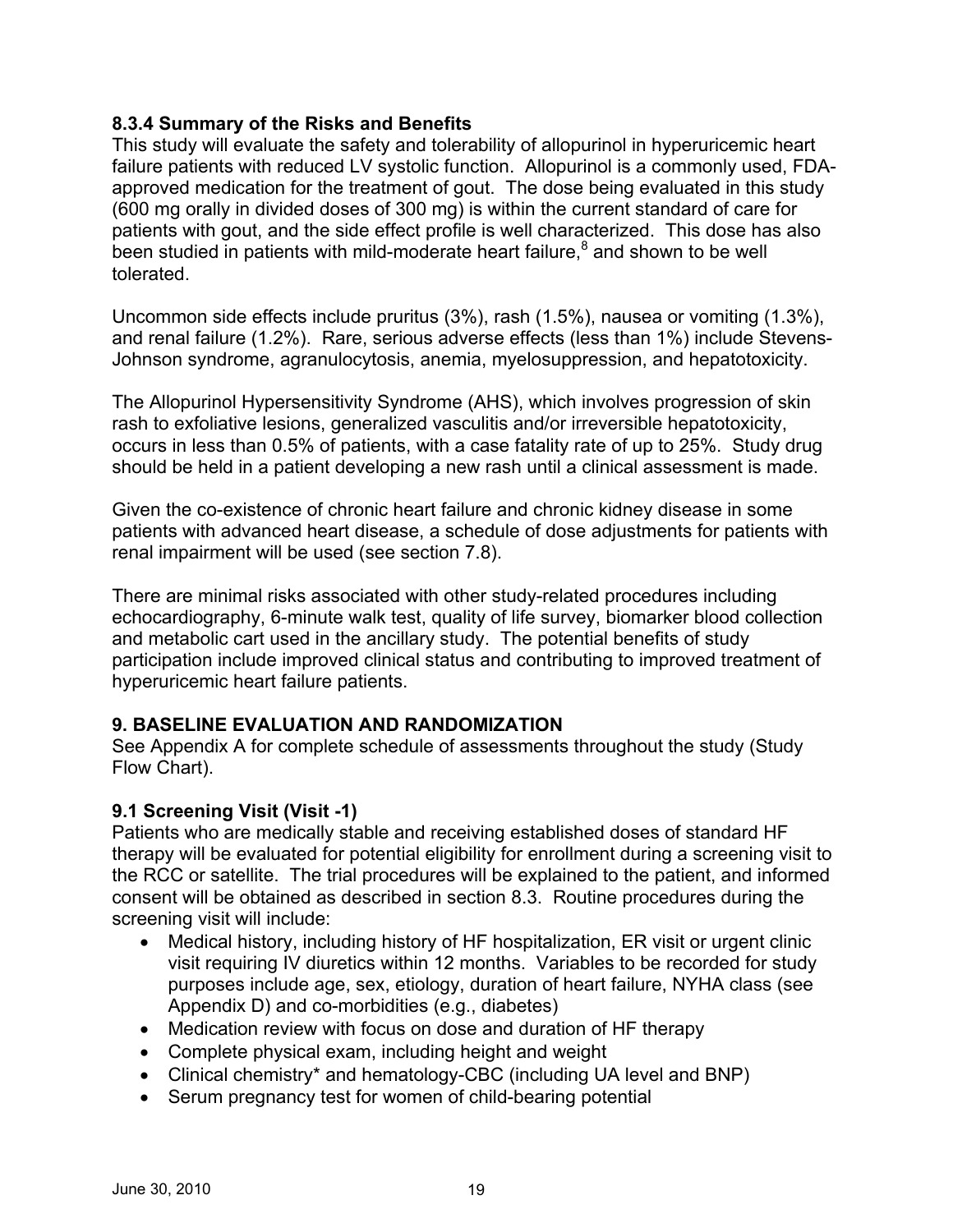• Transthoracic echocardiogram to be read locally for qualifying LVEF, and then sent to core lab for complete baseline analysis (see section 11.3.1)\*\*

\* Laboratories to include: sodium, potassium, chloride, carbon dioxide, BUN, creatinine, glucose, calcium, total protein, albumin, ALT, AST, alkaline phosphatase and total bilirubin.

\*\*Qualifying echocardiogram may be obtained at or within 4 weeks of screening visit.

Patients who meet all inclusion and exclusion criteria and who are interested in study participation will return within 7-14 days for randomization.

## **9.2 Baseline/Randomization Visit (Visit 0)**

The minimum interval between screening and baseline visits is 7 days, and patients must remain clinically stable during this period. At the baseline visit (Visit 0, Day 0), the following procedures will be performed:

- Medication review
- Interim history to confirm stability
- Cardiovascular exam (HR, BP, body weight and cardiopulmonary exam)
- 12-lead electrocardiogram (ECG)
- Kansas City Cardiomyopathy Questionnaire (KCCQ)<sup>12</sup>
- 6-minute walk test  $(6\text{-}MWT)^{13}$  (see Appendix C)
- Blood sampling for HFN biomarkers
- Metabolic cart assessment of substrate utilization with markers of insulin resistance and markers of oxidative stress (part of Ancillary Study, see Appendix E)

Patients will then be randomized (1:1) to allopurinol or placebo to be taken with food once daily. Initial dose of study drug will be 300 mg of allopurinol or matched placebo daily. After 1 week, the dose will be increased to 600 mg daily (in divided doses of 300 mg). For patients with a screening creatinine level > 2.0 mg/dl, the starting dose of allopurinol will be 100 mg, and this will be increased to 300 mg daily after 1 week. Study drug, including matched placebo, will be provided by Almac Clinical Services. Randomization codes will be provided by the DCC through a web-based enrollment system, and the patient and physician investigator will be blinded to assigned therapy.

## **10. FOLLOW-UP EVALUATIONS**

### **10.1 Follow-up Phone Contacts (Visits 1, 3, 5 and 7)**

### **10.1.1 Follow-up Contact for Drug Titration (Visit 1 - 7 to 10 days after randomization)**

Seven to ten days after the baseline visit, the investigator or research coordinator will contact the patient by telephone to ascertain if the study medication is well tolerated. If so, the patient will uptitrate the study medication to 600 mg daily (in divided doses of 300 mg) of allopurinol or matched placebo.\* If the study drug is not well tolerated, the investigator will evaluate the nature of the intolerance and take appropriate action including temporarily or permanently discontinuing the dosage for drug-related adverse events or continuing study drug at the lower dose of 300 mg once daily.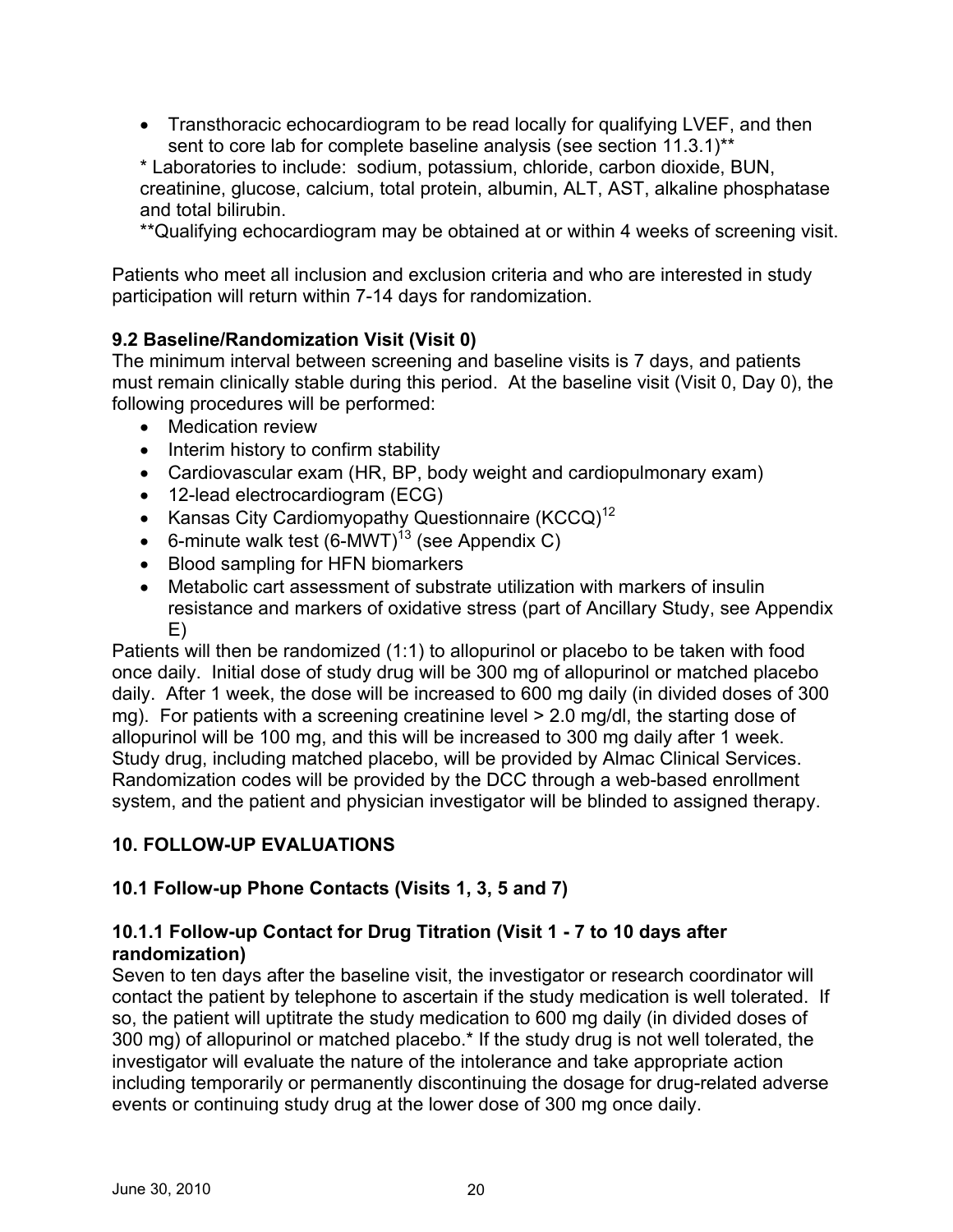\*As described above, patients with a screening creatinine > 2.0 mg/dl will uptitrate study medication to 300 mg of allopurinol or matched placebo, or in the case of drug intolerance will continue at the lower dose of 100 mg once daily or discontinue study medication.

## **10.1.2 Follow-up Compliance Checks (Visits 3 and 5)**

The Site Investigator or research coordinator will contact the patient by telephone at 8 and 18 weeks  $(\pm 7 \text{ days})$  to assess compliance with study drug and inquire about adverse events. The patient will be encouraged to take study drug as prescribed and to report any concerns related to side effects or ongoing participation in the study.

## **10.2 Follow-up Clinic Visits (Visits 2, 4 and 6)**

Patients will return to the RCC or satellite for study visits at 4, 12 and 24 weeks  $(\pm 7)$ days). At each visit, interim history including review of medications, Patient Global Assessment (PGA)<sup>10</sup> (see Appendix B), NYHA class and adverse experiences, and cardiovascular exam will be performed. In addition, any hospitalizations or unscheduled ER visits will be recorded. Blood samples for routine chemistry\* and hematology (CBC) will be collected and processed locally, with every attempt made to avoid checking serum UA level. At 12 and 24 weeks, all patients will undergo repeat 12-lead ECG, 6 minute walk test, KCCQ and measurement of HFN biomarkers that include serum UA. In addition at the 24 week visit, repeat transthoracic echocardiography and metabolic cart† testing will be performed. At each clinic visit, study drug compliance will be assessed and medication bottles returned.

\*Laboratories to include: sodium, potassium, chloride, carbon dioxide, BUN, creatinine, glucose, calcium, total protein, albumin, ALT, AST, alkaline phosphatase and total bilirubin.

†For patients enrolled in Ancillary Study.

In the event that a patient withdraws from study treatment, every effort will be made to obtain a set of observations at each specified time point through 24 weeks. At a minimum, the primary outcome variable parameters should be assessed at these visits.

## **10.3 Follow-up Safety Check (Visit 7)**

Two weeks  $(\pm 1$  week) after the last dose of study drug, patients who have completed 24 weeks of study drug will be contacted by phone for a safety evaluation to include interim history (e.g., ER visit or hospitalization) and HF symptom assessment (e.g., fatigue, shortness of breath, weight gain or edema).

## **11. OUTCOME DETERMINATIONS**

## **11.1 Primary Endpoint**

The primary endpoint of this study will be a composite clinical endpoint (CCE) that classifies the subject's clinical status as improved, worsened, or unchanged at 24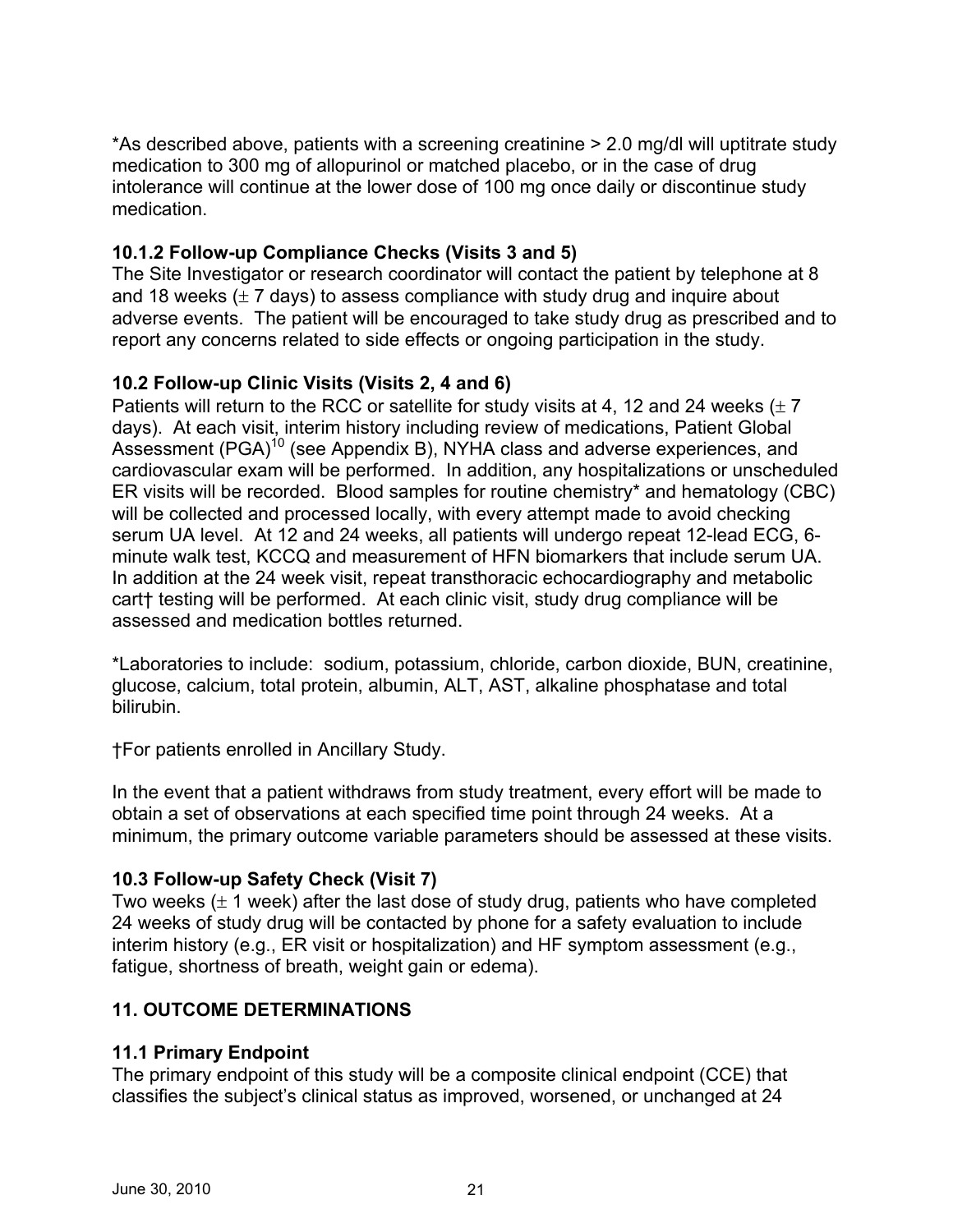weeks, similar to that reported by Packer,<sup>14</sup> with a slight modification as previously described.10 The classification will follow sequential rules based on the outcomes of the following items: 1) Death; 2) hospitalization, emergency room visit or emergent clinic visit for worsening HF; 3) medication change for worsening HF; and 4) Patient Global Assessment.

| <b>IMPROVED</b>                  | <b>WORSENED</b>                  | <b>UNCHANGED</b>    |
|----------------------------------|----------------------------------|---------------------|
| <b>Patient Global Assessment</b> | Death                            | Neither improved or |
| moderate or markedly             | Hospitalization, ER visit or     | worsened            |
| improved                         | emergent clinic visit for        |                     |
|                                  | worsening HF                     |                     |
|                                  | Medication change for            |                     |
|                                  | worsening HF                     |                     |
|                                  | <b>Patient Global Assessment</b> |                     |
|                                  | moderate or markedly             |                     |
|                                  | worse                            |                     |

## **11.1.1 Deaths**

All-cause mortality will be used in the composite analysis. To understand further the impact of XOI on advanced heart failure, the cause of death will be adjudicated by the physician investigator and classified as due to HF, other cardiac cause, or non-cardiac cause. In addition, they will be classified as sudden or non-sudden deaths.

## **11.1.2 Hospitalizations, Emergency Room Visits or Emergent Clinic Visits**

Occurrence of hospitalizations, ER visits or emergent clinic visits for HF at any time in the trial will be counted when they meet the criteria outlined for such visits. The cause of these events will be adjudicated by the physician investigator and classified as due to HF, other cardiac, or non-cardiac. Importantly, hospitalizations for HF will be reported only as an efficacy endpoint and will not be reported as a serious adverse event.

### **11.1.3 Global Patient Assessment**

The 7-point Patient Global Assessment instrument (Appendix B) will be evaluated at 4,12 and 24 week time points and will be utilized in the composite score assessment.

### **11.1.4 Medication Change for Worsening Heart Failure**

The investigator must either prescribe or concur with: 1) the addition of a new drug class for worsening heart failure, or 2) an increase in diuretic dose or an increase or decrease in beta-blocker or renin-angiotensin system inhibitor dose by at least 50% for more than one week. A newly added drug class is defined as the addition of a new pharmacologic agent specifically indicated for heart failure therapy, or generally recognized as effective in the management of heart failure within current treatment guidelines, and NOT in the same pharmacological class as the therapy composing the patient's current drug regimen.

In the event that the investigator does not concur with a change in therapy initiated by another physician, the investigator may, using his/her medical discretion, terminate this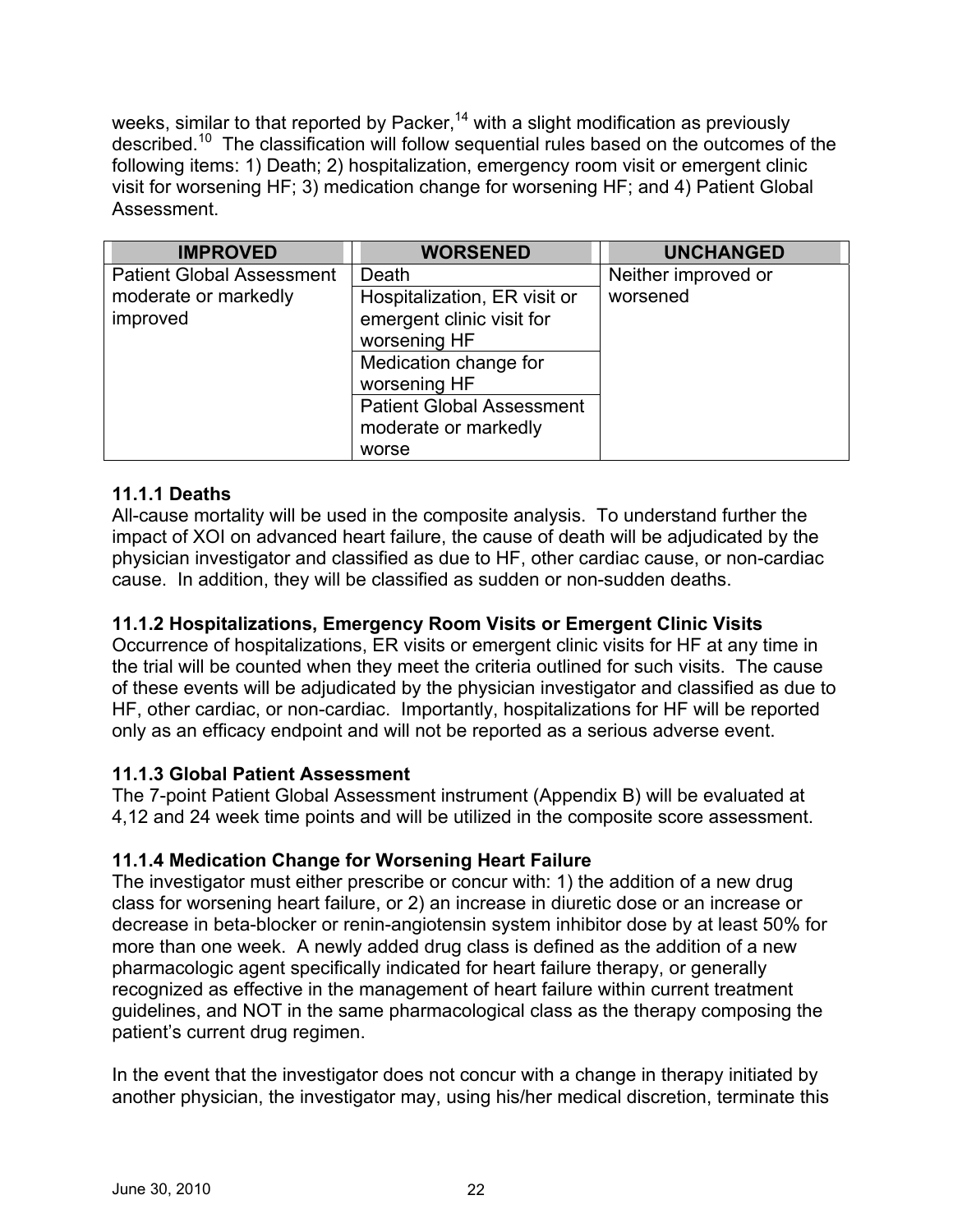therapy. In the event that the patient is seen by another physician who adds medication to their heart failure regimen, the patient is to be specifically advised to inform the investigator of this immediately, before starting such therapy, if at all possible.

## **11.2 Secondary Endpoints**

The following parameters will be designated as the principal secondary efficacy criteria in this study:

- Change in quality of life as assessed by Kansas City Cardiomyopathy Questionnaire (Appendix B) at 12 and 24 weeks.
- Change in submaximal exercise capacity as assessed by 6-minute walk test (Appendix C) at 12 and 24 weeks.

## **11.3 Tertiary Endpoints**

The following efficacy measures will be considered as additional parameters for evaluation:

- Individual components of the primary composite.
- • NYHA functional class (using criteria outlined in Appendix D).
- Echocardiographic measures: LV volumes, stroke volume, ejection fraction and mass (see section 11.3.1).\*
- HFN biomarker panel: BNP, ET-1, TnT, hs-CRP, PIIINP, CITP, uric acid.\*
- Renal function as assessed by serum creatinine, cystatin C and estimated GFR.\*
- Markers of oxidative stress: malondialdehyde (MDA), myeloperoxidase (MPO), nitrotyrosine, allantoin, ST2 and IL33. (see section 11.3.2 and Appendix E).\*
- Markers of insulin resistance: plasma insulin, glucose and free fatty acid (FFA) levels following overnight fast; and measurement of substrate utilization with metabolic cart (see section 11.3.2 and Appendix E).\*
- Increased diuretic requirement (defined as an increase in outpatient diuretic dose by at least 50% for more than one week).
- Total number of hospitalizations for any cause.
- • Total number of hospital days.
- Time to first hospitalization for heart failure.
- Cardiovascular death.

\*Change from baseline to 24 weeks for patients enrolled in Ancillary Study using metabolic cart and blood markers.

## **11.3.1 Echocardiographic Technique**

Standard images and Doppler flow studies will be recorded, and analyzed off-line by the HFN core lab.\* Measurements will be obtained at screening and 24 weeks and include left ventricular:

- End-diastolic and end-systolic volumes: calculated using the modified Simpson's rule. All volumes will be normalized to body surface area  $(m^2)$ .
- Stroke volume: calculated as end-diastolic volume end-systolic volume.
- • Ejection fraction: calculated as stroke volume/end-diastolic volume.
- Mass: calculated as  $1.04*0.8$ [(IVS+PW+LVEDD)<sup>3</sup>-(LVEDD)<sup>3</sup>]+0.6., where IVS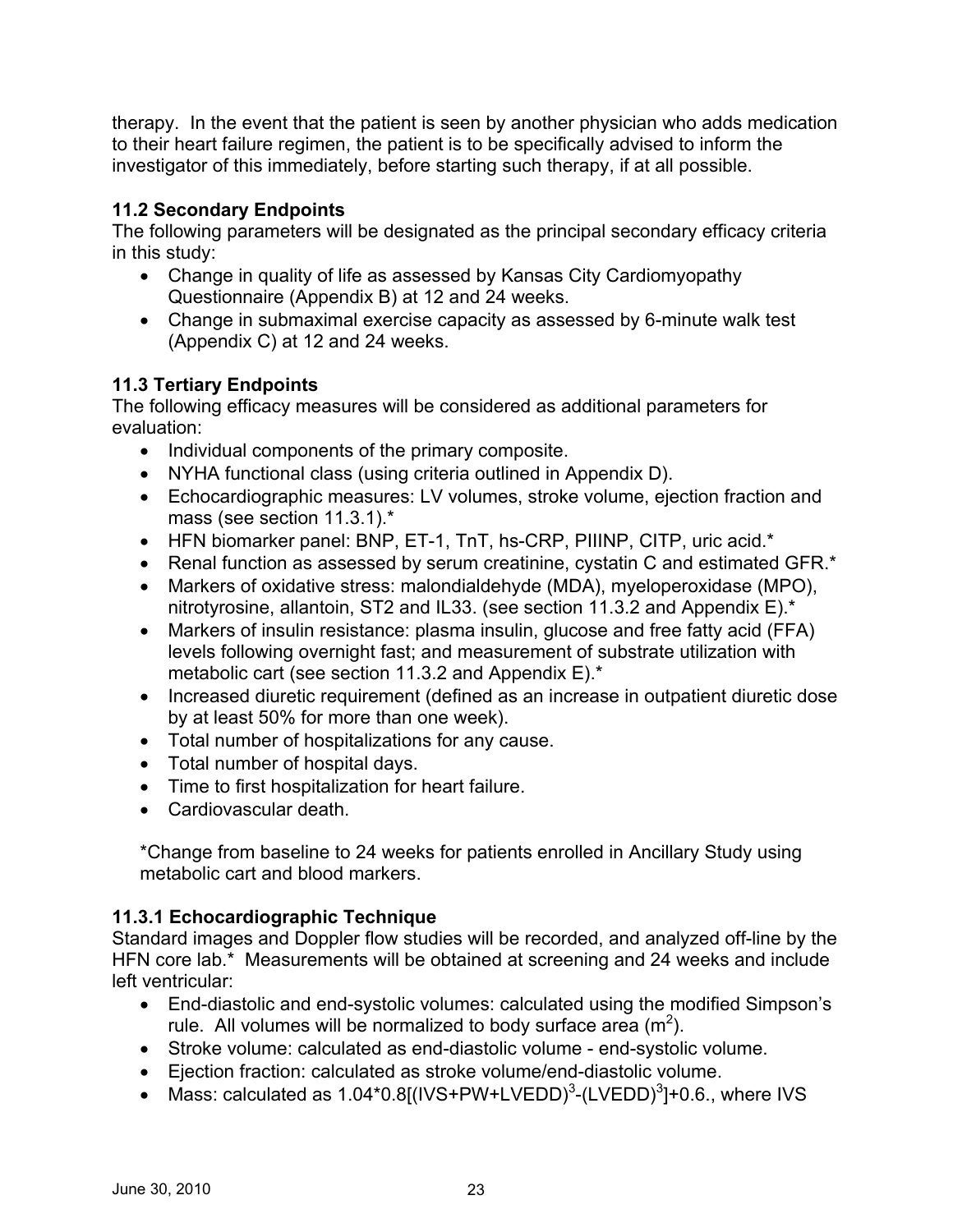and PW = interventricular septal and posterior wall thickness, respectively; and LVEDD = left ventricular end-diastolic diameter.

\*As noted in section 9.1, the screening echocardiogram will be read locally for qualifying LVEF before being sent to the core lab for complete analysis.

## **11.3.2 Insulin Resistance and Substrate Utilization Ancillary Study (see also Appendix E)**

plasma insulin and glucose levels, will be used to measure insulin sensitivity.<sup>15</sup> The hypothesis of this ancillary study is that chronic XO inhibition will improve insulin sensitivity and energy substrate utilization in hyperuricemic HF patients. The homeostasis model assessment of insulin resistance (HOMA-IR), derived from fasting Efficiency of energy substrate utilization will be assessed by a metabolic cart,  $16$  in addition to measurement of free fatty acid (FFA) levels. Assessment of insulin sensitivity and energy substrate utilization will be performed at baseline and 24 weeks.

- $0.85)$ .  $^{15}$ • **HOMA-IR methodology.** After an overnight fast, venous blood will be drawn to measure plasma insulin and glucose levels. Patients taking long-acting insulin the evening prior or any insulin the morning of will be asked to withhold that dose. The HOMA-IR is calculated as insulin [(μU/ml)\*glucose (mmol/l)] / 22.5. A value of < 1.0 is considered normal. Insulin sensitivity derived from the HOMA-IR correlates well with that from the gold-standard euglycemic clamp technique ( $r \sim$
- carbohydrate metabolism and therefore inefficient energy substrate utilization.<sup>16</sup> • **Metabolic cart.** A standard metabolic cart will be used to measure oxygen consumption (VO<sub>2</sub>) and carbon dioxide production (VCO<sub>2</sub>) at rest. The respiratory quotient (RQ) will be calculated as the ratio of  $VCO<sub>2</sub>/VO<sub>2</sub>$ . A higher RQ is indicative of a greater proportion of free fatty acid compared to

## **12. METHODS TO PROMOTE ADHERENCE**

## **12.1 Adherence to Study Drug**

Patients will be instructed to bring all used and remaining bottles of study drug to each study visit. Compliance will be assessed at the 4, 12 and 24 week visits by pill counts. In addition, between-visit compliance will be encouraged by direct telephone contact at 1, 8 and 18 weeks. Patients will return all bottles for inventory check at the final visit.

## **12.2 Adherence to Study Procedures**

Adherence to study procedures will be enhanced by the following factors:

- At screening and baseline visits, the study will be carefully explained to the patient (and family member or friend if present) with particular attention to the required study visits and procedures. The potential subject will be asked to carefully consider his/her ability to participate fully in all aspects of the study.
- Patients with non-cardiac dyspnea or fatique due to frailty, motivational factors, pulmonary disease or orthopedic problems will be identified and excluded as unable to perform 6-minute walk test.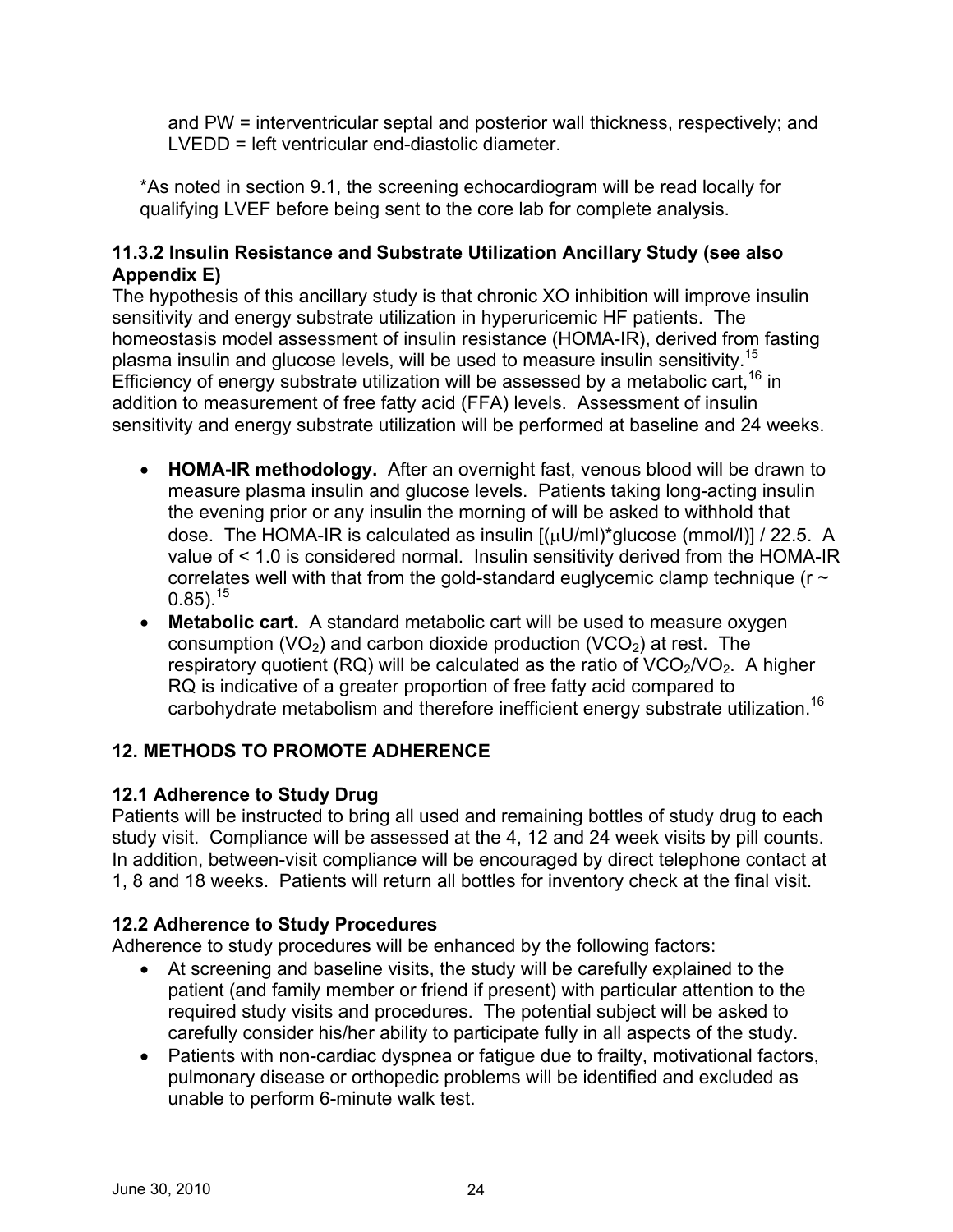- Allopurinol, the active study drug, has a long history of excellent safety and tolerability in patients with gout. It is anticipated that there will be few permanent study drug discontinuations due to adverse effects.
- Data completeness at each RCC will be monitored by the DCC. RCCs that have satellite sites will be responsible for monitoring the data originating from these satellite sites. Sites not providing complete data will be contacted by HFN leadership and strategies designed to enhance compliance.

## **13. PARTICIPANT SAFETY AND ADVERSE EVENTS**

## **13.1 Institutional Review Boards**

All HFN sites will submit the study protocol, informed consent form, and other study documents to their Institutional Review Board (IRB) for approval. A copy of the signed and dated IRB approval for each RCC will be stored at the DCC. Approval letters for satellite sites will be stored at their RCC. Any amendments to the protocol, other than minor administrative changes, must be approved by each IRB before they are implemented.

## **13.2 Adverse Events**

## **13.2.1 Definitions**

An adverse event (AE) is the development of an undesirable medical condition or the deterioration of a pre-existing medical condition following or during exposure to a pharmaceutical product, whether or not considered causally related to the product. An undesirable medical condition can be symptoms (e.g., nausea, chest pain), signs (e.g., tachycardia, enlarged liver) or abnormal results of an investigation (e.g., laboratory findings, electrocardiogram). In clinical studies an AE can include an undesirable medical condition occurring at any time, including run-in or washout periods, even if no study treatment has been administered.

A serious adverse event (SAE) is an adverse event that:

- • Results in death.
- Is life-threatening.
- Requires hospitalization which is not specifically required by the protocol and is not elective, other than endpoint events.
- Results in permanent impairment of a body function or permanent damage to a body structure.
- Requires medical or surgical intervention to preclude permanent impairment of a body function or permanent damage to a body structure.
- Results in congenital anomaly or birth defect. See also Appendix F for guidance on the definition of an SAE

In this trial certain primary efficacy endpoints may meet these definitions of AE/SAE. These include hospitalizations for HF, which will not be reported on the AE record of the CRF.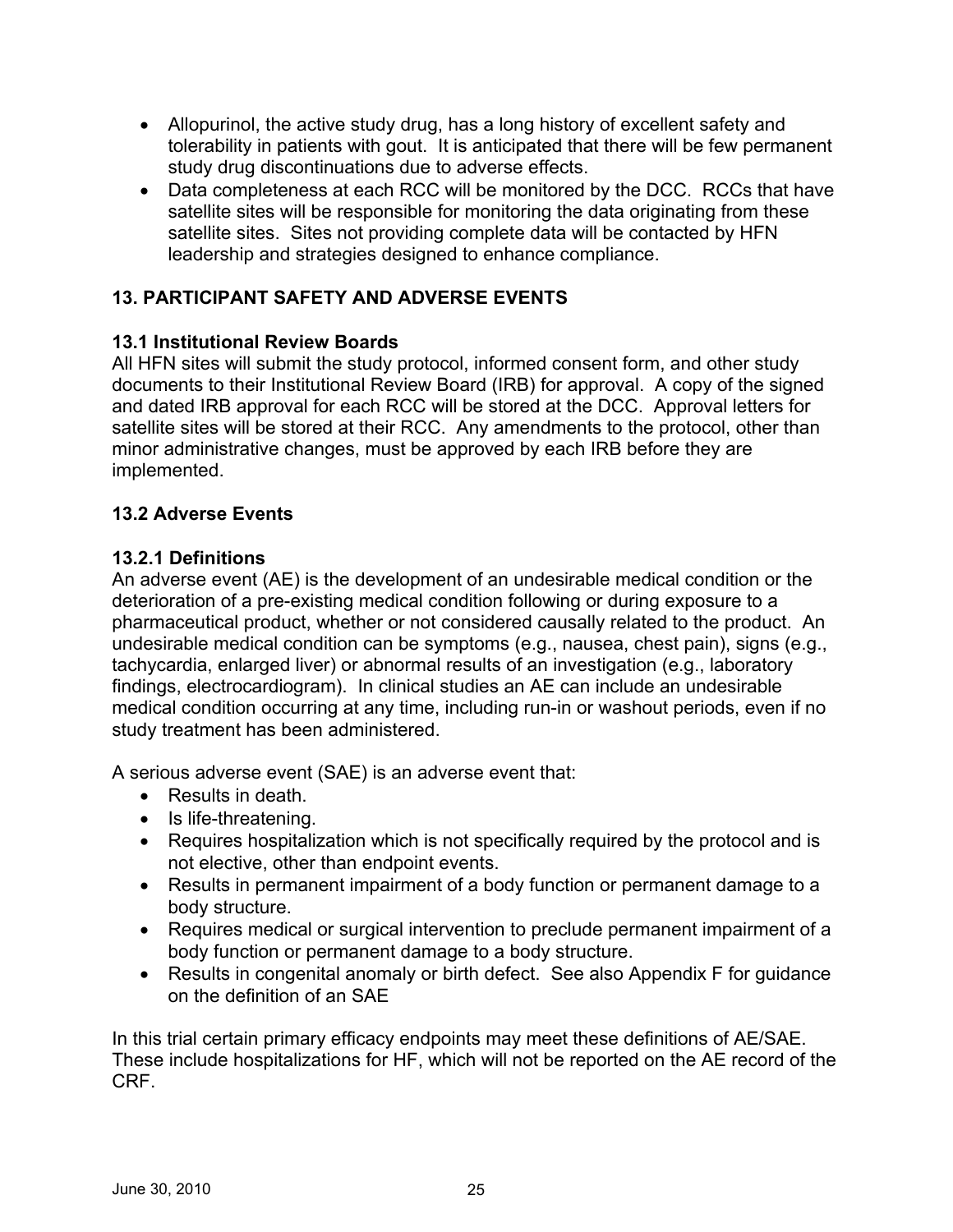The relation between an adverse event and study drug will be determined by the investigator on the basis of his/her clinical judgment and the following definitions:

Not a reasonable possibility: It is unlikely that the event was caused by the study drug. The temporal relationship of the AE to the study drug administration makes causal relationship unlikely and other drugs, therapeutic interventions or underlying conditions provide a more likely explanation for the event.

Reasonable possibility: There is a reasonable possibility that the adverse event may have been caused by the study drug. The temporal relationship of the adverse event to study drug administration makes a causal relationship possible, and other drugs, therapeutic interventions or underlying conditions do not provide sufficient explanation for the observed event.

An **Unexpected Adverse Event** is when the nature or severity of the event is not consistent with the applicable product information (i.e., package insert).

### **13.2.2 Anticipated Adverse Events and Drug Effects**

The following adverse events are anticipated, disease-related events in patients with heart failure due to LV systolic dysfunction:

- Arrhythmias
- Sudden death
- Acute coronary syndrome
- Unplanned hospitalization, ER visit or clinic visit for worsening HF
- Cerebrovascular event
- Venous thromboembolism
- Lightheadedness, presyncope or syncope
- Worsening renal function

Chronic treatment with allopurinol is generally safe. Uncommon side effects are described in section 8.3.4.

## **13.2.3 Recording and Reporting of Adverse Events**

The Site Investigator is responsible for monitoring the safety of patients enrolled into the study at the study sites. All AEs (except those listed above) must be recorded in the AE Record of the patient's CRF and source supportive documentation must be provided to support the CRF data. All AEs should be monitored until stabilization or death.

If an adverse event results in death or if an SAE is assessed as related to study drug an Expedited Event (EE) Form should be filled out and faxed to the DCC at 1-866-668- 7138 within 24 hours of knowledge of the event. The form includes details about the event to include onset date and time, seriousness, outcome and relatedness to study drug. Site personnel can provide a complete detailed description of the event. The DCC will provide medical review of the EE Form and forward to key trial personnel, the DSMB chair and NHLBI Project Officer.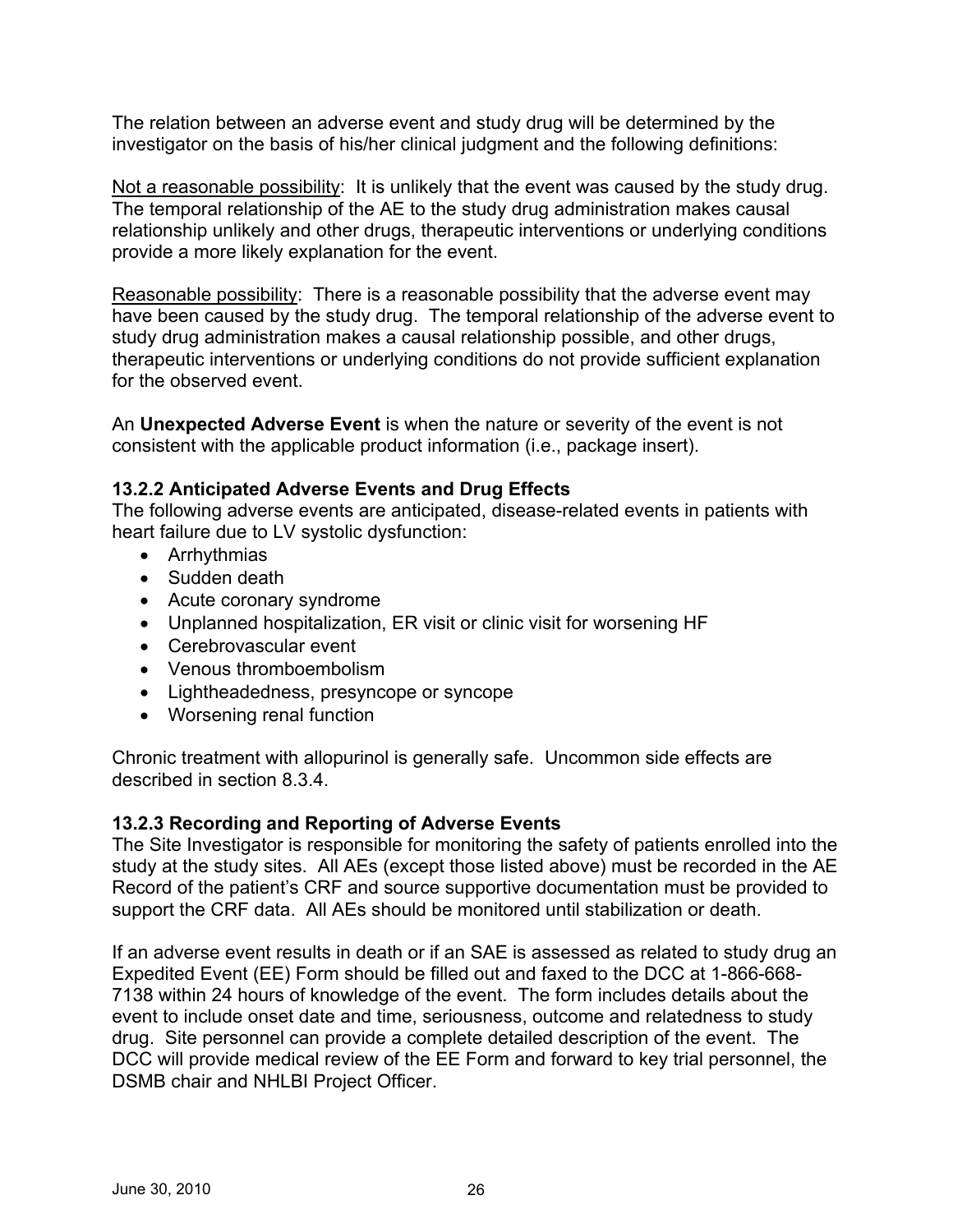Adverse events which meet the criteria of serious, study drug-related, and unexpected per the U.S. package insert, qualify for expedited reporting to the regulatory authorities. The Site Investigator will assess all SAEs occurring at his/her site and evaluate for "unexpectedness" and relationship to study drug (Appendix F). The Site Investigator is required to complete and submit a MedWatch Online Voluntary Reporting form (3500) for the events identified as serious, drug-related and unexpected at: <https://www.accessdata.fda.gov/scripts/medwatch/>. A copy of this report should be kept at the site and also forwarded to the DCC. Investigators are also responsible for promptly reporting AE/SAEs to their IRB in accordance with local requirements.

### **13.3 Management of Gout**

The study excludes enrollment of patients with gout who are currently receiving treatment with allopurinol (or oxypurinol), or have symptomatic hyperuricemia which requires treatment with these agents. However, it is anticipated that enrollment of hyperuricemic heart failure patients will include those at risk for developing gout during the course of the study. If this occurs and the patient's physician recommends use of open-label allopurinol (or oxypurinol), the subject will be: 1) required to stop taking study drug, and 2) requested to return for all other observations at each specified time point through 24 weeks (see section 10.2).

## **14. STATISTICAL CONSIDERATIONS**

### **14.1 Overview**

All planned analyses will be prospectively defined for this study and approved by the DCC prior to unblinding. In addition, exploratory analyses will be performed to help explain and understand findings and further dissect results observed from the planned analyses. All analyses will be conducted using the intention to treat (ITT) principle with a minor modification as described below. Statistical tests with a two-sided p value < 0.05 will be considered statistically significant, unless otherwise stated. Analyses will be performed using SAS software (SAS Institute).

## **14.2 Analysis of the Primary Endpoint**

The ITT population includes all patients who are randomized. This is the primary population for the efficacy analyses. Analysis of the primary efficacy CCE will utilize the Cochran-Mantel-Haenszel row mean score test with modified ridit scores to compare the distributions.

The study is designed to test whether allopurinol is significantly more effective than placebo in patients with NYHA class II-IV heart failure and LVEF  $\leq 40\%$  receiving standard background therapy for HF. The test for the superiority of allopurinol versus placebo will be based on a chi-square statistic which compares the two randomized arms with respect to differences in a linear trend in the proportions of patients that fall into the ordinal categories of the primary endpoint.<sup>17</sup>

Because the study is of short duration and relatively small size, no interim analysis for efficacy will be performed.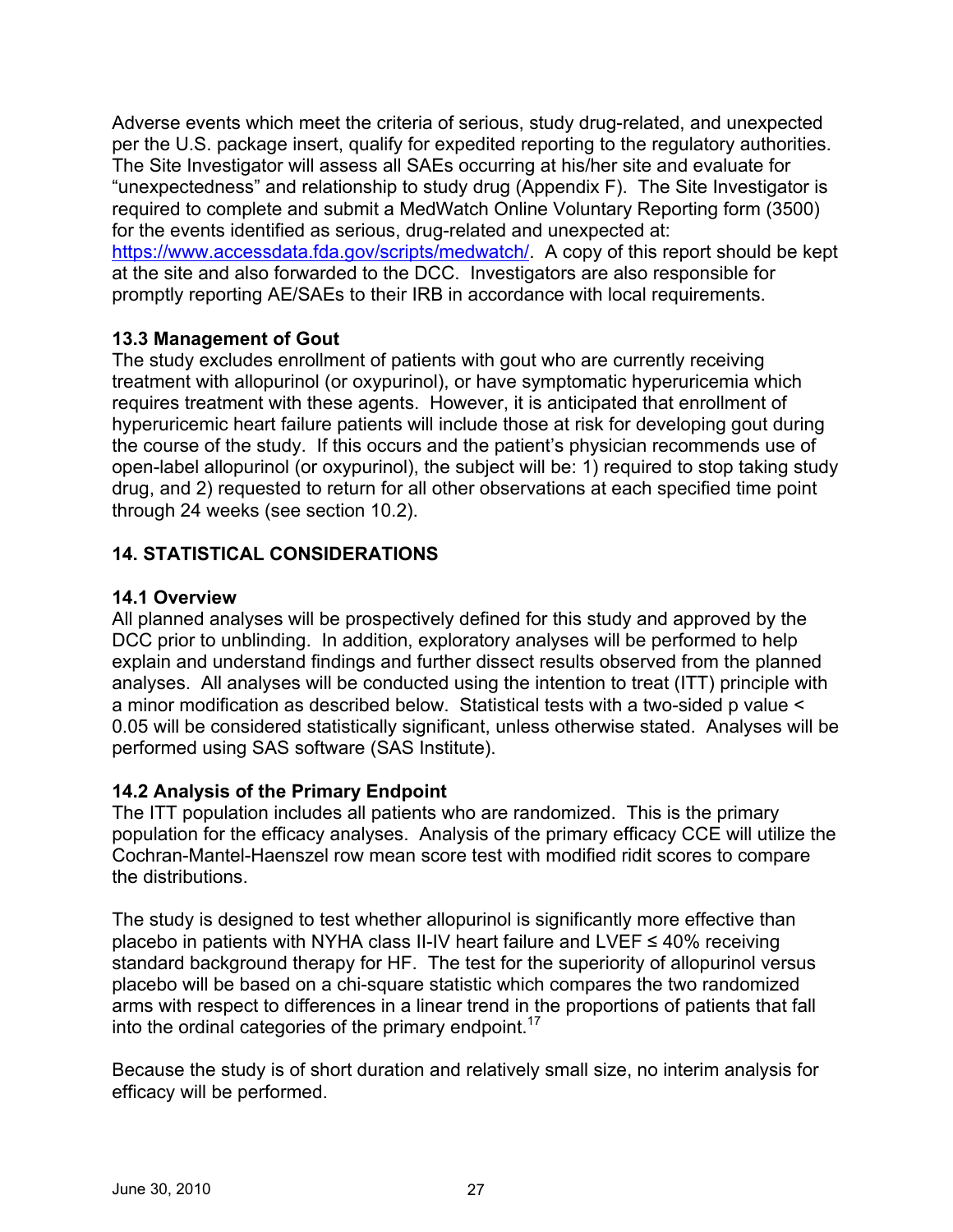## **14.3 Analysis of Secondary and Tertiary Endpoints**

Descriptive statistics (number of patients, medians, percentiles, ranges, means and standard deviations) will be summarized by treatment group for all continuous variables. Frequency distributions (the number and percentage of patients) will be tabulated for all categorical variables by treatment group. The analysis of variance (ANOVA) model will include the factor treatment for the analysis of continuous variables. For nominal categorical variables, a Chi-square test will be used. A Fisher's Exact test will be used when the Chi-square test is inappropriate. For ordinal categorical variables, a Wilcoxon rank sum test will be used. Analyses of the time-to-event endpoints will utilize the logrank test to compare distributions between treatment groups, and a Cox proportional hazards regression model for estimation of the hazard ratios. The RCC/satellite is not included in the analysis models due to relatively small sample sizes per center. Analysis of the change from baseline in KCCQ score, 6-minute walk distance and serum UA levels will be conducted using a repeated measures mixed model, with baseline score as a covariate and treatment, time and the treatment by time interaction as fixed effects.

### **14.3.1 Missing Data**

It is anticipated that all subjects will have complete information on all-cause mortality at the end of the study. Particular attention will be paid to maintaining low rates of missing data for the components of the primary endpoint. In the event that a patient withdraws from study treatment, every effort will be made to obtain a complete set of observations up to the 24 week assessment. Patients who are lost to follow-up will be evaluated for all endpoints using the last observation carried forward method.

#### **14.4 Analysis of Safety**

The safety population includes all patients who were randomized and received at least one dose of study medication. Safety will be evaluated by comparing the occurrence of adverse events and changes in laboratory values in the two treatment arms

Treatment emergent AEs are defined as all AEs that occurred, for the first time, on or after the first dose of study medication; or occurred on or after the first dose of study medication with a greater severity compared with the occurrences prior to the first dose. The number and percentage of patients experiencing treatment emergent AEs will be tabulated by treatment group, body system, and preferred term. The percentages between treatment groups will be compared using Fisher's Exact test. The number and percentage of patients experiencing treatment emergent AEs will also be tabulated by severity and relationship to the study medication.

Vital signs and laboratory evaluations will be descriptively summarized by treatment group and visit. Continuous variables will be compared between treatment arms using the analysis of variance methods described in section 14.3 above, and categorical variables will be compared using the chi-square test or Fisher's Exact test as appropriate.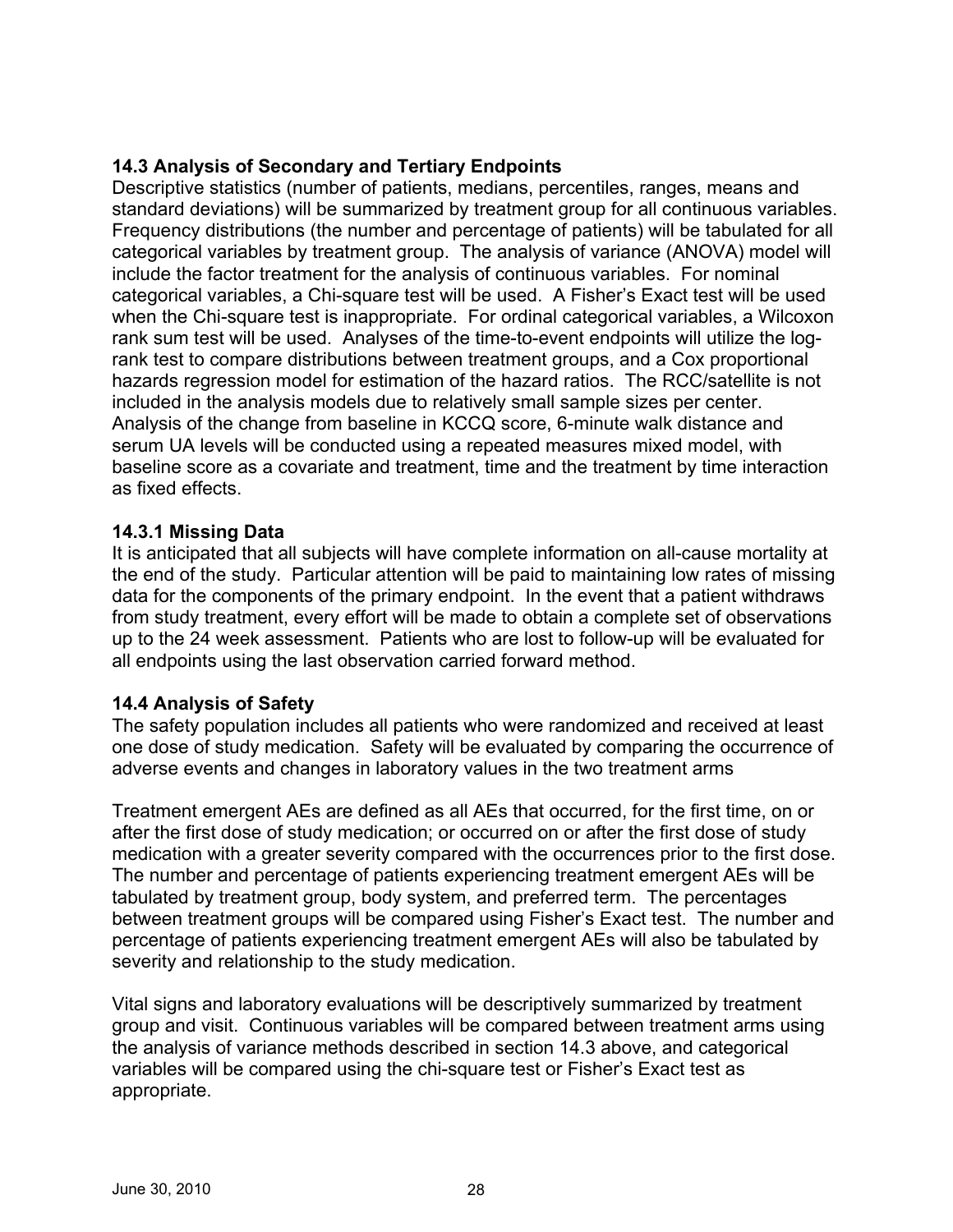## **14.5 Sample Size and Power Calculation**

Based on previous data from the OPT-CHF study, $9$  which used the same composite endpoint, it is assumed that the placebo arm will have approximately the following response rates for the primary endpoint: 33% improved, 42% unchanged and 25% worsened. We hypothesize that the outcome of the allopurinol arm will be improved, with response rates of approximately 52% improved, 37% unchanged, and 11% worsened. To estimate the statistical power under these assumptions, we randomly generated data sets to simulate the clinical trial, computed the Cochran-Mantel-Haenszel row mean score test statistic in each data set, and compared the resulting pvalue to the 0.05 level of significance in order to assess the statistical power. Based on 2,000 replicate samples, we estimated that a sample size of 250 patients would provide 83% power to detect a statistically significant difference using the row mean score statistic under the assumptions above. Furthermore, if one were to consider simply the binary endpoint of improved response on the CCE scale and compare treatment arms using a conventional two group chi-square test, a total sample size of 250 subjects is sufficient to provide >85% power to detect a significant treatment difference under the assumptions above. Additional calculations confirmed that a sample size of 250 subjects will provide adequate power for other endpoints.

## **15. DATA MANAGEMENT PROCEDURES**

## **15.1 Overview of Data Management and Publication**

This study is a prospective, randomized, placebo-controlled trial where data will be collected, analyzed and interpreted by the DCRI, which functions as the DCC for the NIH/NHLBI Heart Failure Network. The DCC will provide data management, statistical analysis, and procedural consistency to produce high quality data. Specific goals will be to:

- Collaborate in the design of the case report forms (CRF). This is necessary to ensure that the data fields are properly defined and unambiguous, the instructions are clearly worded, and the precoded responses are positioned in order to facilitate accurate data entry. The CRF will be partitioned into 'booklets' according to the time points mandated by the protocol. At regular intervals, the different parts of the CRF will be forwarded to the DCC using a parcel-delivery system.
- Personnel at the clinical sites will record the data mandated by the protocol on the CRFs. The data will be abstracted from the participant's medical charts and other source documents. All CRFs will be completed according to the current Good Clinical Practice (GCP) guidelines. Training on completing the CRFs will be included in the training session described in the HF Network Manual of Operating Procedures.
- • Construct the database management system. All CRFs will be entered into the study database. Double data entry by 2 different operators will be performed to ensure a high level of confidence in the data entered.
- A series of computerized validation checks (DCFs) will be programmed by the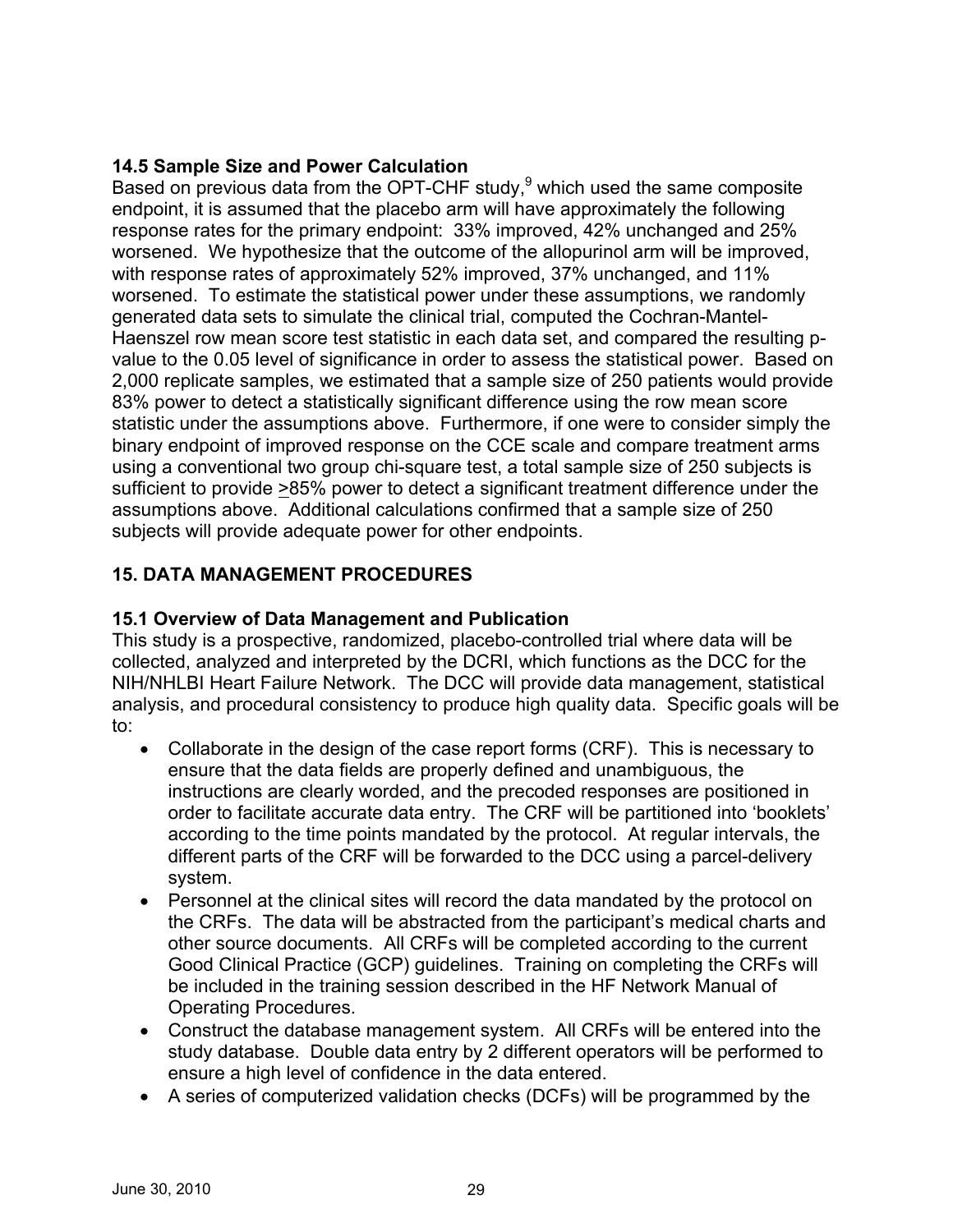DCC to check for missing data, inconsistencies in the data or data that is out of range. These DCFs will be forwarded to the clinical sites for investigation. The clinical site will return the DCFs with corrections and the database will be updated.

• Study drug will be packaged in bottles, foil sealed, and pre-labeled by the investigational pharmacy to guarantee blinding of therapy.

Data other than safety data cannot be used for publication or reporting outside of this study until the study is completed or discontinued by the DSMB or HFN Steering Committee. This is necessary since dissemination of preliminary information may inappropriately affect the objectivity of this study. For this reason, Site Investigators will not be allowed to perform subset analyses at any point before the conclusion of the study.

### **15.2 Data Security**

Data will be captured and forwarded to the DCC from the RCC/satellite sites. Access to databases will be controlled centrally by the DCC through user passwords linked to appropriate privileges. This protects the data from unauthorized changes and inadvertent loss or damage. Database and web servers will be secured by a firewall and through controlled physical access. Database back-up will be performed daily using standard procedures in place at the DCC. All disk drives that provide network services, and all user computers, will be protected using virus-scanning software.

## **16. STUDY ADMINISTRATION**

## **16.1 Data and Safety Monitoring Board**

A Data and Safety Monitoring Board (DSMB) has been appointed by the NHLBI for the HF Network, and will function as the DSMB for this trial. This committee consists of a group of highly experienced individuals with extensive pertinent expertise in heart failure and clinical trials. The DSMB will advise the HFN Steering Committee regarding the continuing safety of current participants and those yet to be recruited, as well as the continuing validity and scientific merit of the trial.

As noted in section 14.2, interim data analysis for the primary efficacy endpoint will not be conducted due to the relatively small size and short duration of this phase II clinical study. However, safety data will be frequently assessed by the DSMB based on reporting of AE/SAEs. Also, as part of ensuring the safety of the patients in the trial, the DSMB will perform interim reviews of all-cause mortality. As a guide for interpreting mortality differences between the treatment arms, the Haybittle-Peto boundary, which requires p<0.001 to cross the boundary, will be provided to the DSMB.

### **16.2 Data Coordinating Center**

The Duke Clinical Research Institute will function as the DCC for this trial as specified by the NIH/NHLBI Heart Failure Clinical Research Network grant.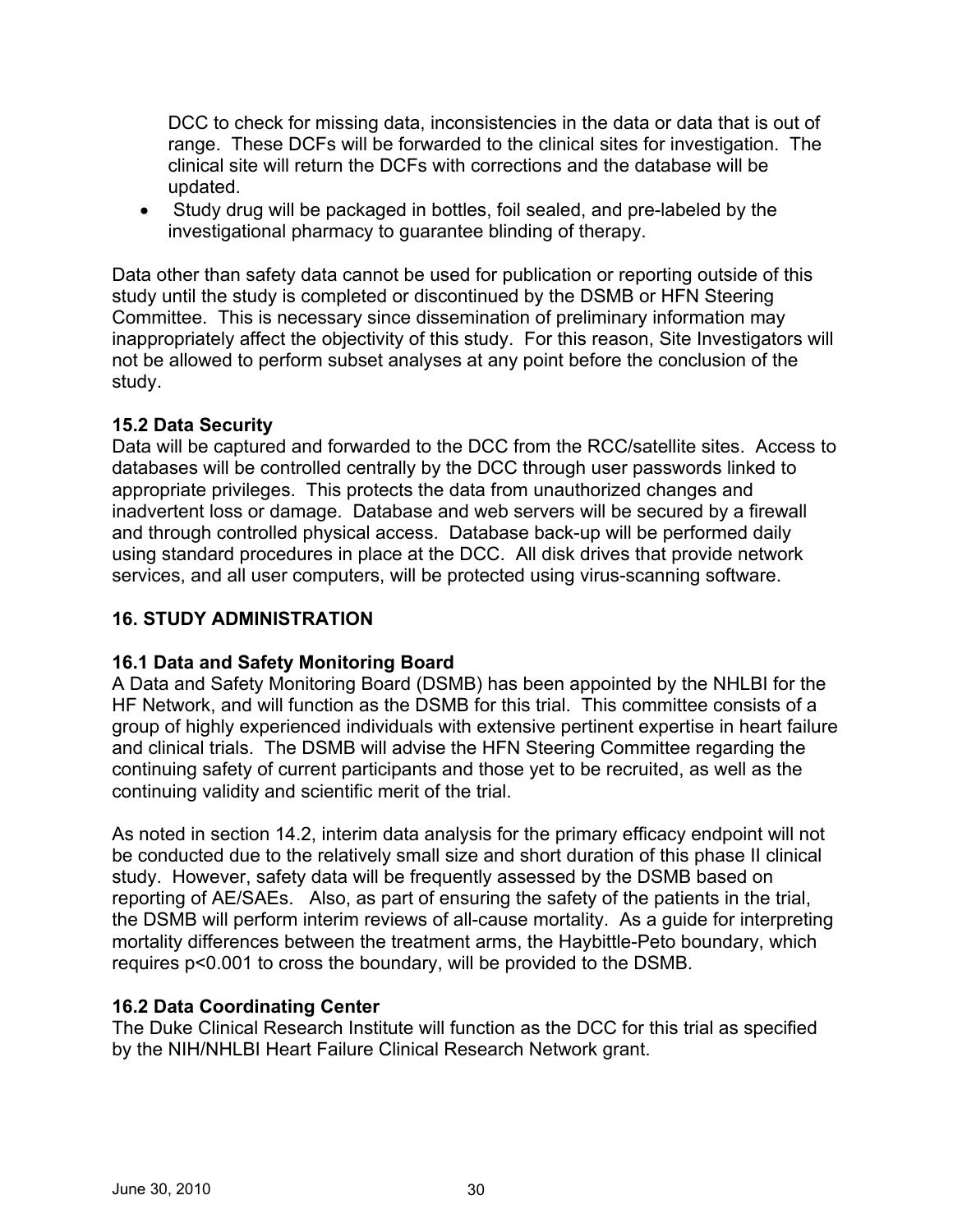## **16.3 Core Laboratories**

## **16.3.1 Biomarker Core Laboratory**

The University of Vermont will serve as the core laboratory for measurement of HFN biomarkers. Plasma specimens will be collected at baseline and 12 and 24 weeks, processed at the RCC/satellite site according to the procedures provided by the core laboratory, and shipped to the core laboratory on dry ice. Planned analyses include:

- HFN biomarker panel: BNP, NT pro-BNP, ET-1, TnT, hs-CRP, PIIINP, CITP, cystatin C, creatinine and uric acid
- Markers of oxidative stress: malondialdehyde (MDA), myeloperoxidase (MPO), nitrotyrosine, allantoin, ST2, and IL33 levels\*
- Markers of insulin resistance: plasma insulin, glucose and free fatty acid (FFA) levels\*

\*These additional markers may require outsourcing to other clinical laboratories or specialized research laboratories (e.g., Dr. Richard T. Lee Laboratory, Harvard Medical School).

## **16.3.2 Echocardiography Core Laboratory**

Mayo Clinic will serve as the core laboratory for measurement of echocardiographic parameters obtained at screening and 24 weeks (see section 11.3.1).

## **17. REFERENCES**

- 1. Rosamond W, Flegal K, Furie K et al. Heart disease and stroke statistics--2008 update: a report from the American Heart Association Statistics Committee and Stroke Statistics Subcommittee. *Circulation*. 2008;117:e25-146.
- 2. Mallat Z, Philip I, Lebret M et al. Elevated levels of 8-iso-prostaglandin F2alpha in pericardial fluid of patients with heart failure: a potential role for in vivo oxidant stress in ventricular dilatation and progression to heart failure. *Circulation*. 1998;97:1536-1539.
- 3. Hare JM, Johnson RJ. Uric acid predicts clinical outcomes in heart failure: insights regarding the role of xanthine oxidase and uric acid in disease pathophysiology. *Circulation*. 2003;107:1951-1953.
- 4. Anker SD, Doehner W, Rauchhaus M et al. Uric acid and survival in chronic heart failure: validation and application in metabolic, functional, and hemodynamic staging. *Circulation*. 2003;107:1991-1997.
- 5. Ekelund UE, Harrison RW, Shokek O et al. Intravenous allopurinol decreases myocardial oxygen consumption and increases mechanical efficiency in dogs with pacing-induced heart failure. *Circ Res*. 1999;85:437-445.
- 6. Cappola TP, Kass DA, Nelson GS et al. Allopurinol improves myocardial efficiency in patients with idiopathic dilated cardiomyopathy. *Circulation*. 2001;104:2407- 2411.
- 7. Farquharson CA, Butler R, Hill A et al. Allopurinol improves endothelial dysfunction in chronic heart failure. *Circulation*. 2002;106:221-226.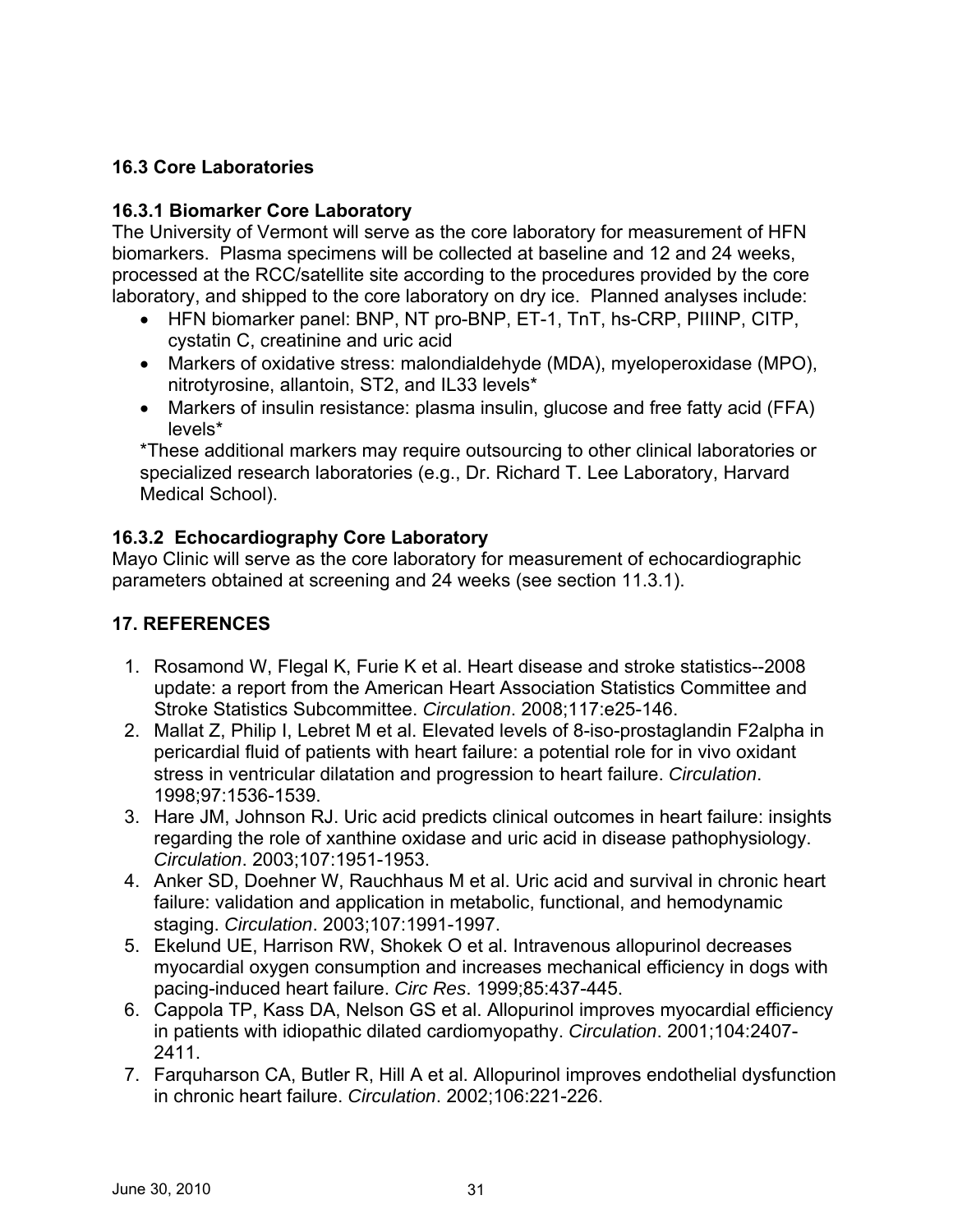- 8. George J, Carr E, Davies J et al. High-dose allopurinol improves endothelial function by profoundly reducing vascular oxidative stress and not by lowering uric acid. *Circulation*. 2006;114:2508-2516.
- 9. Hare JM, Mangal B, Brown J et al. Impact of oxypurinol in patients with symptomatic heart failure. Results of the OPT-CHF study. *J Am Coll Cardiol*. 2008;51:2301-2309.
- 10. Freudenberger RS, Schwarz RP, Jr., Brown J et al. Rationale, design and organisation of an efficacy and safety study of oxypurinol added to standard therapy in patients with NYHA class. *Expert Opin Investig Drugs*. 2004;13:1509- 1516.
- 11. Kittleson MM, St John ME, Bead V et al. Increased levels of uric acid predict haemodynamic compromise in patients with heart failure independently of B-type natriuretic peptide levels. *Heart*. 2007;93:365-367.
- 12. Green CP, Porter CB, Bresnahan DR et al. Development and evaluation of the Kansas City Cardiomyopathy Questionnaire: a new health status measure for heart failure. *J Am Coll Cardiol*. 2000;35:1245-1255.
- 13. ATS statement: guidelines for the six-minute walk test. *Am J Respir Crit Care Med*. 2002;166:111-117.
- 14. Packer M. Proposal for a new clinical end point to evaluate the efficacy of drugs and devices in the treatment of chronic heart failure. *J Card Fail*. 2001;7:176-182.
- 15. Wallace TM, Levy JC, Matthews DR. Use and abuse of HOMA modeling. *Diabetes Care*. 2004;27:1487-1495.
- 16. Littlewood RA, White MS, Bell KL et al. Comparison of the Cosmed K4 b(2) and the Deltatrac II metabolic cart in measuring resting energy expenditure in adults. *Clin Nutr*. 2002;21:491-497.
- 17. Chapman DG, Nam JM. Asymptotic power of chi square tests for linear trends in proportions. *Biometrics*. 1968;24:315-327.
- 18. Larsen AI, Aarsland T, Kristiansen M et al. Assessing the effect of exercise training in men with heart failure; comparison of maximal, submaximal and endurance exercise protocols. *Eur Heart J*. 2001;22:684-692.
- 19. Cahalin LP, Mathier MA, Semigran MJ et al. The six-minute walk test predicts peak oxygen uptake and survival in patients with advanced heart failure. *Chest*. 1996;110:325-332.
- 20. Bittner V, Weiner DH, Yusuf S et al. Prediction of mortality and morbidity with a 6 minute walk test in patients with left ventricular dysfunction. SOLVD Investigators. *JAMA*. 1993;270:1702-1707.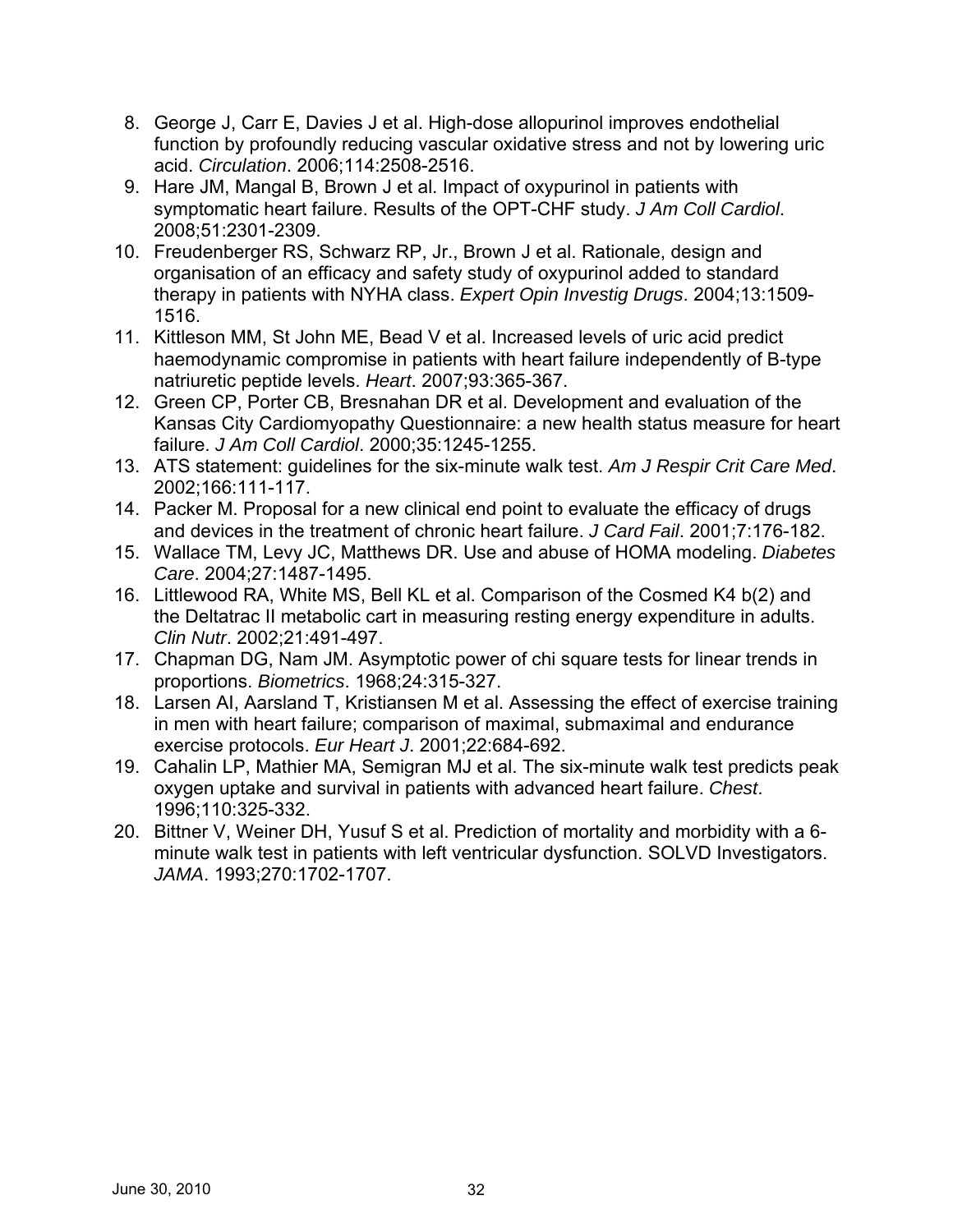## **18. APPENDICES 18.1 Appendix A. Study Flow Chart**

|                                         | Screening  | <b>Baseline</b>           |           |                     |           | Treatment and Follow-up |           |                           |                |
|-----------------------------------------|------------|---------------------------|-----------|---------------------|-----------|-------------------------|-----------|---------------------------|----------------|
| Visit No.                               | $-1$       | Visit 0                   | Telephone | <b>Clinic Visit</b> | Telephone | <b>Clinic Visit</b>     | Telephone | <b>Clinic Visit</b>       | Telephone      |
|                                         |            |                           | Contact   |                     | Contact   |                         | Contact   |                           | Contact        |
|                                         |            |                           | Visit 1   | Visit 2             | Visit 3   | Visit 4                 | Visit 5   | Visit 6                   | Visit 7        |
| Day/Week No.                            | -1-2 Weeks | Day 0                     | 7-10 Days | 4 Weeks             | 8 Weeks   | 12 Weeks                | 18 Weeks  | 24 Weeks                  | 26 Weeks       |
| Informed consent                        | X          |                           |           |                     |           |                         |           |                           |                |
| Medical history                         | X          |                           |           |                     |           |                         |           |                           |                |
| Physical exam                           | X          |                           |           |                     |           |                         |           |                           |                |
| NYHA class                              | X          |                           |           | X                   |           | X                       |           | X                         |                |
| Medication review                       | X          | X                         |           | X                   |           | X                       |           | Χ                         |                |
| Interim history                         |            | $\mathsf X$               |           | X                   |           | X                       |           | X                         | $\mathsf{X}$   |
| CV exam                                 |            | X                         |           | X                   |           | X                       |           | X                         |                |
| 12-lead ECG                             |            | X                         |           |                     |           | $\overline{\mathsf{x}}$ |           | X                         |                |
| Chemistry and hematology <sup>2</sup>   | X          |                           |           | X                   |           | X                       |           | X                         |                |
| Serum pregnancy test <sup>3</sup>       | X          |                           |           |                     |           |                         |           |                           |                |
| Compliance check                        |            |                           | X         |                     | $\sf X$   |                         | X         |                           |                |
| Up-titrate                              |            |                           | X         |                     |           |                         |           |                           |                |
| Echocardiogram <sup>4</sup>             | X          |                           |           |                     |           |                         |           | $\boldsymbol{\mathsf{X}}$ |                |
| HFN Biomarkers <sup>5</sup>             |            | $\boldsymbol{\mathsf{X}}$ |           |                     |           | $\pmb{\times}$          |           | X                         |                |
| Metabolic cart and markers <sup>6</sup> |            | $\sf X$                   |           |                     |           |                         |           | X                         |                |
| 6-minute walk test                      |            | X                         |           |                     |           | Χ                       |           | X                         |                |
| <b>Patient Global Assessment</b>        |            |                           |           | <b>X</b>            |           | $\overline{X}$          |           | $\pmb{\times}$            |                |
| <b>KCCQ</b>                             |            | X                         |           |                     |           | X                       |           | X                         |                |
| Randomize                               |            | $\overline{\mathsf{x}}$   |           |                     |           |                         |           |                           |                |
| Dispense study medication               |            | X                         |           | X                   |           | X                       |           |                           |                |
| Adverse events                          |            |                           | X         | X                   | X         | X                       | X         | X                         | $\pmb{\times}$ |

<sup>1</sup>Include etiology and duration of HF and document history of HF hospitalization or ER visit within 12 months.<br><sup>2</sup>Includes complete chemistry panel (sodium, potassium, chloride, carbon dioxide, BUN, creatinine, glucose, c

<sup>3</sup>Serum pregnancy test performed on all women of childbearing potential.<br>
<sup>4</sup>Qualifying echocardiogram to be obtained at or within 4 weeks of screening in all patients.<br>
<sup>5</sup> Includes BNP, NT pro-BNP, ET-1, TnT, hs-CRP, PI resistance (plasma insulin, glucose and FFA levels). Will be performed along with markers of insulin resistance in patients enrolled in the Ancillary Study.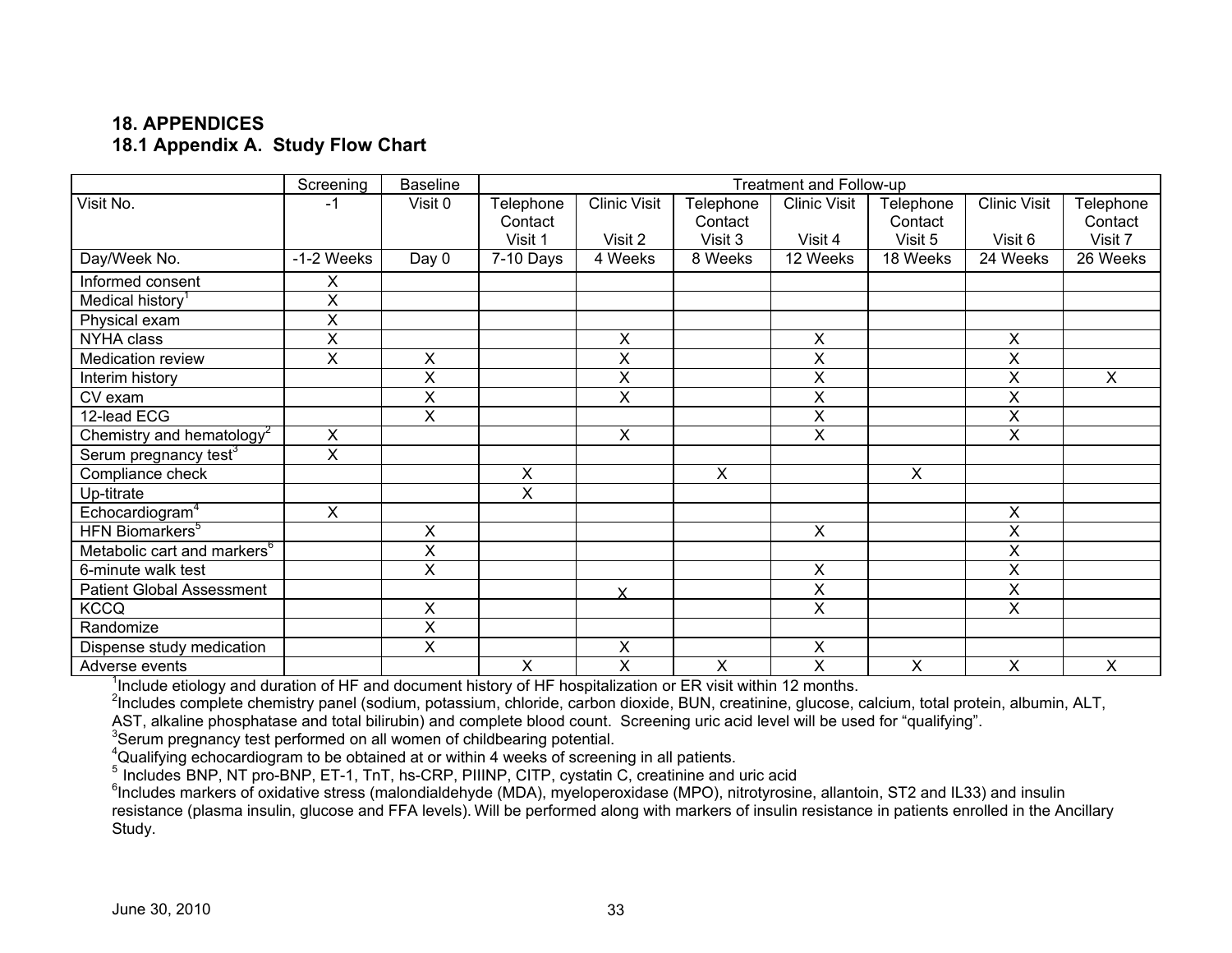### **18.2 Appendix B. Kansas City Cardiomyopathy Questionnaire and Patient Global Assessment**

## **18.2.1 Kansas City Cardiomyopathy Questionnaire**

The Kansas City Cardiomyopathy Questionnaire (KCCQ) is a self-administered, 23-item questionnaire developed to provide a better description of health-related quality of life  $(QOL)$  in patients with heart failure.<sup>12</sup> It quantifies physical limitation, symptoms, QOL, social interference and self-efficacy. The survey requires 4-6 minutes to complete, and is scored by assigning each response an ordinal value, beginning with 1 for the response that implies the lowest level of functioning and summing items within each domain. Scale scores are transformed to a 0 to 100 range by subtracting the lowest possible scale score, dividing by the range of the scale and multiplying by 100. A clinical summary score will be calculated by combining the functional status with the quality of life and social limitation domains.

### **18.2.2 Patient Global Assessment**

A seven category global assessment of clinical status that is completed by the patient will be utilized in the assessment of the composite score. This Patient Global Assessment (PGA) tool consists of the categories of: markedly improved, moderately improved, mildly improved, no change, slightly worse, moderately worse and markedly worse.

Patients will be asked to define their status using this tool at specified times during the protocol by marking their current status, relative to the baseline condition. The Patient Global Assessment tool will be prepared in a manner which is simple to read (large print) and fully identified by patient initials, randomization number and visit, and will be retained as a source document in the CRF binder.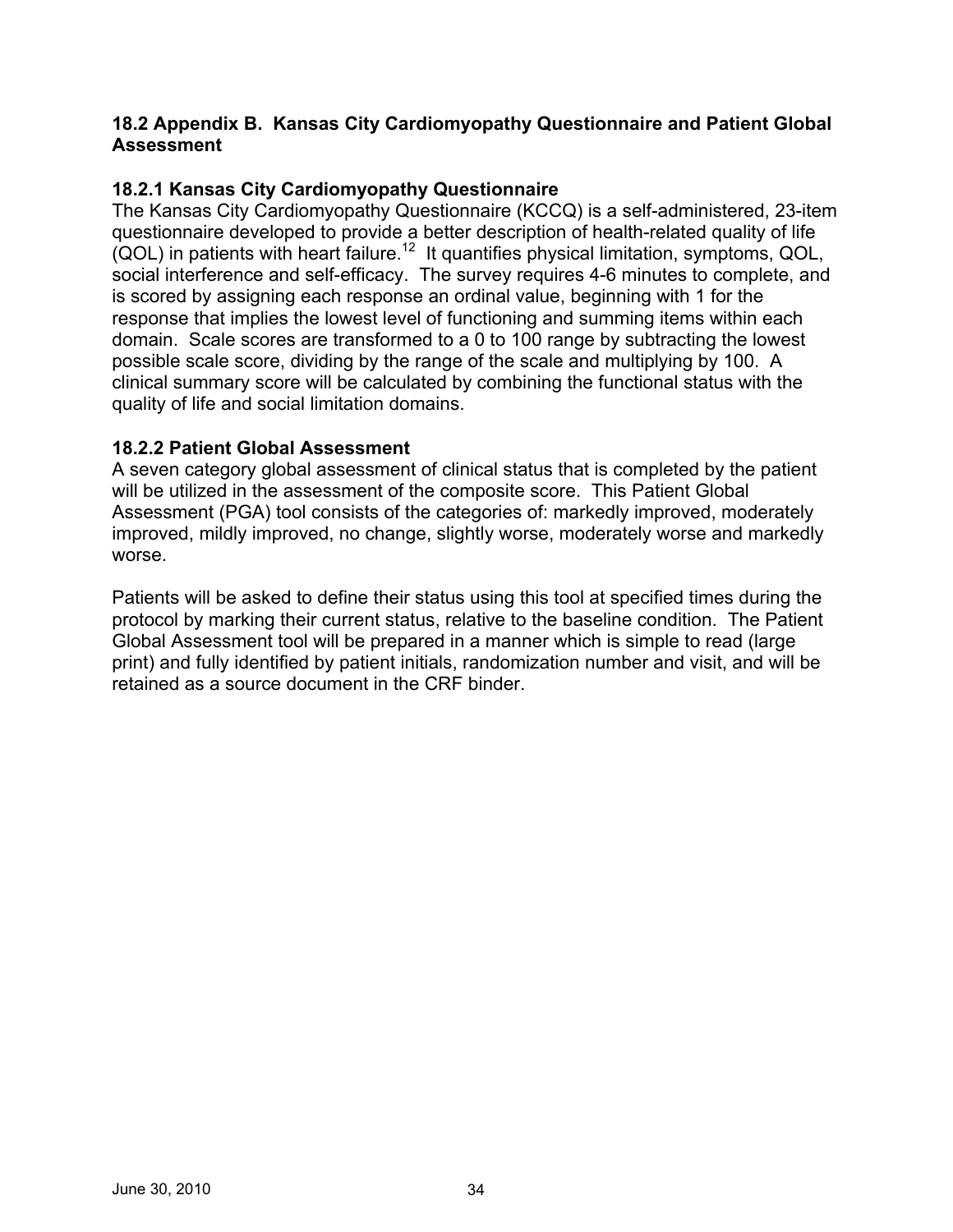### **18.3 Appendix C. 6-Minute Walk Test**

Because usual daily activities generally require much less than maximal exertion, the measurement of submaximal exercise capacity may provide information that is complementary to that provided by maximal exercise testing.<sup>18</sup> The 6-minute walk test (6-MWT) is the most common of the fixed-time tests; it measures the distance walked on level ground in 6 minutes. In this test, the patient is asked to walk along a level corridor as far as he or she can in 6 minutes. The patient can slow down or even stop, may be given a carefully controlled level of encouragement, and is told when 3 and 5 minutes have elapsed. The 6-minute walk test is moderately predictive of maximal oxygen consumption, and independently predicts morbidity and mortality in heart failure.<sup>19,20</sup> For a complete description of the indications, contraindications, technical aspects, safety issues, and interpretation of the 6-MWT, the investigator is referred to the 2002 guidelines published by the American Thoracic Society.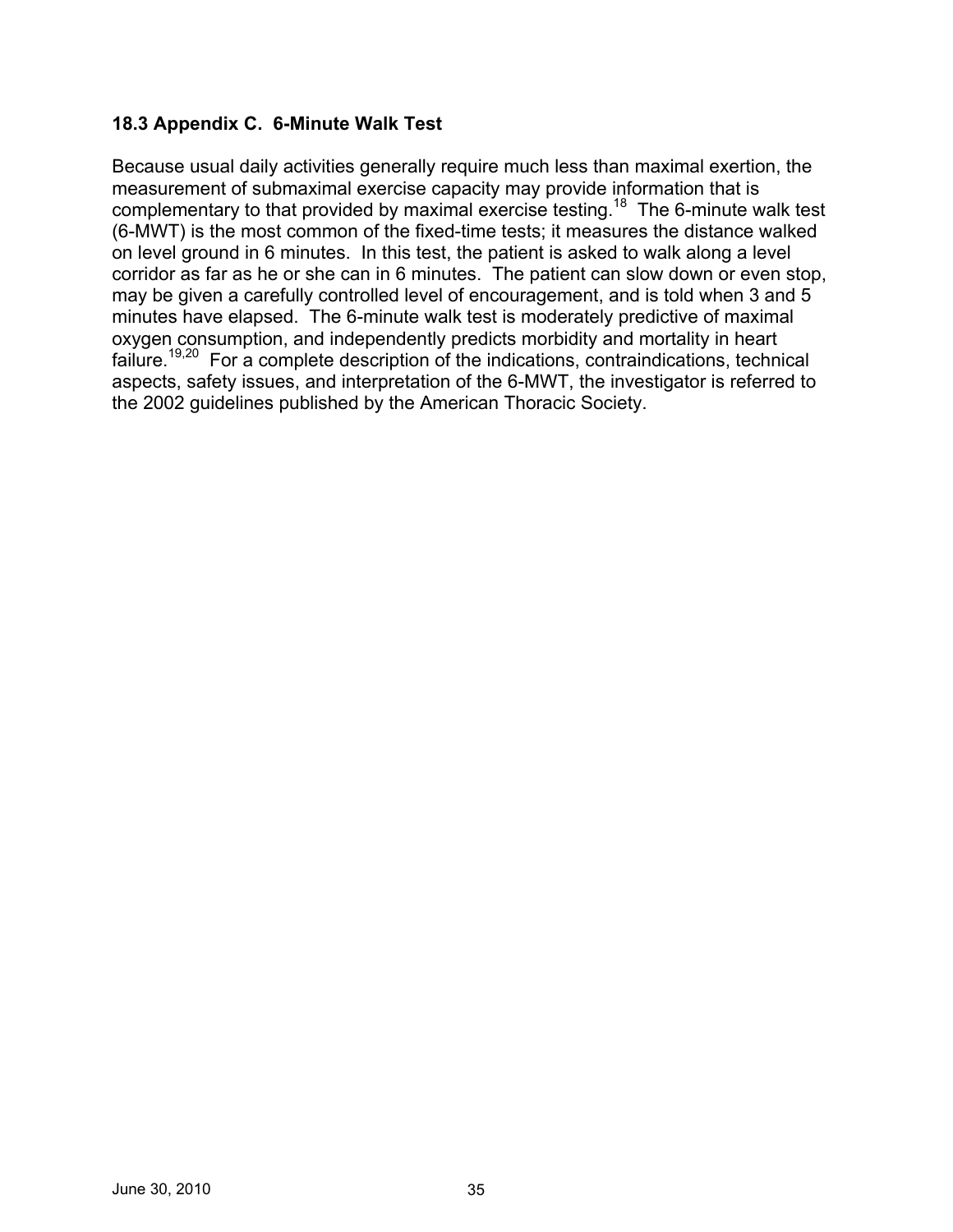# **18.4 Appendix D. New York Heart Association Functional Classification**

| <b>Class</b> | <b>NYHA Classification</b>                                                 |
|--------------|----------------------------------------------------------------------------|
|              | Patients with cardiac disease but without resulting limitations of         |
|              | physical activity. Ordinary physical activity does not cause undue         |
|              | fatigue, palpitations, dyspnea, or anginal pain.                           |
|              | Patients with cardiac disease resulting in slight limitations of physical  |
|              | activity. They are comfortable at rest. Ordinary physical activity results |
|              | in fatigue, palpitations, dyspnea, or anginal pain.                        |
| Ш            | Patients with cardiac disease resulting in marked limitation of physical   |
|              | activity. They are comfortable at rest. Less than ordinary physical        |
|              | activity causes fatigue, palpitation, dyspnea, or anginal pain.            |
| IV           | Patients with cardiac disease resulting in inability to carry on any       |
|              | physical activity without discomfort. Symptoms of cardiac insufficiency    |
|              | or of the anginal syndrome may be present even at rest. If any             |
|              | physical activity is undertaken, discomfort is increased.                  |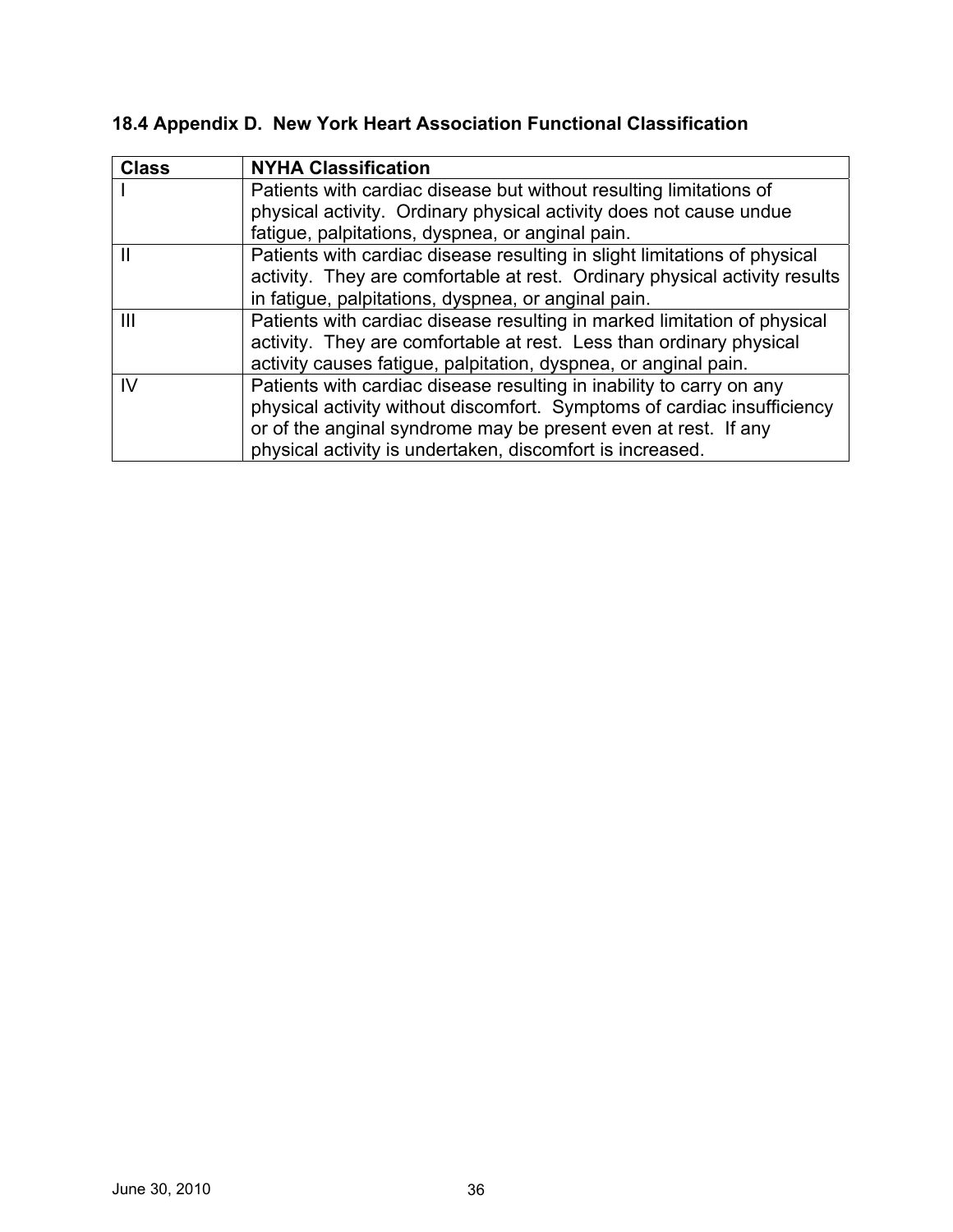### **18.5 Appendix E. Ancillary Study of the Effect of Xanthine Oxidase Inhibition on Insulin Resistance in Hyperuricemic Heart Failure Patients**

**Investigators:** Todd S. Perlstein, Michael M. Givertz, Joshua A. Beckman, Brigham and Women's Hospital

**Primary Objective:** To determine whether chronic inhibition of xanthine oxidase improves insulin resistance in hyperuricemic heart failure patients with left ventricular systolic dysfunction.

**Hypothesis:** In patients with symptomatic heart failure, reduced ejection fraction and hyperuricemia, treatment with allopurinol for 24 weeks will improve insulin resistance and energy substrate utilization compared to placebo.

### **Secondary Objectives:**

- To evaluate if allopurinol therapy improves energy substrate utilization in hyperuricemic HF patients compared with placebo therapy
- To explore whether changes in insulin sensitivity attributable to allopurinol therapy correlate with changes in left ventricular function in hyperuricemic HF patients
- To examine potential mechanisms underlying an observed change in insulin sensitivity and substrate utilization due to allopurinol therapy in hyperuricemic HF patients

### **Background:**

**Heart failure.** Heart failure (HF) is a common and disabling condition that causes substantial morbidity and mortality.<sup>1</sup> Many aspects of HF pathophysiology are incompletely understood, and novel therapies to improve outcomes in HF are needed.

**The contribution of insulin resistance to heart failure.** Insulin resistance (IR) is most commonly appreciated as impaired insulin-stimulated glucose disposal. $<sup>2</sup>$  Insulin</sup> resistance is common in HF and directly correlates with HF severity.<sup>3,4</sup> Accumulating evidence suggests that IR contributes to impaired myocardial function in heart failure by causing inefficient energy generation and/or utilization.5 Heart failure is characterized by a high rest respiratory exchange ratio (the ratio of carbon dioxide production to oxygen consumption), consistent with inefficient energy substrate utilization.<sup>6</sup> Heart failure itself aggravates insulin resistance, thus producing a self-amplifying loop.<sup>5</sup> In addition to contributing to impaired heart function, IR leads to impaired skeletal muscle energy utilization, further exacerbating the heart failure syndrome.<sup>7</sup> Finally, IR portends a worse prognosis in heart failure independently of other variables including peak oxygen consumption and left ventricular ejection fraction, implying that IR is indeed pathogenic and not merely a marker of worsened HF.<sup>8</sup> In fact, insulin sensitive NYHA class II and III HF patients are  $1/3$  as likely to die as their insulin resistant counterparts. $9$ 

etiology of IR is complex, but increased oxidative stress is an important contributor.<sup>10</sup> **Xanthine oxidase as a potential source of insulin resistance in heart failure.** The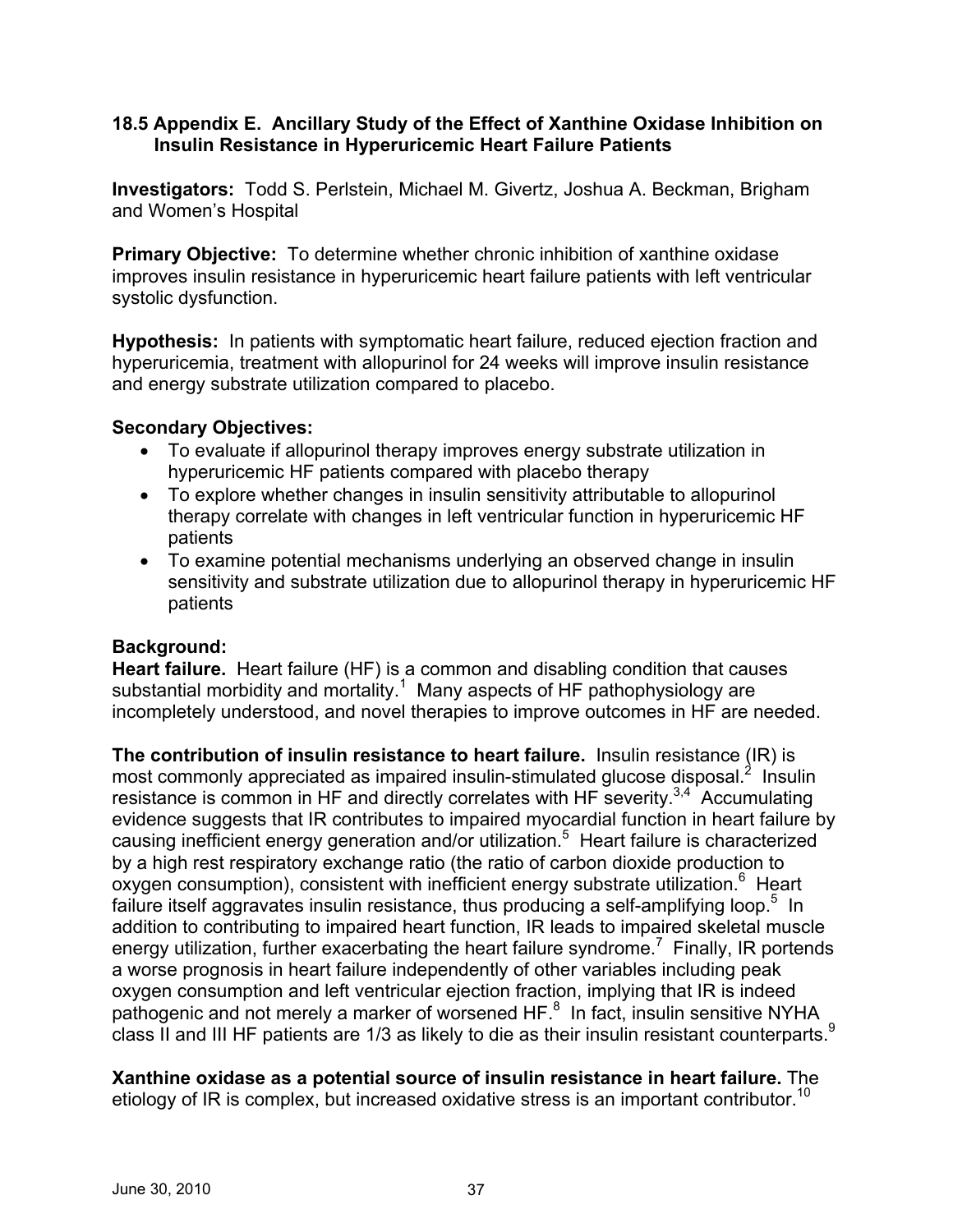Xanthine oxidase (XO) is a major source of reactive oxygen species (ROS) in heart failure, and XO inhibition reduces oxidative stress in  $HF<sup>11</sup>$  Independent of HF, IR itself is characterized by increased XO activity.<sup>12</sup> In addition, uric acid, the end-product of XO activity, may also contribute to insulin resistance by direct pro-inflammatory effects on adipocytes, vascular smooth muscle cells and endothelial cells.<sup>13-15</sup> Finally. experimental data suggests that XO inhibition may improve insulin sensitivity,  $16$  though we are not aware of intervention data addressing IR associated with HF. That XO inhibition may improve IR in HF is suggested by the benefit of XO inhibition on endothelial function in HF, as endothelial function and insulin sensitivity are reciprocally linked $17$ 

**Xanthine oxidase inhibition as a strategy to improve outcomes in heart failure.** 

The OPT-CHF trial randomized chronic HF patients to oxypurinol (an XO inhibitor) or placebo for 24 weeks, with a primary outcome of clinical benefit.<sup>18</sup> While the overall study result was negative, a benefit of oxypurinol was observed in the hyperuricemic subgroup. This may have been due to the fact that serum uric acid level serves as a surrogate for XO activity or that uric acid itself is pathogenic and the relevant therapeutic target. In an analogous fashion, acute XO inhibition improved endothelial function in hyperuricemic but not normouricemic HF patients.<sup>19</sup> If the present study demonstrates a clinical benefit of allopurinol therapy in hyperuricemic HF, an improvement in IR due to XO inhibition would be a strong candidate mechanism for this benefit for the reasons discussed above. At the present time, however, there is no data regarding the effect of XO inhibition on IR in HF.

The present study presents a unique opportunity to examine whether long-term XO inhibition results in improved insulin sensitivity and energy substrate utilization in HF. In addition, this study will be the first to address whether changes in insulin sensitivity over time predict clinical outcomes in HF. Finally, if allopurinol therapy benefits hyperuricemic HF, this study will afford the opportunity to explore whether an improvement in insulin resistance and energy substrate utilization in part explains this benefit.

### **Study Design:**

plasma insulin and glucose levels, will be used to measure insulin sensitivity.<sup>20</sup> Efficiency of energy substrate utilization will be assessed by a metabolic cart.<sup>21</sup> The overall study is a randomized, double-blinded, placebo-controlled, 24-week trial of allopurinol in patients with HF due to systolic dysfunction and hyperuricemia. We propose an ancillary study of insulin sensitivity and energy substrate utilization. The homeostasis model assessment of insulin resistance (HOMA-IR), derived from fasting Assessment of insulin sensitivity and energy substrate utilization will be performed at baseline and at 24 weeks.

**Primary Endpoint.** The primary endpoint will be insulin sensitivity. Fasting plasma insulin and glucose levels will be measured, and the HOMA-IR will be derived.

**Secondary Endpoints.** The main secondary endpoint will be efficiency of energy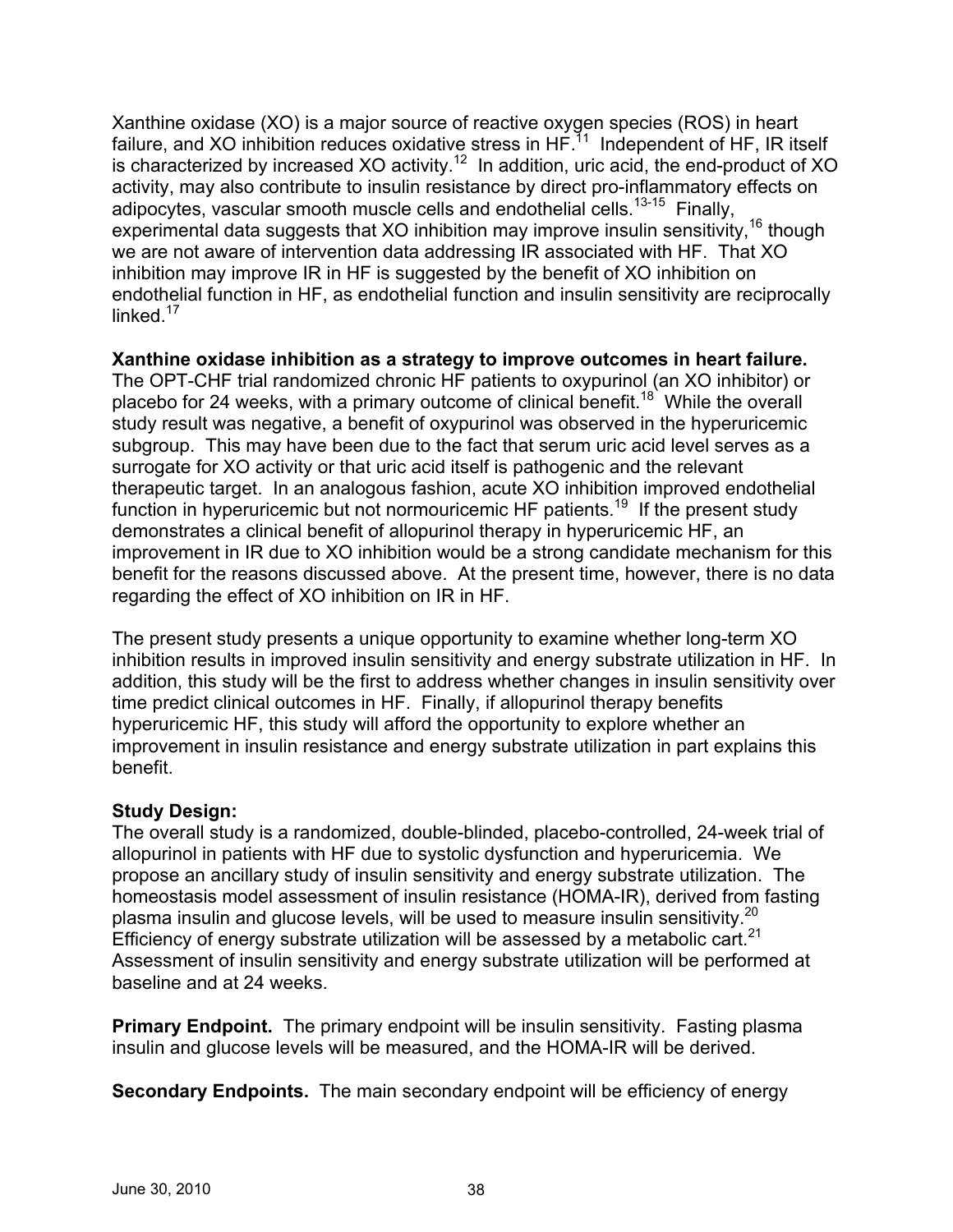substrate utilization. A metabolic cart will be used to measure carbon dioxide production and oxygen consumption, and the ratio of these, the respiratory exchange ratio, will be derived.

The following additional analyses will also be done:

- Plasma free fatty acid levels, characteristically elevated in insulin resistance and thought to directly contribute to impaired energy substrate utilization
- Plasma nitrotyrosine, allantoin, ST2, and IL33, malondialdehyde (MDA) and myeloperoxidase (MPO) levels, as measures of oxidative stress, and the latter additionally reflecting superoxide generation by xanthine oxidase

**HOMA-IR methodology.** After an overnight fast, venous blood will be drawn to measure plasma insulin and glucose levels. Patients taking long-acting insulin the evening prior or any insulin the morning of will be asked to withhold that dose. The HOMA-IR is calculated as insulin  $[(\mu U/m])^*$  glucose (mmol/l)] / 22.5. A value of < 1.0 is considered normal. Insulin sensitivity derived from the HOMA-IR correlates well with that from the gold-standard euglycemic clamp technique ( $r \sim 0.85$ ).<sup>20</sup>

therefore inefficient energy substrate utilization.<sup>21</sup> **Metabolic cart.** A standard metabolic cart will be used to measure oxygen consumption (VO2) and carbon dioxide production (VCO2) at rest. The respiratory quotient (RQ) will be calculated as the ratio of VCO2/VO2. A higher RQ is indicative of a greater proportion of free fatty acid compared to carbohydrate metabolism and

### **Statistical methods:**

The change in insulin sensitivity and RQ observed during allopurinol vs. placebo therapy will be compared using a two-sample t-test or the Wilcoxon rank sum test, as appropriate.

• **Power calculation.** We anticipate a mean HOMA-IR of  $\sim$  3.0.<sup>3</sup> Allowing for 30% within-subject variability, 250 analyzable subjects (the target enrollment) provides 95% power to detect a 10% improvement in insulin sensitivity.

### **Interpretation:**

If insulin sensitivity improves in response to allopurinol compared to placebo therapy, we will conclude that chronic XO inhibition improves insulin sensitivity in hyperuricemic heart failure patients. If the respiratory exchange ratio improves in response to allopurinol compared to placebo therapy, we will conclude that chronic XO inhibition improves energy substrate utilization in hyperuricemic heart failure. If the overall study has a positive result, and insulin sensitivity and/or RQ improves due to allopurinol therapy, we will conclude that improvement in insulin sensitivity and/or energy substrate utilization may account for the observed clinical benefit of allopurinol therapy. If the overall study result is positive and there is no change in either insulin sensitivity or RQ, we will conclude that the benefit of chronic XO inhibition in hyperuricemic HF is not dependent upon these.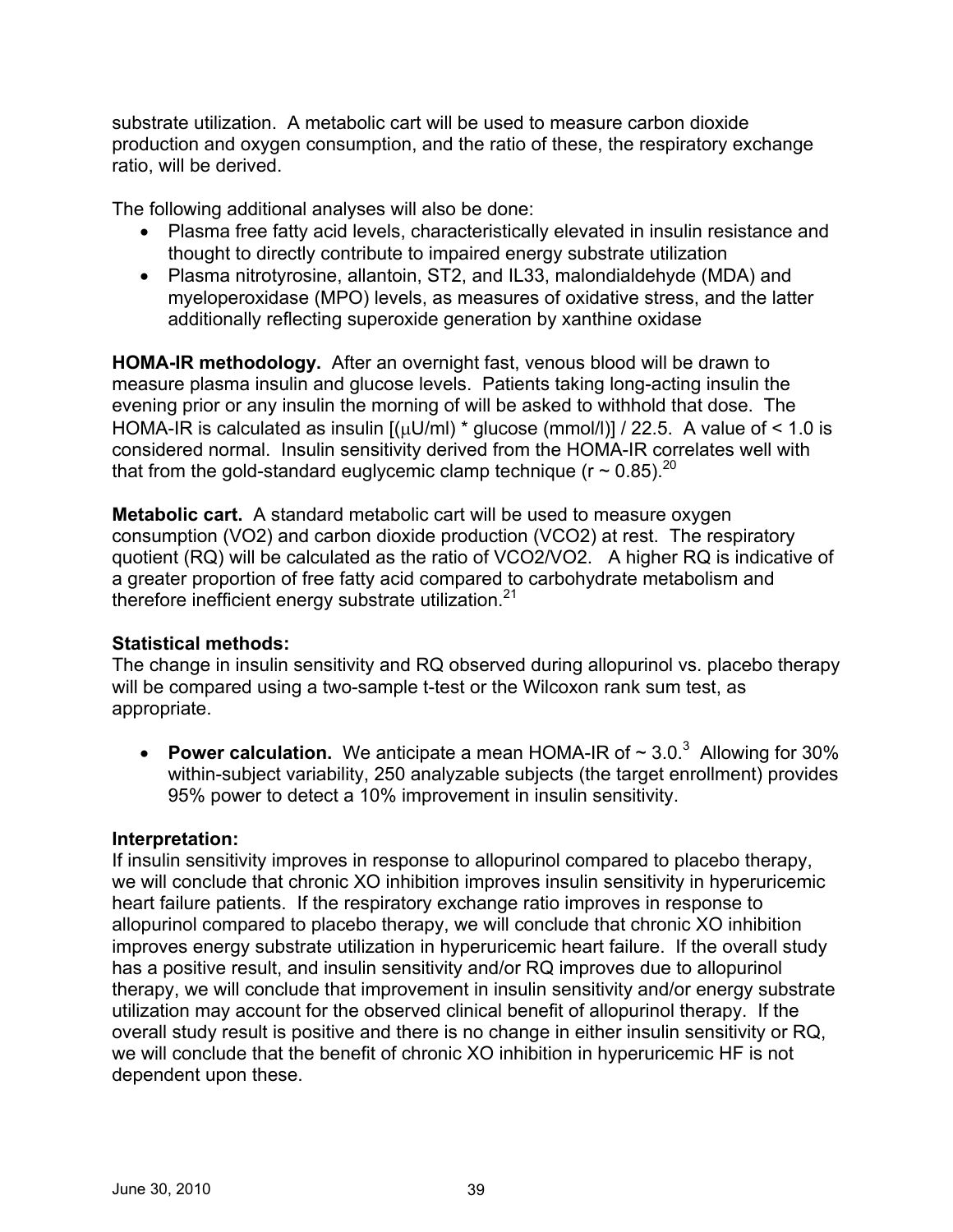## **Ancillary Study References:**

- 1. Jessup M, Brozena S. Heart failure. N Engl J Med. 2003;348(20):2007-2018.
- 2. DeFronzo RA, Tobin JD, Andres R. Glucose clamp technique: a method for quantifying insulin secretion and resistance. Am J Physiol. 1979;237(3):E214-223.
- 3. Swan JW, Anker SD, Walton C, et al. Insulin resistance in chronic heart failure: relation to severity and etiology of heart failure. J Am Coll Cardiol. 1997;30(2):527- 532.
- 4. Witteles RM, Fowler MB. Insulin-resistant cardiomyopathy clinical evidence, mechanisms, and treatment options. J Am Coll Cardiol. 2008;51(2):93-102.
- 5. Ashrafian H, Frenneaux MP, Opie LH. Metabolic mechanisms in heart failure. Circulation. 2007;116(4):434-448.
- 6. Mettauer B, Zoll J, Sanchez H, et al. Oxidative capacity of skeletal muscle in heart failure patients versus sedentary or active control subjects. J Am Coll Cardiol. 2001;38(4):947-954.
- 7. Mettauer B, Zoll J, Garnier A, Ventura-Clapier R. Heart failure: a model of cardiac and skeletal muscle energetic failure. Pflugers Arch. 2006;452(6):653-666.
- 8. Paolisso G, Tagliamonte MR, Rizzo MR, et al. Prognostic importance of insulinmediated glucose uptake in aged patients with congestive heart failure secondary to mitral and/or aortic valve disease. Am J Cardiol. 1999;83(9):1338-1344.
- 9. Doehner W, Rauchhaus M, Ponikowski P, et al. Impaired insulin sensitivity as an independent risk factor for mortality in patients with stable chronic heart failure. J Am Coll Cardiol. 2005;46(6):1019-1026.
- 10. Blendea MC, Jacobs D, Stump CS, et al. Abrogation of oxidative stress improves insulin sensitivity in the Ren-2 rat model of tissue angiotensin II overexpression. Am J Physiol Endocrinol Metab. 2005;288(2):E353-359.
- 11. Landmesser U, Spiekermann S, Dikalov S, et al. Vascular oxidative stress and endothelial dysfunction in patients with chronic heart failure: role of xanthineoxidase and extracellular superoxide dismutase. Circulation. 2002;106(24):3073- 3078.
- 12. Armutcu F, Ataymen M, Atmaca H, Gurel A. Oxidative stress markers, C-reactive protein and heat shock protein 70 levels in subjects with metabolic syndrome. Clin Chem Lab Med. 2008;46(6):785-790.
- 13. Sautin YY, Nakagawa T, Zharikov S, Johnson RJ. Adverse effects of the classic antioxidant uric acid in adipocytes: NADPH oxidase-mediated oxidative/nitrosative stress. Am J Physiol Cell Physiol. 2007;293(2):C584-596.
- 14. Kanellis J, Watanabe S, Li JH, et al. Uric acid stimulates monocyte chemoattractant protein-1 production in vascular smooth muscle cells via mitogen-activated protein kinase and cyclooxygenase-2. Hypertension. 2003;41(6):1287-1293.
- 15. Kang DH, Park SK, Lee IK, Johnson RJ. Uric acid-induced C-reactive protein expression: implication on cell proliferation and nitric oxide production of human vascular cells. J Am Soc Nephrol. 2005;16(12):3553-3562.
- 16. Sanchez-Lozada LG, Tapia E, Bautista-Garcia P, et al. Effects of febuxostat on metabolic and renal alterations in rats with fructose-induced metabolic syndrome. Am J Physiol Renal Physiol. 2008;294(4):F710-718.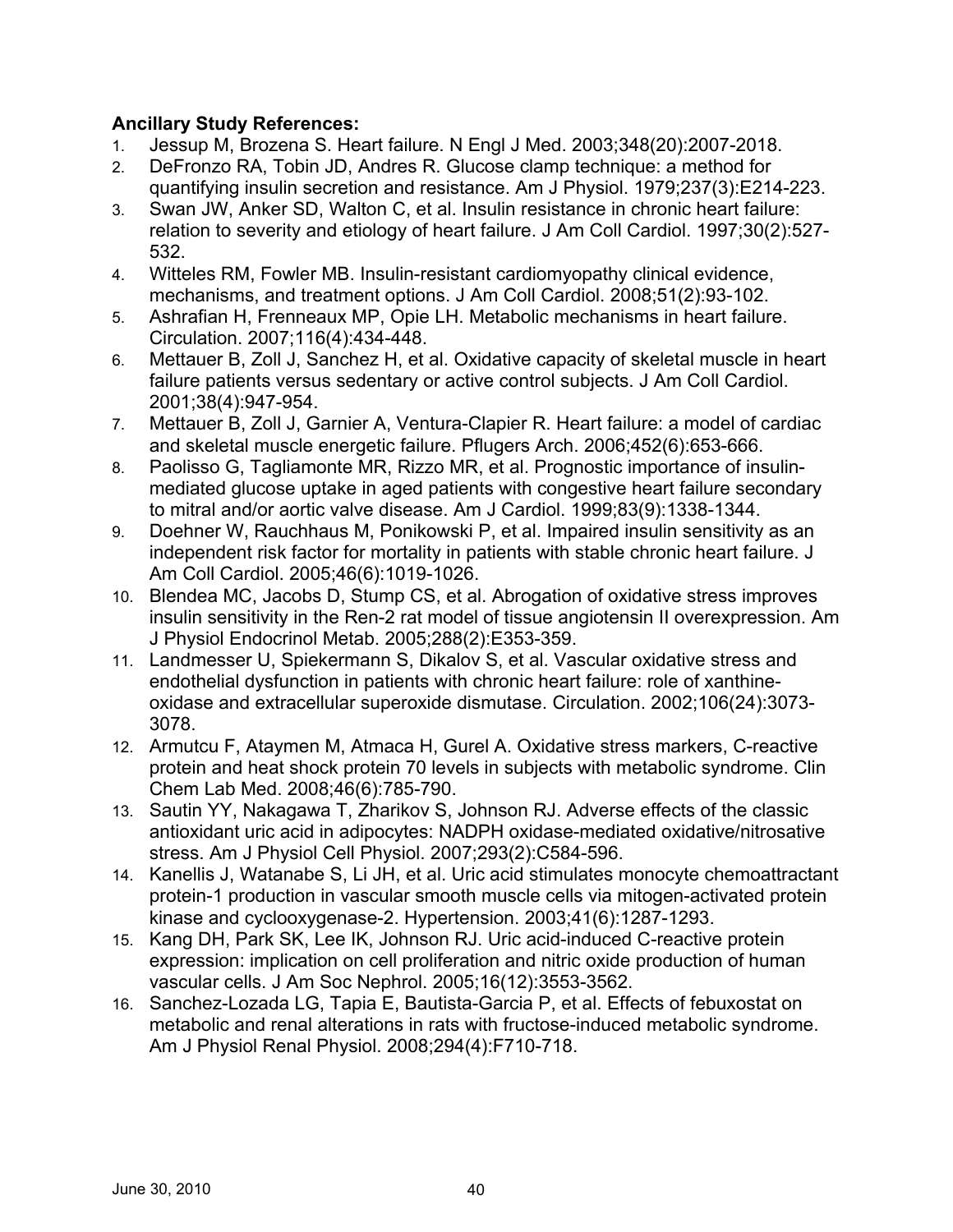- 17. Kim JA, Montagnani M, Koh KK, Quon MJ. Reciprocal relationships between insulin resistance and endothelial dysfunction: molecular and pathophysiological mechanisms. Circulation. 2006;113(15):1888-1904.
- 18. Hare JM, Mangal B, Brown J, et al. Impact of oxypurinol in patients with symptomatic heart failure. Results of the OPT-CHF study. J Am Coll Cardiol. 2008;51(24):2301-2309.
- 19. Doehner W, Schoene N, Rauchhaus M, et al. Effects of xanthine oxidase inhibition with allopurinol on endothelial function and peripheral blood flow in hyperuricemic patients with chronic heart failure: results from 2 placebo-controlled studies. Circulation. 2002;105(22):2619-2624.
- 20. Wallace TM, Levy JC, Matthews DR. Use and abuse of HOMA modeling. Diabetes Care. 2004;27(6):1487-1495.
- 21. Littlewood RA, White MS, Bell KL, et al. Comparison of the Cosmed K4 b(2) and the Deltatrac II metabolic cart in measuring resting energy expenditure in adults. Clinical nutrition (Edinburgh, Scotland). 2002;21(6):491-497.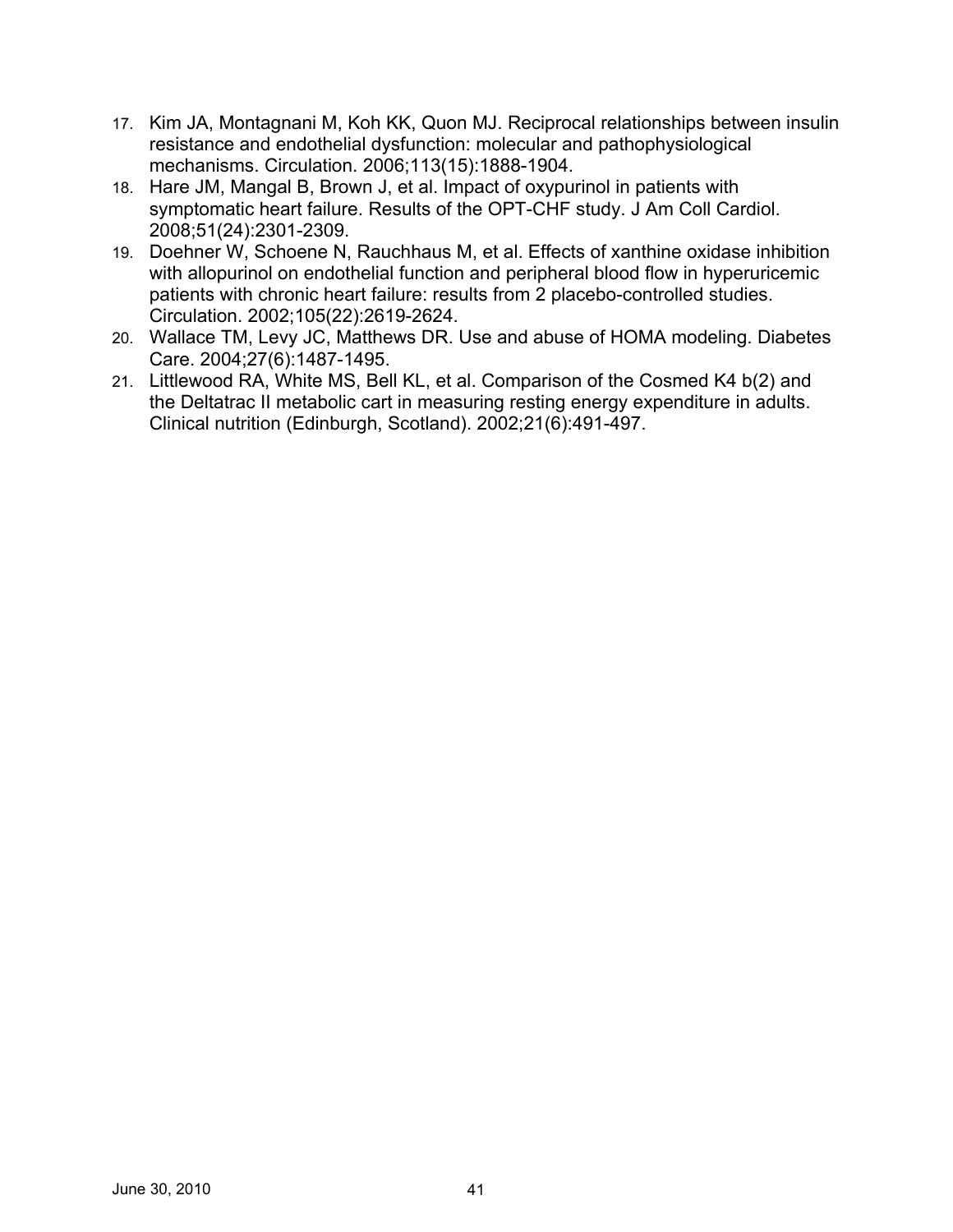## **18.6 Appendix F. Guidance on the Definition of an SAE**

#### **Life Threatening**

"Life-threatening" means that the patient was at immediate risk of death from the AE as it occurred or it is suspected that use or continued use of the product would result in the patient's death. "Life-threatening" does not mean that had an AE occurred in a more severe form it might have caused death (e.g. hepatitis that resolved without hepatic failure).

#### **Hospitalization**

Out-patient treatment in an emergency room is not in itself an SAE, although the reasons for it may be (e.g. bronchospasm, laryngeal edema). Hospital admission and/or surgical operations planned before or during a study are not considered an AE if the illness or disease existed before the patient was enrolled in the study, provided that it did not deteriorate in an unexpected way during the study.

#### **Important Medical Event/Medical Intervention**

Medical and scientific judgment should be exercised in deciding whether a case is serious in those situations where important medical events may not be immediately life-threatening or result in death, hospitalization, disability or incapacity. These include events that may jeopardize the patient or may require medical intervention to prevent one or more outcomes listed in the definition of serious. Such events should usually be considered as serious. Examples of such events are:

- Angioedema not severe enough to require intubation but requiring intravenous hydrocortisone treatment
- Hepatotoxicity caused by acetaminophen overdose requiring treatment with Nacetylcysteine
- Intensive treatment in an emergency room or at home for allergic bronchospasm
- Blood dyscrasias (e.g., neutropenia or anemia requiring blood transfusion) or convulsions that do not result in hospitalization
- Development of drug dependency or drug abuse